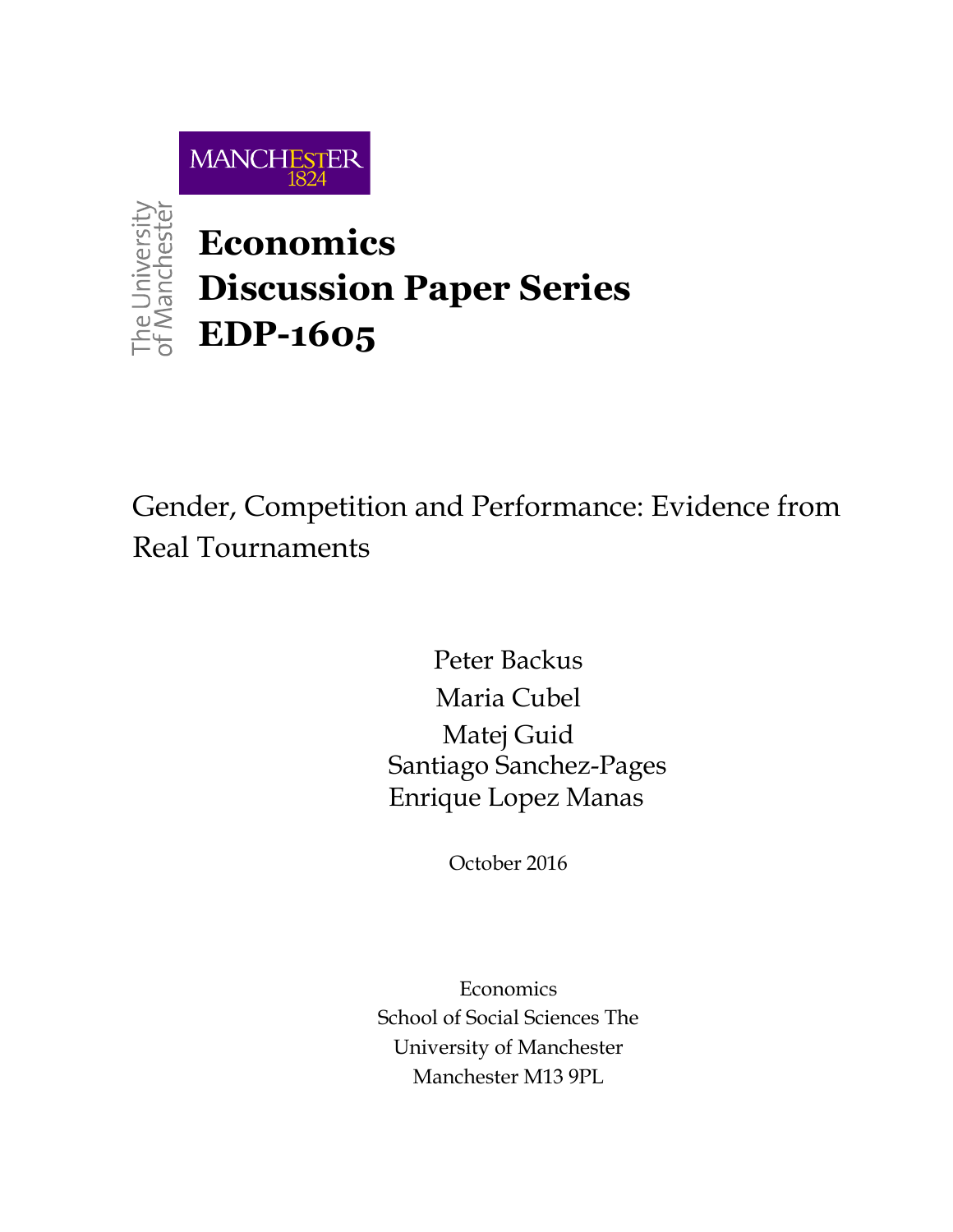# Gender, Competition and Performance: Evidence from real tournaments

Peter Backus

*University of Manchester & Institut d'Economia de Barcelona (IEB)*

Maria Cubel *University of Barcelona & Institut d'Economia de Barcelona (IEB)*

> Matej Guid *University of Ljubljana*

Santiago Sánchez-Pages *University of Barcelona*

Enrique Lopez Manas *Google Developer Expert*

## Abstract

There is a growing literature looking at how men and women respond differently to competition. We contribute to this literature by studying gender differences in performance in a high-stakes and male dominated competitive environment, expert chess tournaments. Our findings show that women underperform compared to men of the same ability and that the gender composition of games drives this effect. Using within player variation in the conditionally random gender of their opponent, we find that women earn significantly worse outcomes against male opponents. We examine the mechanisms through which this effect operates by using a unique measure of within game quality of play. We find that the gender composition effect is driven by women playing worse against men, rather than by men playing better against women. The gender of the opponent does not affect a male player's quality of play. We also find that men persist longer against women before resigning. These results suggest that the gender composition of competitions affects the behavior of both men and women in ways that are detrimental to the performance of women. Lastly, we study the effect of competitive pressure and find that players' quality of play deteriorates when stakes increase, though we find no differential effect over the gender composition of games.

Keywords: Competition, Gender, Stereotype threat, Chess. JEL Codes: D03, J16, J24, J70, L83, M50.

Acknowledgments. The authors are grateful for helpful comments from Wiji Arulampalam, Sendhil Mullainathan and Imran Rasul as well as audiences at the University of Manchester, University of Kent, University of Alicante, University of Barcelona, University of Pittsburgh and the Petralia Applied Economics workshop. Cubel and Sanchez-Pages acknowledge funding from the Spanish Ministry of the Economy and Competitiveness research grant ECO2015-66281-P.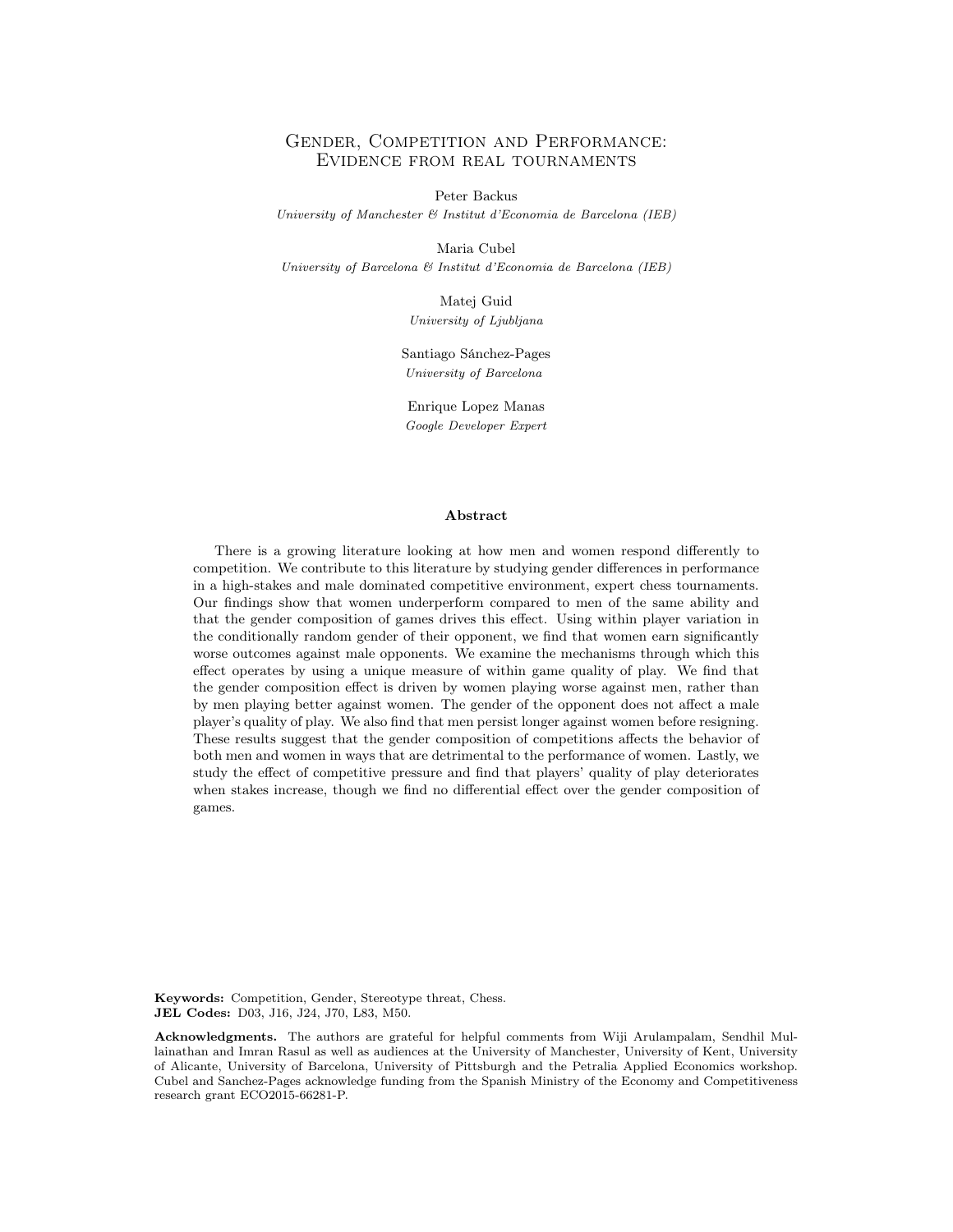'They're all weak, all women. They're stupid compared to men. They shouldn't play chess, you know. They're like beginners. They lose every single game against a man. There isn't a woman player in the world I can't give knight-odds to and still beat.' *Bobby Fischer, 1962, Harper's Magazine*

'Chess is a mixture of sport, psychological warfare, science, and art. When you look at all these components, man dominates. Every single component of chess belongs to the areas of male domination.' *Garry Kasparov, 2003, The Times of London*

'Girls just don't have the brains to play chess.' *Nigel Short, 2015, The Telegraph*

# 1 INTRODUCTION

Despite extensive research, debate and policy interventions, gender differences in labor market outcomes persist. The unconditional gender wage gap is about 18% in OECD countries. Only 1 in 7 board members in European and US companies are women. Three traditional explanations for this phenomenon are discrimination, differences in ability and differences in preferences for jobs (Polachek, 1981; Goldin and Rouse, 2000; Black and Strahan, 2001). More recently, a growing interest has developed around a fourth explanation: Gender differences in competitiveness (see Niederle and Vesterlund (2011) for an excellent survey). The existing evidence suggests that women perform worse than men of the same ability in competitive environments (Gneezy, Niederle, and Rustichini, 2003), which may lead women to 'shy away from competition' (Niederle and Vesterlund, 2007). Given that good management practice dictates that managers ought to create competitive environments to increase productivity (Bloom, Propper, Seiler and Van Reenen, 2015), gender differences in competitiveness might help to explain the persistent gender differences in wages and the under-representation of women in high-powered jobs.

The majority of studies on gender and competition confine themselves to experiments both in the lab and in the field. In general, results in this literature suggest that women are more reluctant to enter into a competition, even when they are no less able than men (Vandegrift and Brown 2005; Niederle and Vesterlund, 2007; Gupta, Poulsen, and Villeval, 2013), and that women may be less responsive to competition than men (e.g. Gneezy and Rustichini, 2004). Any such differences seem to be social rather than innate (Gneezy, Leonard and List, 2009). However, as Croson and Gneezy (2009) point out, many unanswered questions remain, including the effect of gender composition on gender differences on competitive performance.

In this paper, we contribute to the existing literature on gender and competition by studying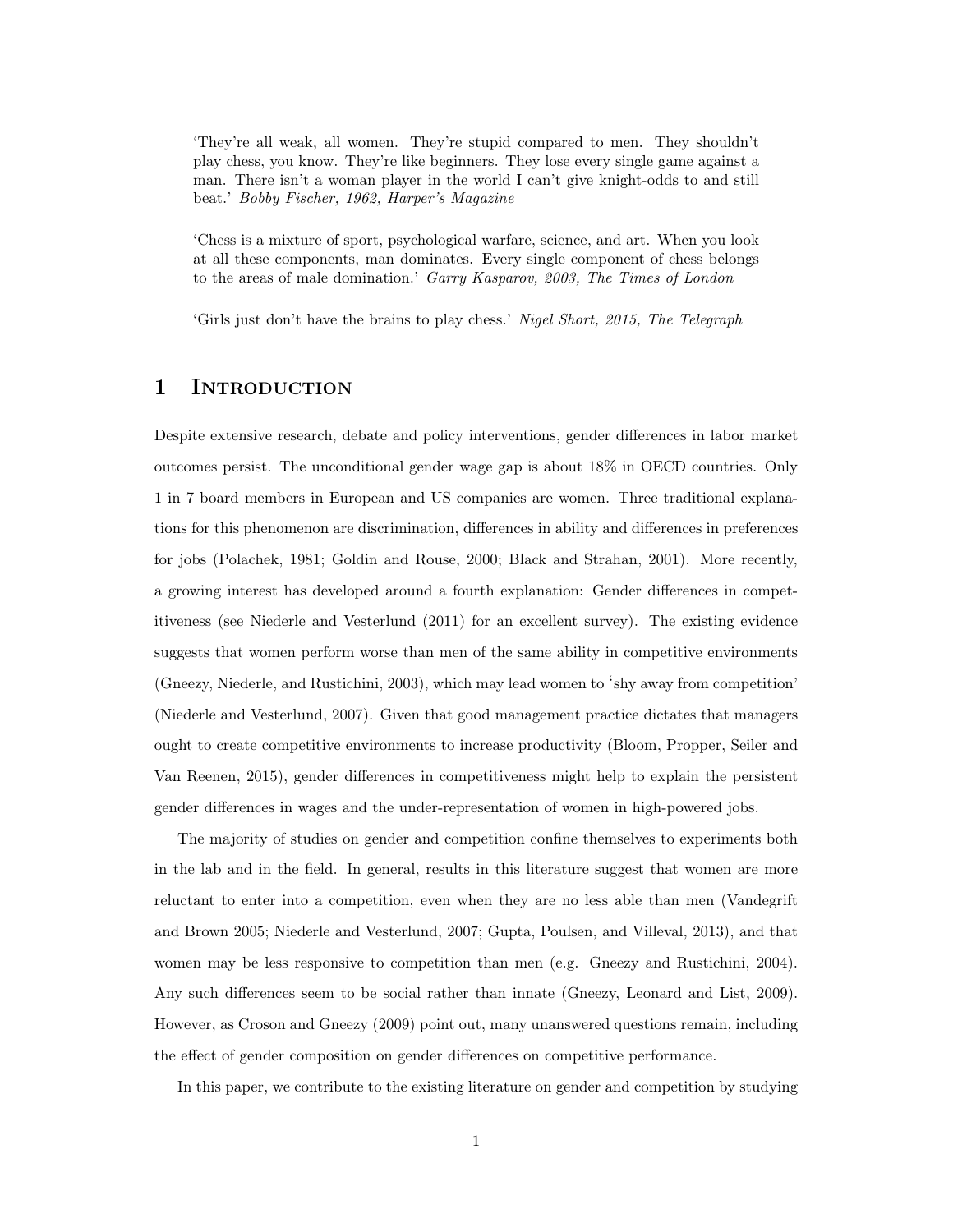a natural setting. We employ data from tens of thousands of expert chess games played by highly skilled and dedicated players. Our first finding is that female players obtain worse outcomes than male players of the same ability. Second, we show that this performance gender-gap is due to the gender composition of the match: two players of identical ability perform similarly in single gender games, whereas female players obtain worse outcomes than male players of the same ability in mixed gender games. We then move to the study of the mechanisms behind this effect. We use the method developed by Guid and Bratko (2006, 2011) to compute the quality of play of each player in each game they play. This differs from measures of ability based on win-loss records, as it allows us to measure how well a player plays during a particular game. We find that the effect of the gender composition of the game on the underperformance of women is driven largely by female players making larger errors when playing against males. This is in contrast with male players, who play equally well regardless of the sex of the opponent. We also find that, on average, men persist longer before resigning when playing against a woman, decreasing the points that a female player can expect to earn against a male opponent. These results suggest that inter-gender competition changes the behaviour of both men and women in ways that are detrimental to the performance of women. Lastly, we study the existence of gender differences in response to increased competitive pressure. We find that the quality of play diminishes in games with higher stakes, though we do not find compelling evidence of heterogeneity in this effect over the gender composition of games.

Chess is an ideal testbed for the study of gender differences in competitiveness for a number of reasons. First, it is one of the few sports, if not the only one, in which male and female players engage in head-to-head competition against one another. Second, as chess is ultimately a computational problem, performance is almost exclusively a function of effort and ability. Unlike in other games, say, poker, luck plays virtually no role. Third, there exists a standard and well-established metric of players' ability, the Elo rating (discussed in detail below), allowing us to control for the relative abilities of the competitors. These ratings are publicly observable. Consequently, players have a very good sense of where they stand relative to their opponent at the start of the game. Thus we can largely rule out one of the main explanations for gender differences in competitiveness, namely, gender differences in overconfidence (Niederle and Vesterlund, 2011). Finally, our data has records of every move in each game, not just its outcome, so we can observe the choices made by players and the circumstances in which those choices are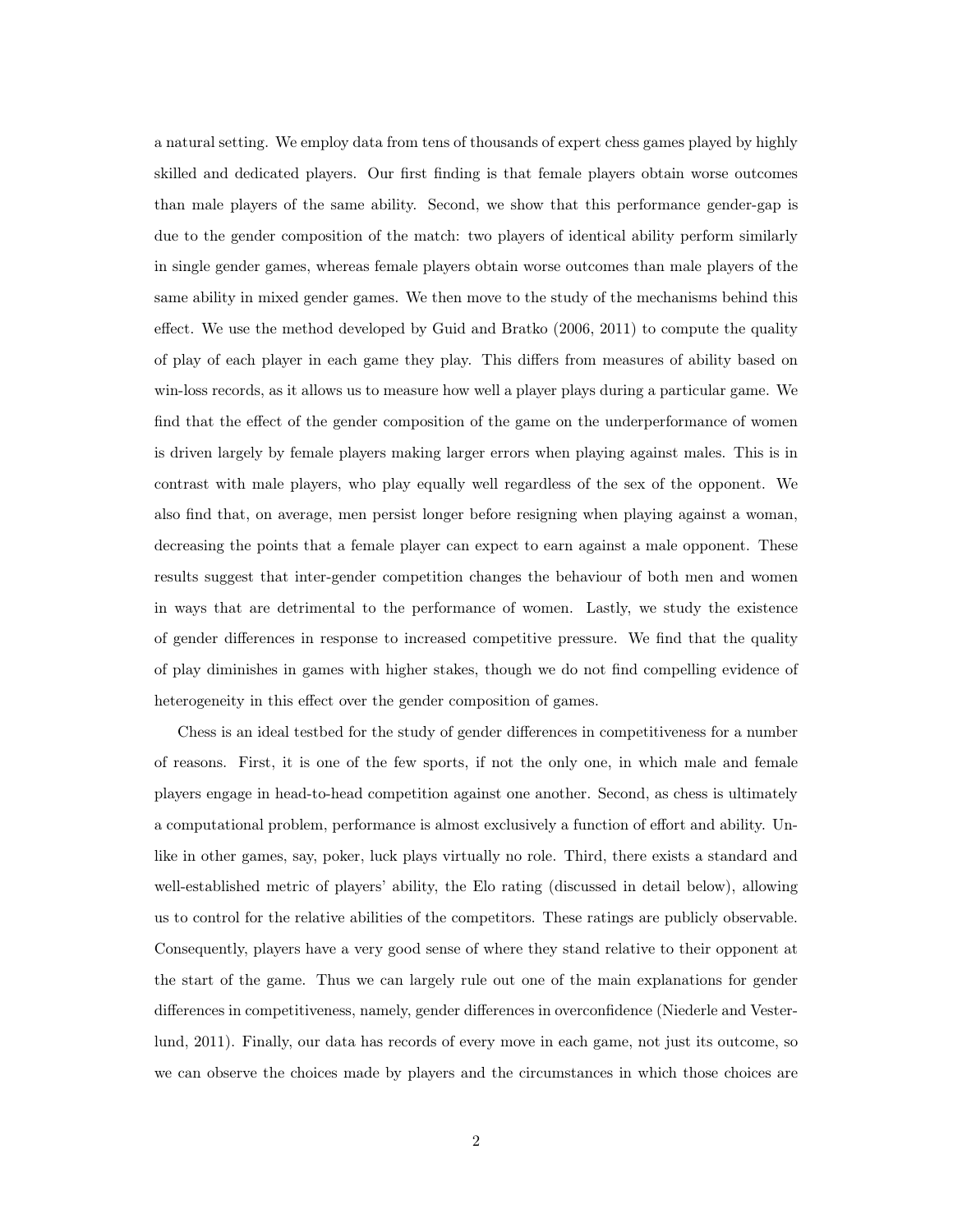made. As chess is a computational exercise (discussed below), we can objectively assess players' quality of play by comparing their chosen moves with the preferred move of a powerful chess engine.<sup>1</sup> For most competitive environments, sports or otherwise, such counterfactuals cannot be calculated.

Expert chess is relevant to the study of gender because it shares several important features with high-powered jobs and competitive professional settings. First, like board rooms, expert chess is a domain in where women are severely under-represented. Women constitute only about eleven percent of mixed-sex tournament players and two percent of Grandmasters. Second, as the opening quotes demonstrate, negative stereotyping against females is pervasive in high level chess as it is in professional settings (Auster and Prasad, 2016). Third, female players in chess underperform their male counterparts. The average female player has a rating that is 15 percent lower than the average male player (Blalic, Smallbone, McLeod and Gobet, 2009). There is currently (August 2016) only one woman, Hou Yifan, ranked among the top 100 players and there has never been a female world-champion. This performance gap echoes the gender wage gap that persists even after controlling for potential confounders (Blau and Kahn, 2016) because there is no compelling evidence showing that men are innately superior chess players, as we discuss below. Lastly, top chess players, be they male or female, are individuals with high levels of cognition, determination, tenacity and dedication. Expert female players, like women in highly competitive professional environments, have selected into a male-dominated and very demanding environment. Given this selection, one might think it unlikely that we observe any gender differences in performance. However, we do. The fact that we observe gender differences among this very select group of people suggests that vulnerability to such gender effects should be prevalent, and probably stronger, in wider domains.

In the next section we discuss the literature which has studied gender differences in competitiveness in real settings and in chess in particular. In Section 3 we present the data. In Section 4 we present our main result and determine that, after controlling for ability, age and other factors, players' performance is affected by the gender of the opponent. In Section 5, we discuss the mechanisms behind this result. Section 6 concludes.

<sup>&</sup>lt;sup>1</sup> As a matter of fact, during competitions, commentators already employ computers to learn which next move is a player's best and can recognize mistakes almost immediately. See "How computers changed chess", *The Conversation*, May 2013. Available at https://theconversation.com/how-computers-changed-chess-20772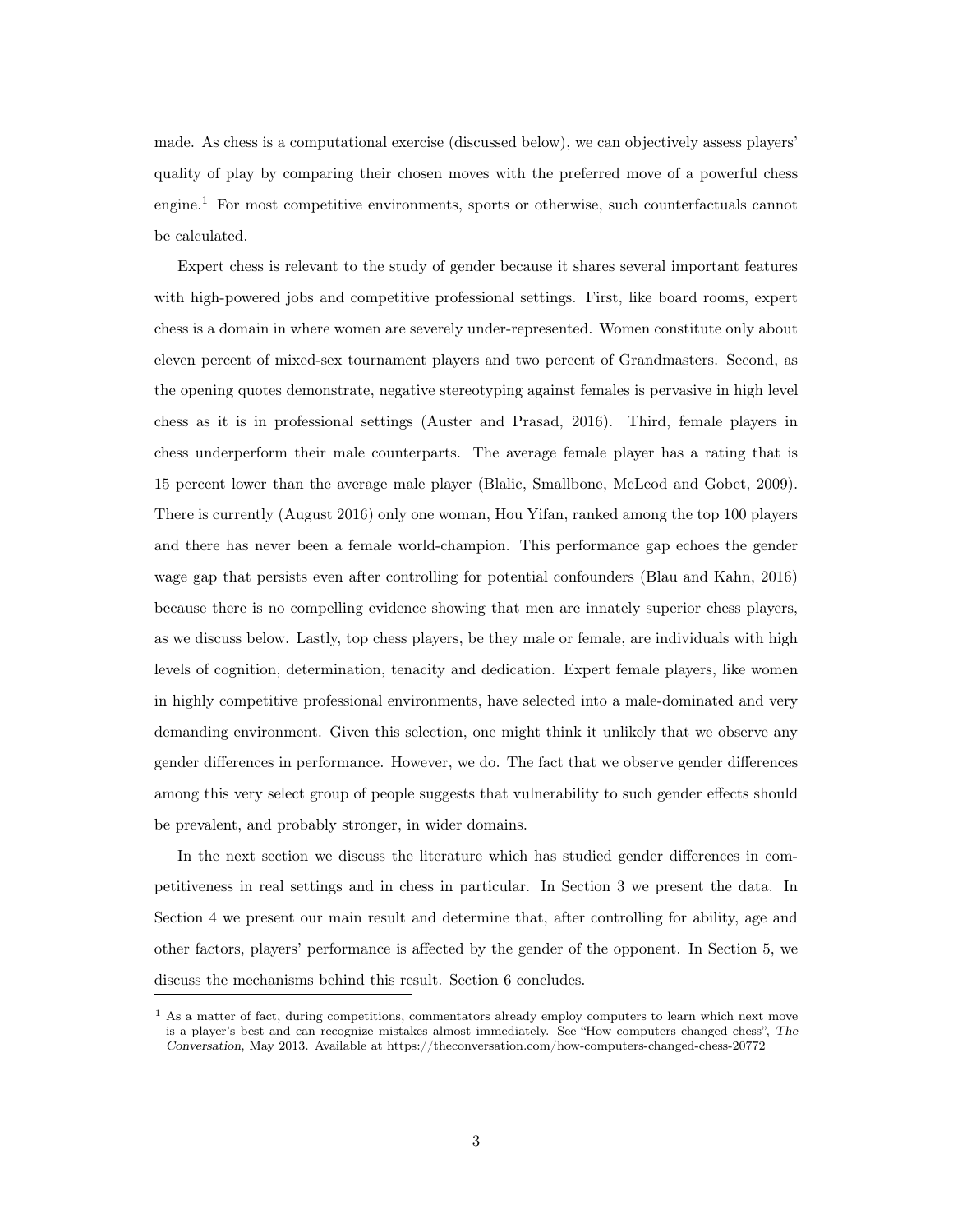# 2 Related Literature

## COMPETITION IN THE FIELD

The majority of studies on gender differences in competitiveness confine themselves to laboratory and field experiments. Gneezy et al. (2003) conducted a laboratory experiment where subjects had to solve mazes on the Internet. They found that women performed worse than men when the payment scheme was competitive but not under piece-rate compensation. Gneezy and Rustichini (2004) confirmed this finding for Israeli children in running competitions. In these relatively artificial setups, the perceived gender-bias of the task plays an important role. Günther, Ekinci, Schwieren, and Strobel (2010) find that females perform better than males when the task is perceived as female-biased. Along similar lines, Shurchkov (2012) finds that females overtake men when performing a verbal task under low-time pressure. Iriberri and Rey-Biel (2016) show that omitting information about the gender of the opponent helps to mitigate the underperformance of women in competition, indicating that part of the problem is who women compete against, not simply that they compete at all. Although clearly valuable for their ability to control confounding factors, these experiments are far removed from real interactions between men and women and from real competitive stakes. The question that remains is whether differences in competitiveness observed in experiments persist in real settings.

Only a handful of contributions have addressed gender differences in competitiveness in natural settings, in part due to the difficulty of finding appropriate conditions (e.g. observable ability, men and women competing on equal footing). One exception is educational competitions, and admissions to selective programs in particular, where men and women compete in an equal footing. This permits the study of differential responses to varying degrees of competition. Örs, Palomino and Peyrache (2013) compare the results of the same group of male and female students in a less competitive high school national exam and in a very competitive exam for entry into a selective French business school. The performance of female students dominates the one of male students in the less competitive exam whereas the opposite holds in the more competitive exam. A similar picture emerges from the study by Morin (2015), who takes advantage of an educational reform in Ottawa which shortened high school by one year. This meant that two cohorts of students graduated in the same year thus increasing competition for university places. Morin finds that the average grades and graduation rates of male students increased relative to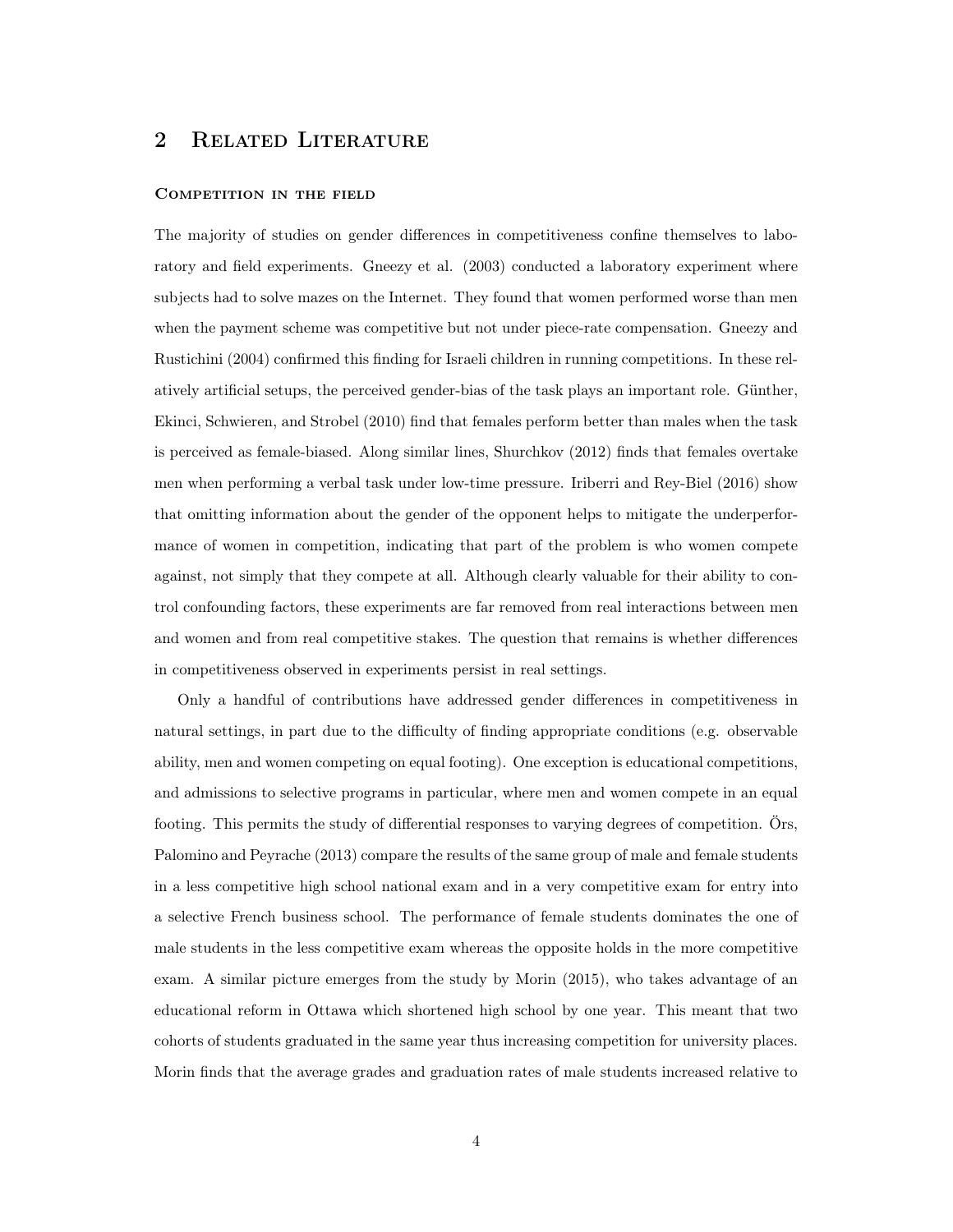those of females. But gender effects do not always appear in competitive environments. For example, Lavy (2013) studies the behavior of Israeli teachers who participated in rank-order tournaments that rewarded them with cash bonuses based on the tests scores of their classes. Teachers were competing with others within their field and school. Male and female teachers did not respond differently to this new payment scheme.

While informative about how men and women respond to competition, these studies do not, however, tell us whether it is competing that hurts women's performance or competing against men. This question is addressed in Antonovics, Arcidiacono and Walsh (2009), who use data from the TV trivia show *The Weakest Link*. In the final round of the show, two players compete against each other. The authors find that male contestants are more likely to answer a question correctly when they face a female contestant than when they face another male. The gender of the opponent does not influence the performance of female contestants. This is in contrast with our finding of female players making larger errors when facing a male opponent.

# **CHESS**

Chess has been studied by psychologists for years because it involves high order cognition (see Charness (1992) for an early survey). Chess has also become a recent object of interest for economists. The cognitive power of expert chess players, combined with the computational nature of the game, makes chess a natural candidate for the study of strategic sophistication (Palacios-Huerta and Volij, 2009; Levitt, List and Saddoff, 2011). More closely related to our analysis, Gerdes and Gränsmark (2010) explore gender differences in risk behaviour by using chess data. They measure risk according to whether the opening moves of a game are deemed 'aggressive' or 'solid' by a number of expert chess players. They associate 'aggressive' openings with risk taking. They find that females are on average two percent less likely to use an 'aggressive' opening than male players. Males are more likely to use 'aggressive' openings when playing against females. Females also have a tendency to use more 'aggressive' openings against females but only against female players with higher rating than themselves. However, the authors also find that 'aggressiveness' reduces the probability of winning regardless of the gender of the opponent. This finding ultimately falls short to explain the gender performance gap in chess.

Gränsmark (2012) explores gender differences in time preferences. Again using survey data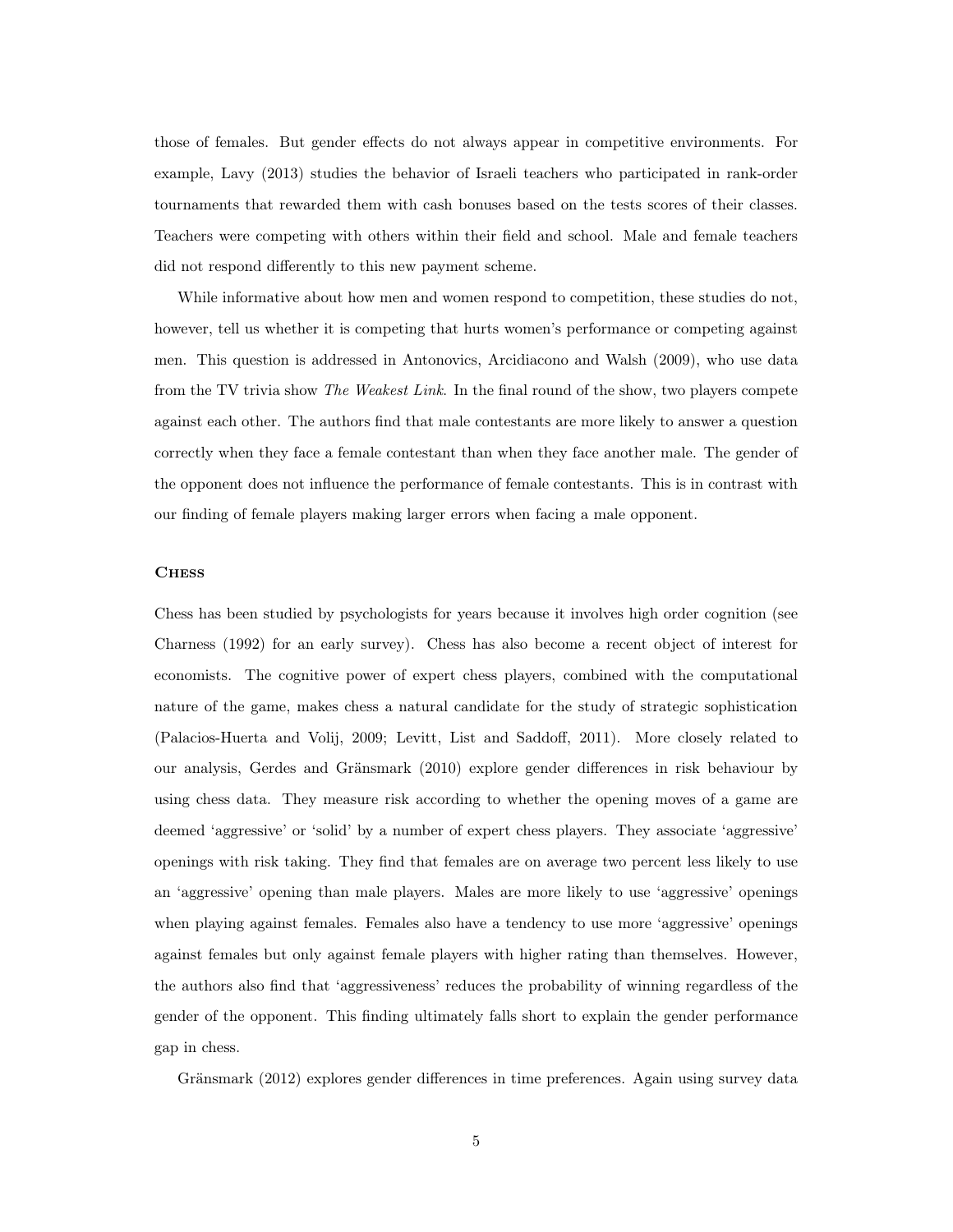on expert chess players, he finds that males play shorter games on average and that they are willing to pay a higher price to end the game sooner by arranging a draw. Hence, Gränsmark (2012) concludes that males are more impatient than women. We return to the issue of game length in our analysis below.

Two papers have specifically explored the response of female chess players to the gender of the opponent. Using online games, Maas, D'ettole and Cadinu (2008) find no gender differences in outcomes when the sex of the opponent remains unknown. Compared to that benchmark, women perform more poorly when they know they are playing against a male opponent. When they falsely believe to be playing against a woman, gender differences disappear again. They use data from "rapid" chess games (15 minutes long) and they do not control for the Elo rating of the participants. Rothgerber and Wolsiefer (2014) use field data and find that females underperform when playing against a male opponent. They again use short games (30 minutes) played by elementary, middle and high school students. Although they have information on students' preand post-game ratings, their ability measure is not as reliable as the Elo rating.

The closest paper to ours is the recent working paper from de Sousa and Hollard (2015) who also look at the effect of inter-gender competition using data from chess tournaments. It is reassuring that they find a gender effect as we do; women perform worse when playing against male opponents. They go on to consider whether the effect diminishes with experience (only very slightly) and with the Gender Gap Index of the player's home country (not at all). Though their data set is considerably larger than ours in terms of the number of games, they do not study the mechanisms underlying the observed gender effect nor do they employ a within game quality of play measure as we do. They are therefore relatively limited in how far they can study the mechanisms underlying the estimated effect, the central focus of our paper. Moreover, they do not address the issue of the (conditionally) random assignment of the opponent's gender whereas we confront the issue of identification directly. We are also the first ones to characterize the bias caused by the measurement error in Elo ratings arising from the observed gender effect. In addition, we study gender differences in the effect on performance of competitive pressure as measured by the stakes of games.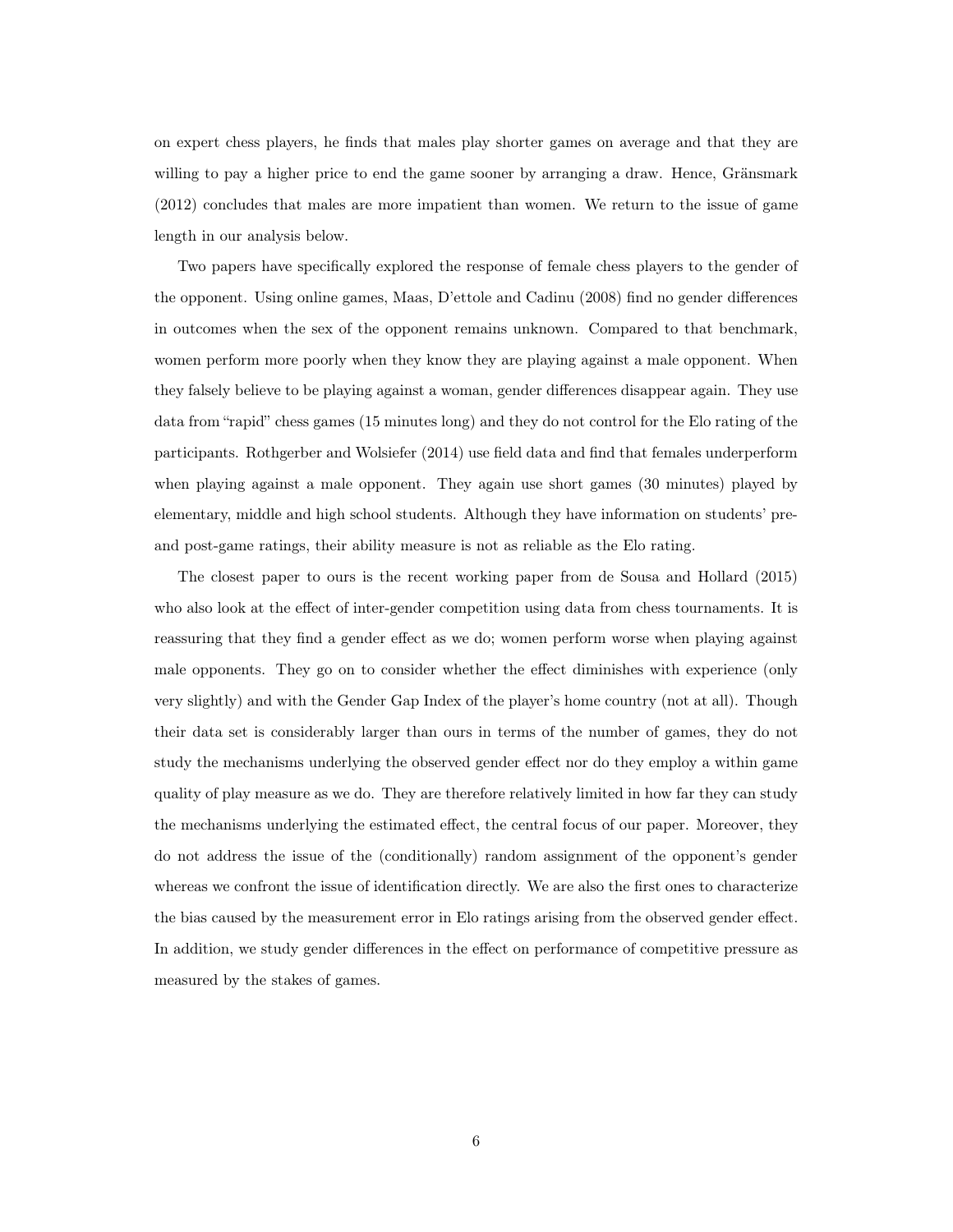# 3 DATA

Chess players are rigorous data collectors who systematically codify information on games played in tournaments and share it in publicly available archives. They collect a great deal of game information: date of the game, event at which it was played, all moves made, the color (white or black) each player plays with, the players involved, the outcomes, the FIDE<sup>2</sup> registration number of each player, which allows us to link the game data to information on their gender, age and affiliated national federation, and the ability of each player at the start of each game as measured by the Elo rating. Game data are generally stored in Portable Game Notation (PGN) files which can be read by chess programs allowing players to review how a particular game unfolded.

We take our data from the weekly publication "The Week in Chess" (TWIC). Every Monday, TWIC publishes game data from the largest and most notable tournaments from around the world. We use the PGN files published by TWIC for 2012 and the first six months of 2013 giving us information from 79,242 games played by 14,056 players from 154 national federations.<sup>3</sup>

Our data set is constructed by randomly selecting a player from each game (*white* or *black*). The selected player is our unit of observation, *i* or the 'player', and we denote the other person as the 'opponent'. Arranging the data in this way means we construct a panel of player *i* over games *g.* We can thus control for player *i* fixed effects to consider the effect of within *i* variation in game conditions, including the gender of *i*'s opponent, on *i*'s performance.

We restrict our sample in a number of ways. Following Gränsmark (2012) and Gerdes and Gränsmark (2013), we focus on expert chess players and drop those games in which *i* has an Elo rating less than 2000 (we keep games in which the opponent has an Elo less than 2000, though all our results are robust to their exclusion). Players at this level are regarded as experts and have generally committed between 2500 and 7500 hours of alone study (excluding coaching and group study) to achieve this level of skill (Hambrick, Oswald, Altmann, Meinz, Gobet and Campitelli, 2014). We also drop games which lasted fewer than 15 moves as we need games at least that long to compute our quality of play variable (details below). We also exclude players who play only one game in our sample. Our full analytic sample is therefore comprised

<sup>2</sup> FIDE stands for the Fédération Internationale des Échecs or World Chess Federation which is the international governing body of chess.

<sup>3</sup> These were the TWIC data available when we started working on this paper.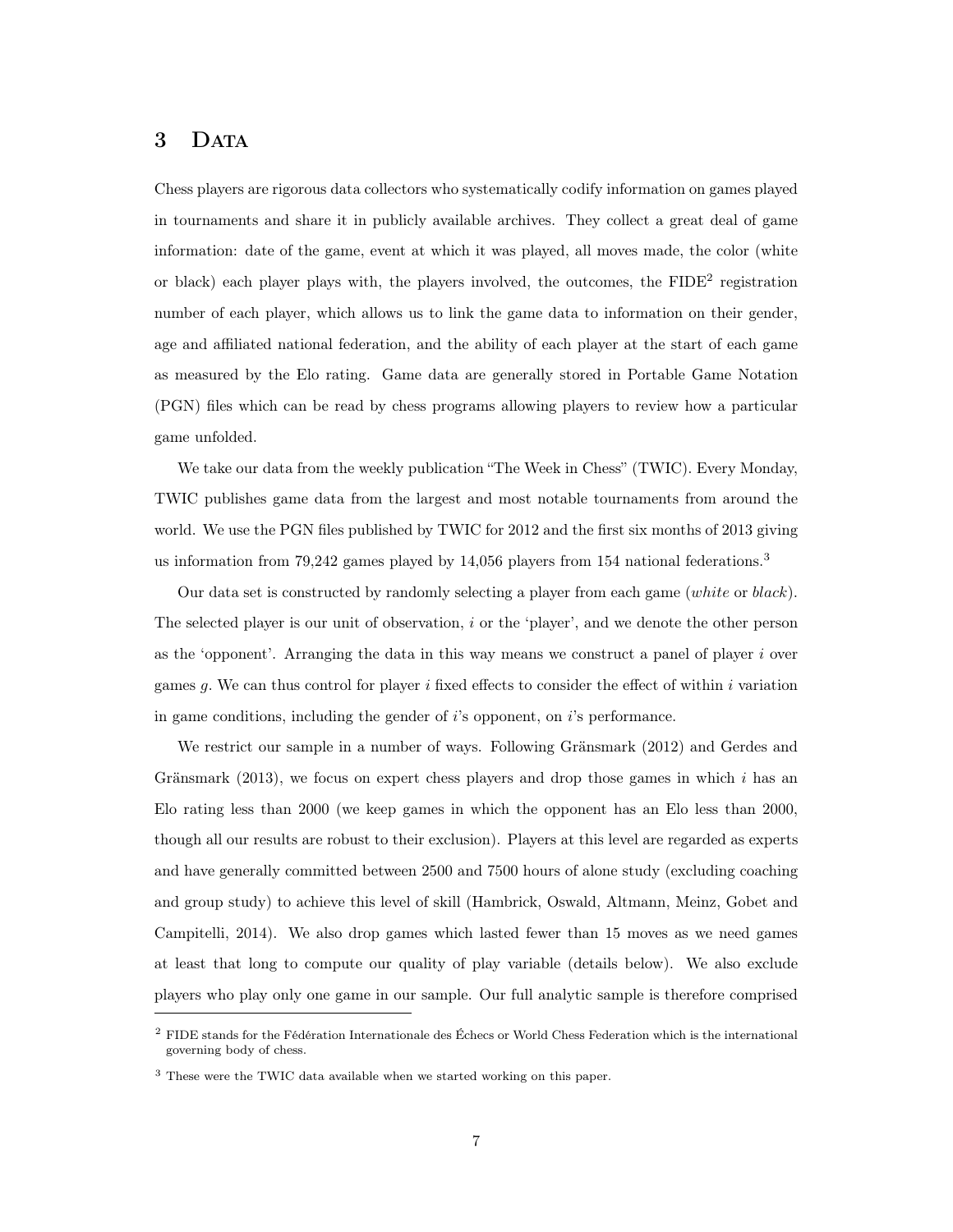of 57,936 games played by 7,932 players. We define a second sample by excluding those players who only play against one gender in our sample (all male or all female opponents) reducing our sample to 28,759 played by 2,506 players, a sub-sample of players we call 'switchers'. We present descriptive statistics for male and female players in both the full and restricted sample of 'switchers' in Table 1.

Columns (1) and (2) are for the full sample of male and female players respectively, and columns (3) and (4) are for the sub-sample of switchers. In our full sample, male players earn an average of 0.53 points per game (the standard point system assigns one point for a win, 0.5 for a draw and zero for a loss) and female players earn 0.50, a differential which holds for switchers.<sup>4</sup> Players and opponents are about 31 years old on average, though females tend to be a bit younger. The degree to which chess is male dominated is apparent with 87 percent of the players in our full sample and 80 percent in our restricted sample being male. Note also that male players are more likely than female players to face a male opponent, an important point we return to below.

#### THE ELO RATING

The availability of the Elo ratings, created by the physicist Arpad Elo (Elo, 1978), is one of the major advantages of using chess data. The Elo is a cardinal rating of each player's ability as a function of the outcome of previous games played and the difference between the player's own Elo rating and that of the opponent in those games. The Elo rating has a minimum score of zero and no upper bound. For each 200 point interval from 100 to 1999 players are rated *J* to *A*. Players with Elo ratings of 2000-2199 are classified as 'Experts", 'Candidate Masters' have ratings in excess of 2200, 'International Masters' ratings above 2400 and 'Grand Masters' have ratings larger than 2500. There are also women's equivalent titles, though the Elo rating thresholds are 200 points lower than for the men's titles and some top female players have opted not to take on such gendered titles. Very few top players have obtained ratings of over 2700. The current world champion, Magnus Carlsen, achieved the highest Elo score ever obtained by

<sup>4</sup> Note that the expected points for players in our sample exceeds 0.5 as we condition our sample to include players with Elo ratings of at least 2000, while opponents may have an Elo rating below 2000.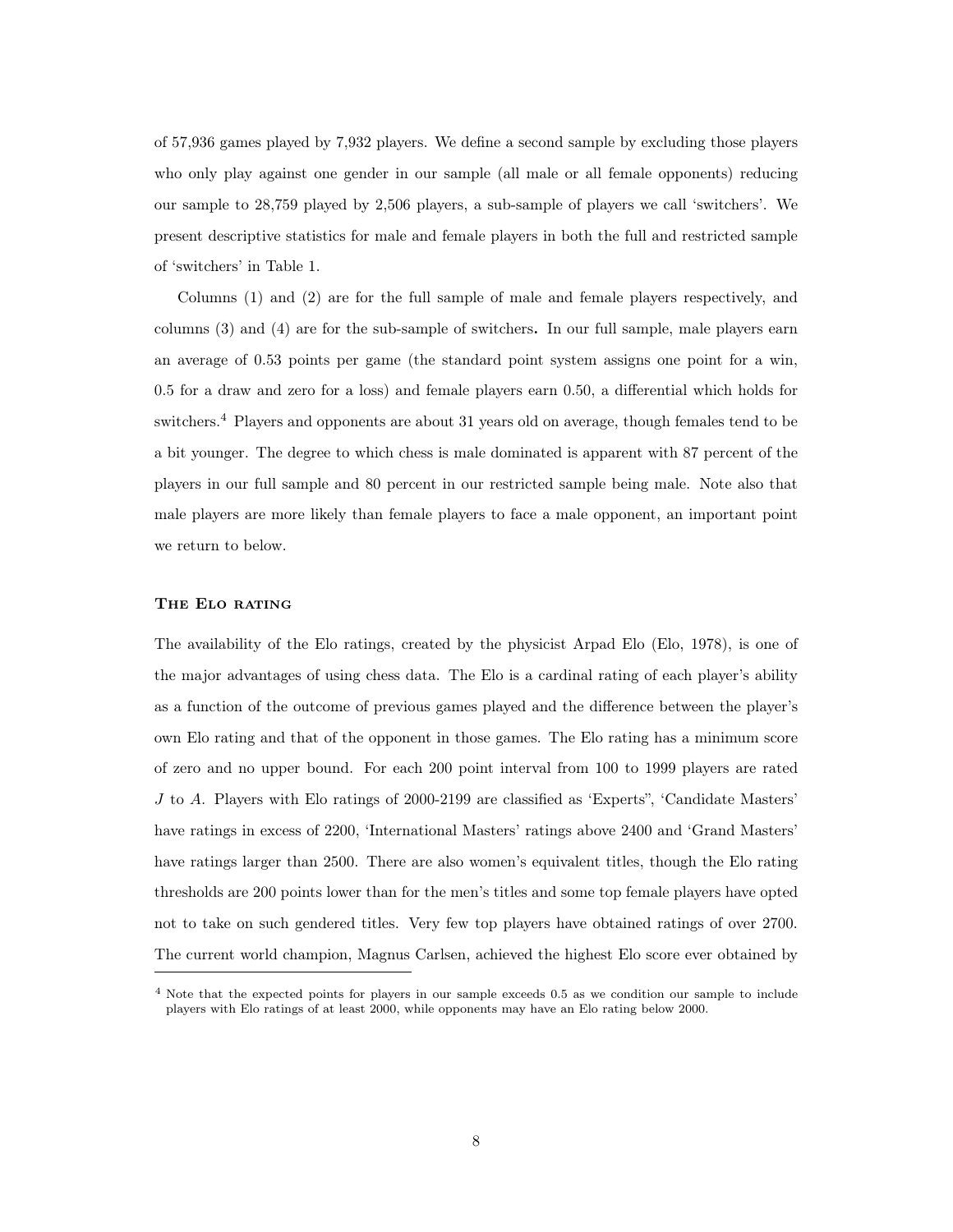a human player, 2882, in 2014. Top computer chess engines have Elo scores above 3200.<sup>5</sup>

A player's Elo rating at the end of game *g* can be expressed as

$$
Elo_{ig+1} = Elo_{ig} + K\left[p_{ig} - E\left[p_{ig}\right]\right],\tag{1}
$$

where  $ELO_{ig}$  is *i*'s Elo rating at the start of game  $g$ ,  $p_{ig}$  is the points the player obtains in game *g*, and *K* is an adjustment parameter. Following the FIDE rules applying to our sample,  $K = 15$  if the player has a rating lower than 2400 and  $K = 10$  once a player achieves a rating of 2400, even if her rating falls back below that threshold.<sup>6</sup> Finally,

$$
E[p_{ig}] = \frac{1}{1 + 10^{\left(\frac{Elo_{ig}^{o} - Elo_{ig}}{400}\right)}},\tag{2}
$$

is the so called 'Elo curve', that is, the points *i* is expected to earn from a game against an opponent with an Elo rating of  $Elo_{ig}^o$  at the start of game  $g$ . As it can be seen, Elo points are earned (lost) by performing better (worse) in a game than the Elo curve predicts. Players always increase their Elo rating following a win and decrease it following a loss. The effect of a draw is positive if  $Elo_{ig} < Elo_{ig}^o$ , negative if  $Elo_{ig} > Elo_{ig}^o$  and neutral if  $Elo_{ig} = Elo_{ig}^o$ .

The advantage of the Elo rating is two-fold. First, regardless of the player's subjective assessment of her ability relative to her opponent's, it provides an objective and publicly known measure of that ability. Second, the Elo rating allows us to control for the relative abilities of the two individuals competing, a feature often absent in studies of competitions where proxies for skill generally need to be used.

The players in our sample are exceptionally good at the game. A rating of 2000, the lower bound for players included in our sample, puts a player in the top 5 percent of all registered FIDE players. A rating of 2350, roughly the mean for all players in our sample, puts them in the top 0.5 percent of registered FIDE players. The mean Elo rating for male players is 2370.06 in our full sample (2342.98 for switchers), which is about 90 Elo points higher than the mean

<sup>5</sup> Note that the ratings of computer programs (there are two well known rating lists: SSDF list (Swedish Chess Computer Association) and the CCRL list (Computer Chess Rating Lists)) have only be computed through games with other computer programs and as such are an estimate. The question whether those ratings are directly comparable to the ratings of human players is debated among computer scientists and chess experts. However, although the 3200 Elo rating of the best computer programs is indeed an estimate, it is generally safe to assert they are much stronger than any human player.

 $6\,$  By FIDE rules,  $K = 25$  if a player has played fewer than 30 games. Given the skill of the players in our sample, we assume all players have played more than 30 games.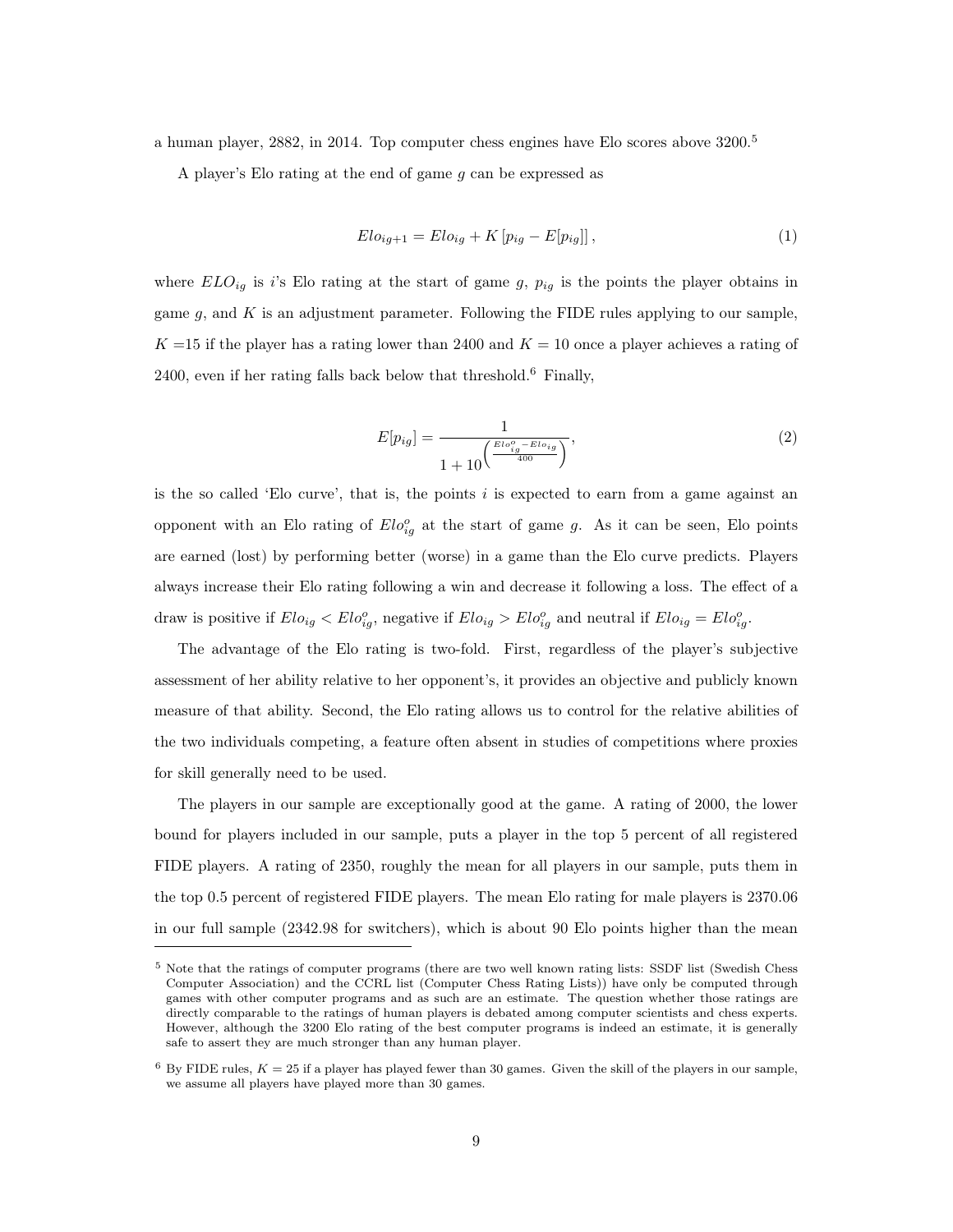rating of women. Women's opponents have lower average Elo ratings than men's opponents because players play opponents with similar Elo ratings as the majority of events have tiered entries, i.e. they follow the so-called Swiss system. We return to this point below.

## THE QUALITY OF PLAY MEASURE

In competitive activities, rating systems are generally accepted as a way to assess the relative skill levels of the participants. While there are numerous approaches to rating competitors (Elo ratings being just one example), these systems tend to be based on the realized outcomes of competitions.<sup>7</sup> Elo is a good measure of a player's overall ability but tells us nothing about how well a particular game is played. This distinction is important because we want to study whether the gender composition of a game affects how well a player plays a particular game.

Measuring within game play quality differs conceptually from studying strategic decisions. Others (e.g. Gerdes and Gränsmark, 2010) have sought to study the relationship between gender and strategic choices in chess focusing on the variation in the 'aggressiveness' of play, as defined by expert players. However, chess is ultimately a computational problem, which is precisely why computers excel at it.<sup>8</sup> The game of chess is theoretically solvable (Schwable and Walker, 1999).<sup>9</sup> That is, there is an optimal move for any given board position which can be calculated via backward induction. Any deviation from that move, be deemed 'aggressive' or otherwise by a human player, is suboptimal to some degree. How well a game is played can be objectively determined by the deviation of a move relative to the optimal move. Therefore, we depart from the literature that has considered more subjective, interpretive concepts such as 'style of play' or 'aggressive/solid move' (*how* a game is played) and instead consider the quality of play (how *well* a game is played).

To do so, we use a recently developed method by Guid and Bratko (2006, 2011) which allows us to assess the quality of the move played by each player for a given board position. The basis for this assessment is the difference between the move played by the human player

<sup>7</sup> For a comprehensive overview of such ratings in chess see Glickman (1995).

<sup>8</sup> As John von Neumann once noted 'Chess is not a game. Chess is a well defined form of computation.' (Bronowski, 1973).

<sup>9</sup> While the chess game is in principle solvable, it has never been solved. According to Shannon (1950) a typical game of 40 moves involves  $10^{120}$  variations to be calculated from the first move. A computer calculating at the 'rate of one variation per micro-second would require over 10<sup>90</sup> years to calculate the first move!'.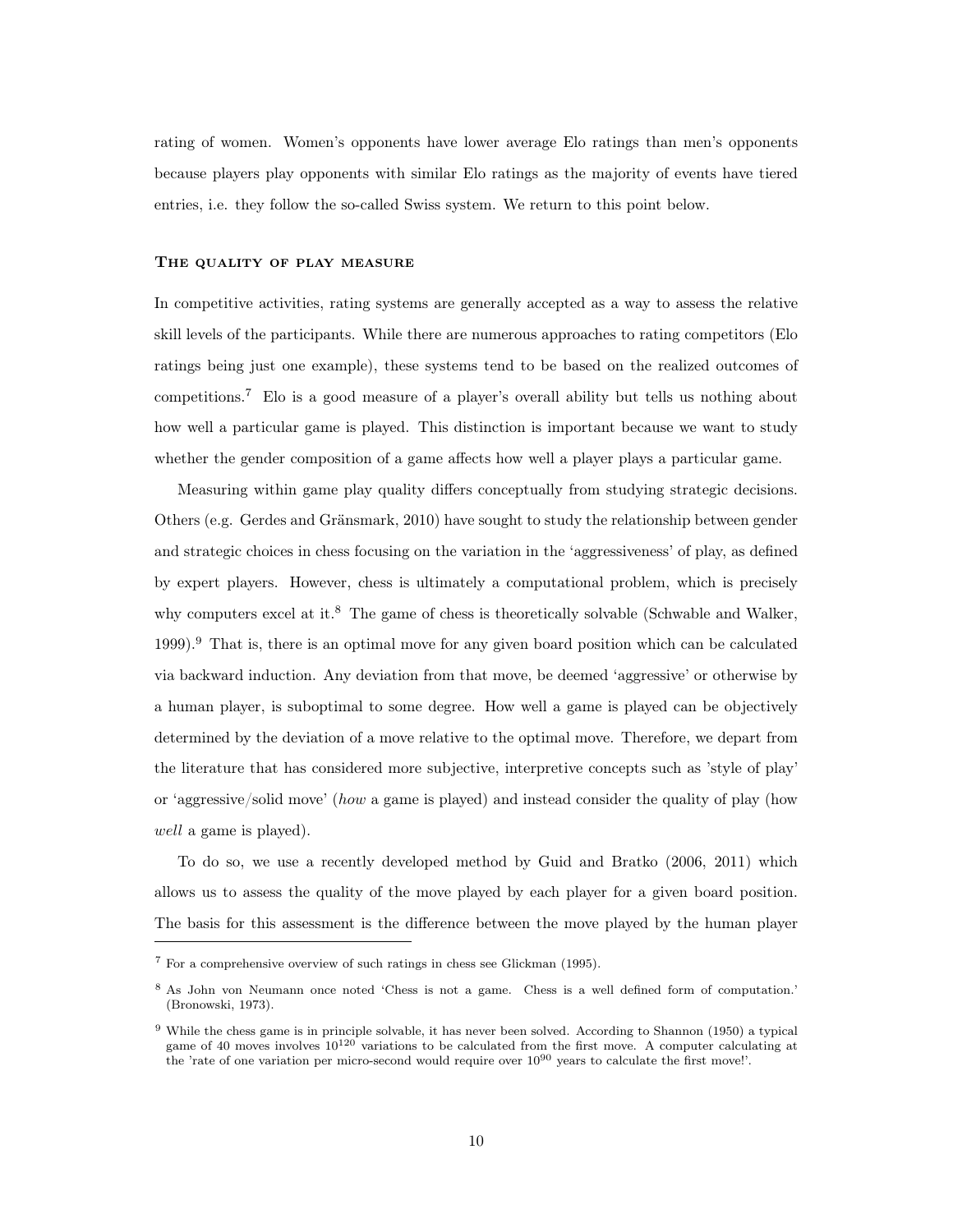and the 'optimal' move as chosen by a powerful chess program.<sup>10</sup> For the current paper we use the powerful *Houdini 1.5a x64* program which has a maximum Elo rating of 3126, several hundred points above even the very best human players in history<sup>11</sup>. The Elo curve suggests this program would defeat the average player in our sample every time they played. Following Guid and Bratko (2006, 2011), we base our quality of play variable on the analysis of moves  $n = 15, \ldots, 30$ , in each game *g* with total length *N* moves. We then calculate 32 optimal moves (technically they are called plies), 16 for the player and 16 for the opponent. We consider this subset of moves for two reasons. First, to limit the substantial computational burden of calculating so many moves (about 1.5 million in our full sample). Second, we want to focus on the middle game, which is least likely to follow an established plan as expert players tend to study the opening moves of their opponents and practice end games in advance. For each of these moves, the chess program determines its preferred move given the position on the board with a search depth of  $15$  moves.<sup>12</sup> The chess engine effectively evaluates a decision tree that extends 15 moves forward from the move in question, evaluating the best move of both the player and the opponent at each node; this process encapsulates billions of possible board positions.<sup>13</sup>

We measure a player's relative advantage at a point in the game using the widely accepted metric called a centipawn. A centipawn is equal to  $1/100$  of a pawn.<sup>14</sup> A player in a given position with a score of 100 centipawns is seen as having an advantage equivalent to having an extra pawn on the board.

The quality of each move is measured by the difference between the centipawn (dis)advantage given the  $n^{th}$  move made by the chess engine,  $C_{computer}^n$ , and the centipawn (dis)advantage given

<sup>14</sup> For a given board configuration and a given chess engine configuration, the score in centipawns *x* can be interpreted as follows:

| $\boldsymbol{x}$     |               | Translates as            |
|----------------------|---------------|--------------------------|
| $x < -200$           | $\Rightarrow$ | <i>Black</i> is winning  |
| $-200 \le x \le -50$ | $\Rightarrow$ | Black is clearly better  |
| $-50 \le x \le -20$  | $\Rightarrow$ | Black is slightly better |
| $-20 \le x \le 20$   | $\Rightarrow$ | Approximately equal      |
| $20 \le x \le 50$    | $\Rightarrow$ | White is slightly better |
| $50 \le x \le 200$   | $\Rightarrow$ | White is clearly better  |
| $200 \le x$          | $\Rightarrow$ | White is winning         |

<sup>&</sup>lt;sup>10</sup> We put optimal in inverted commas because the move determined by the powerful chess engine may not be the truly optimal move for a given board position since chess has not been solved yet.

<sup>&</sup>lt;sup>11</sup> http://www.computerchess.org.uk/ccrl/4040/rating list all.html

<sup>&</sup>lt;sup>12</sup> While greater search depth is feasible, it rapidly increases the computational burden. In general, increasing search depth by one move doubles the required computing time required.

<sup>13</sup> We include a non-technical discussion of how chess engines find optimal moves in Appendix A.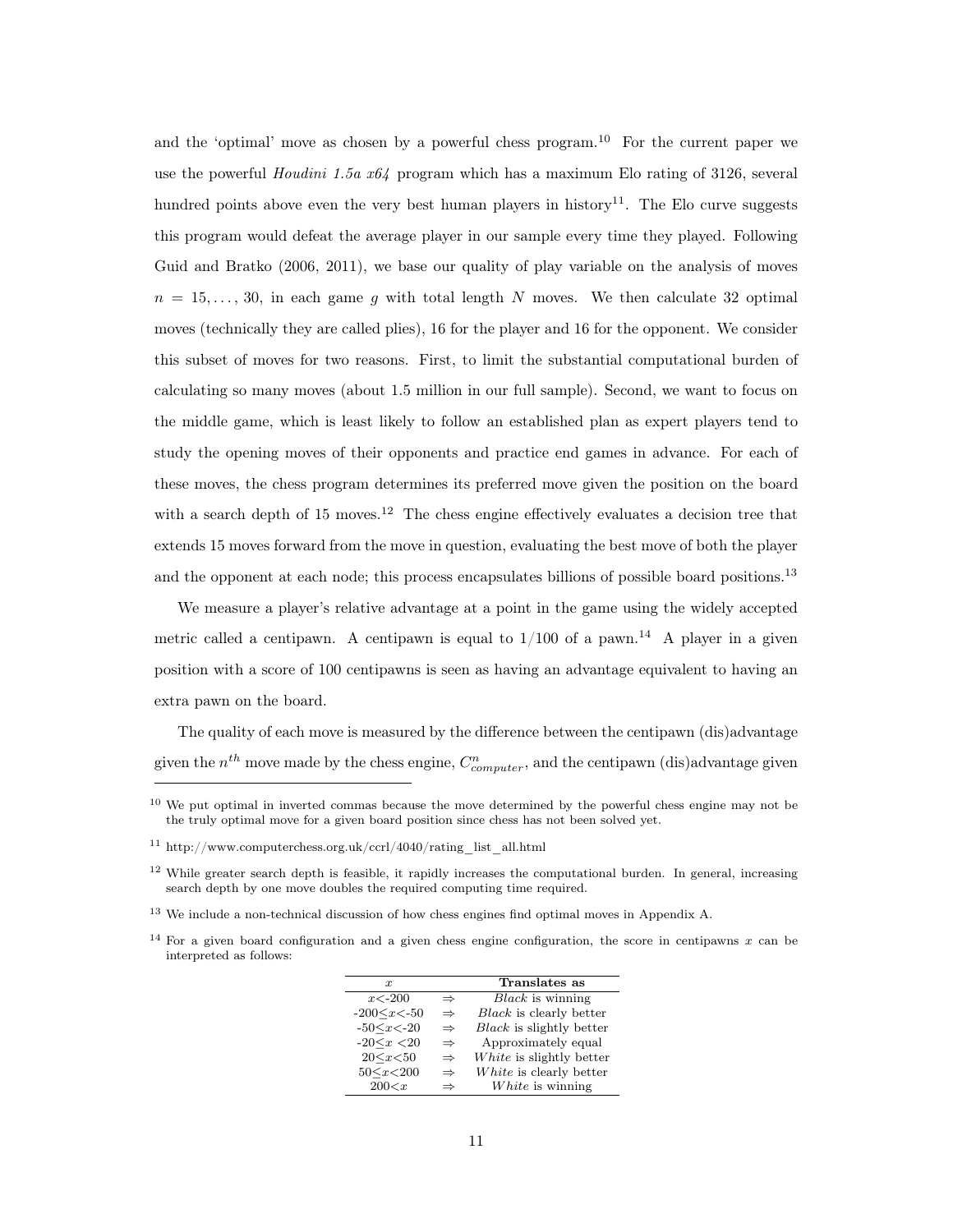the  $n^{th}$  move actually made by the player,  $C_{player}^n$ , with larger differences indicating a larger error made by the player, i.e. a more poorly played move. We measure the quality of play for each player in each game, as the mean error committed by player *i* for moves  $n = 15, \ldots, 30$ 

$$
\overline{error_{ig}} = \frac{\sum_{n=15}^{\tilde{n}} \left( C_{computer}^{n} - C_{player}^{n} \right)}{\tilde{n}}, \tag{3}
$$

where  $(C_{computer}^n - C_{player}^n) \ge 0$  and  $\tilde{n} = min\{30, N\}$  as some games end in fewer than 30 moves. We also calculate the mean error of the opponent,  $\overline{error_{ig}^o}$ . Note that larger values of *errorig* indicate a lower quality played game.

Guid and Bratko (2011) considered dozens of games played by world champions, finding a mean error of about five. We consider tens of thousands of games and find a mean error of 16.5 (17.3 for opponents) in the full sample. As can be seen in Table 1, women commit larger mean errors, as might be expected given their lower average Elo ratings. There is a statistically significant negative correlation between a player's Elo and the mean error ( $\rho = -0.18$ , *p*-value 0*.*000) suggesting better players make smaller mean errors.

# 4 Analysis and results

## Gender and performance

We first consider whether a player's gender plays a role in determining the outcomes of chess games. To do so, we regress the points earned from a game (one for a win, 0.5 for a draw, zero for a loss) on the player's gender -the effect of interest- while controlling for  $E[p_{ig}]$  as defined in equation (2) to capture the difference in ability between the player and the opponent. We also include the age of each player and the color that *i* plays (white or black) as control variables. We estimate the model using OLS on pooled data and present results in Table 2.

In column (1), we use the full sample and in column (2) we use the sub-sample of switchers. Female players earn about 0.01 fewer points, on average and *ceteris paribus*, than their male counterparts. This simple result based on pooled data is consistent with much of the literature in this area which finds that women underperform men in competitive environments. This underperformance does not, however, seem to be simply a function of a player being female, nor can we deduce from this result that women are somehow innately worse players than men.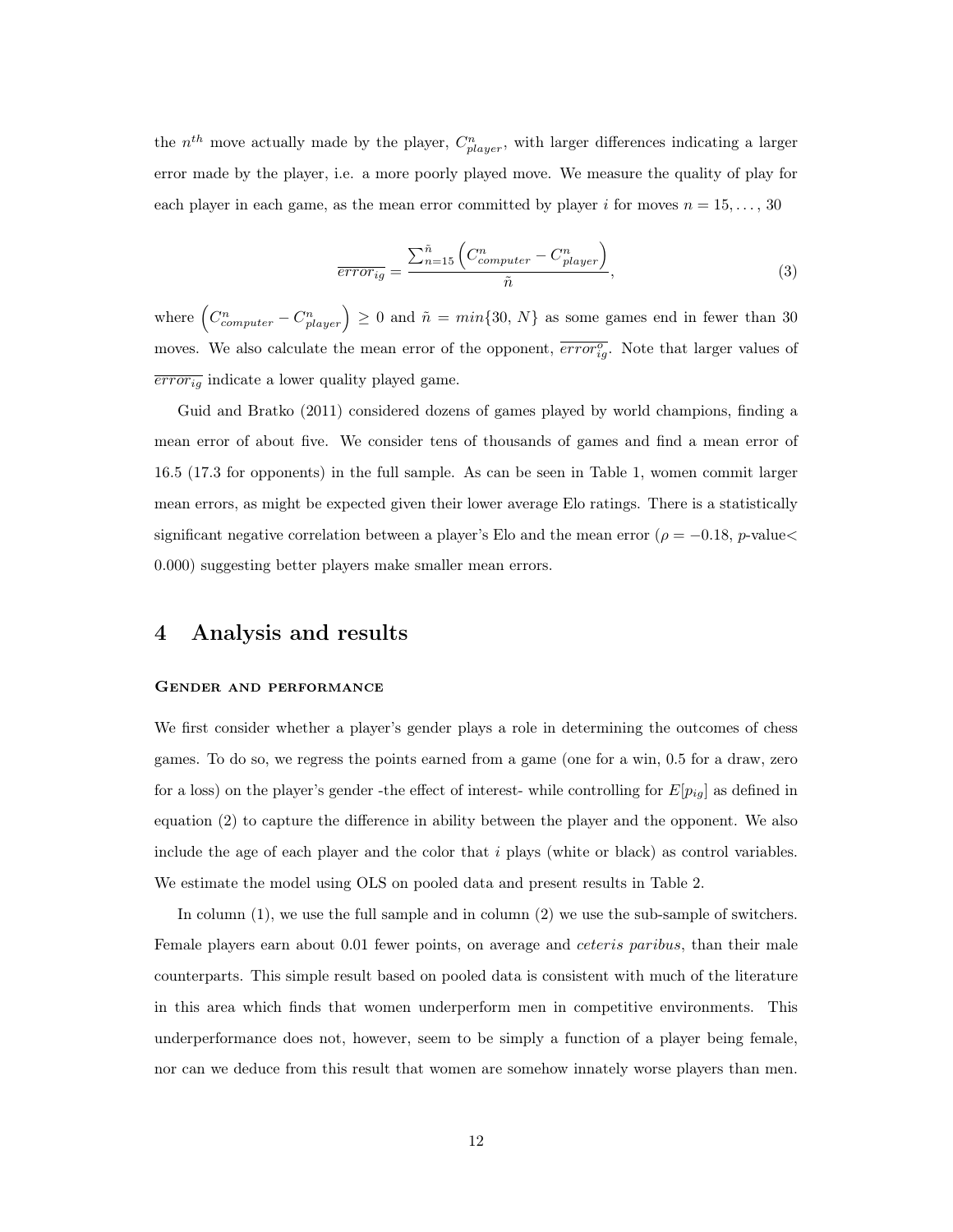This is because there is another person, a male or female opponent, sat across from the player. In columns (3) and (4), we add a control for the gender of the opponent in game *g*. Results here suggest that it is not that players under or over-perform according to their own gender, but that it is the gender composition of the game what matters. Female players can expect to earn about 0.035 fewer points when they face a male opponent, even after controlling for the differences in their abilities via the Elo differential  $(E[p_{ig}])$ . Because of this, we next dwelve deeper in the study of the relationship between gender composition of games and performance.

## gender composition and performance

In the analysis that follows, we explore the importance of the gender composition of games on the performance gender gap. To do so we exploit the panel dimension of our data and rely on within player *i* variation in the gender of the opponent. As players sometimes play a man and sometimes play a women, the opponent's gender might be conceived of as a 'treatment' which is applied in some games and not in others, the effect of which we want to study.

Any claim we make to the identification of the effect of this 'treatment' rests largely on the gender composition of a game being random, i.e. the genders of the player and the opponent being independent of one another. The advantage of laboratory experiments like Maas et al. (2008) is that they can explicitly randomize the gender composition of games. Because we study real competitions, we cannot randomly assign the gender composition of games, but we can still check whether the assignment is random or at least conditionally so.

The proportion of opponents who are female in our sub-sample of switchers is 0.22. The probability that a female player faces a female opponent is 0.61, much higher than the probability that a male player faces a female opponent (0.12). If the gender of the opponent were truly random, we would expect these values to match the proportion of opponents that are female. The fact that they do not indicates that the assignment of the opponent's gender, and thus the gender composition of the game, is not random.

The randomness of the gender composition of games is compromised by the presence of women-only events such as the Women's World Chess Championship,<sup>15</sup> and female-only subevents taking place at larger mixed gender events. Female players can thus select out of playing

<sup>&</sup>lt;sup>15</sup> While there are some tournaments that include only men by chance, there are no tournaments which exclude women as a matter of policy.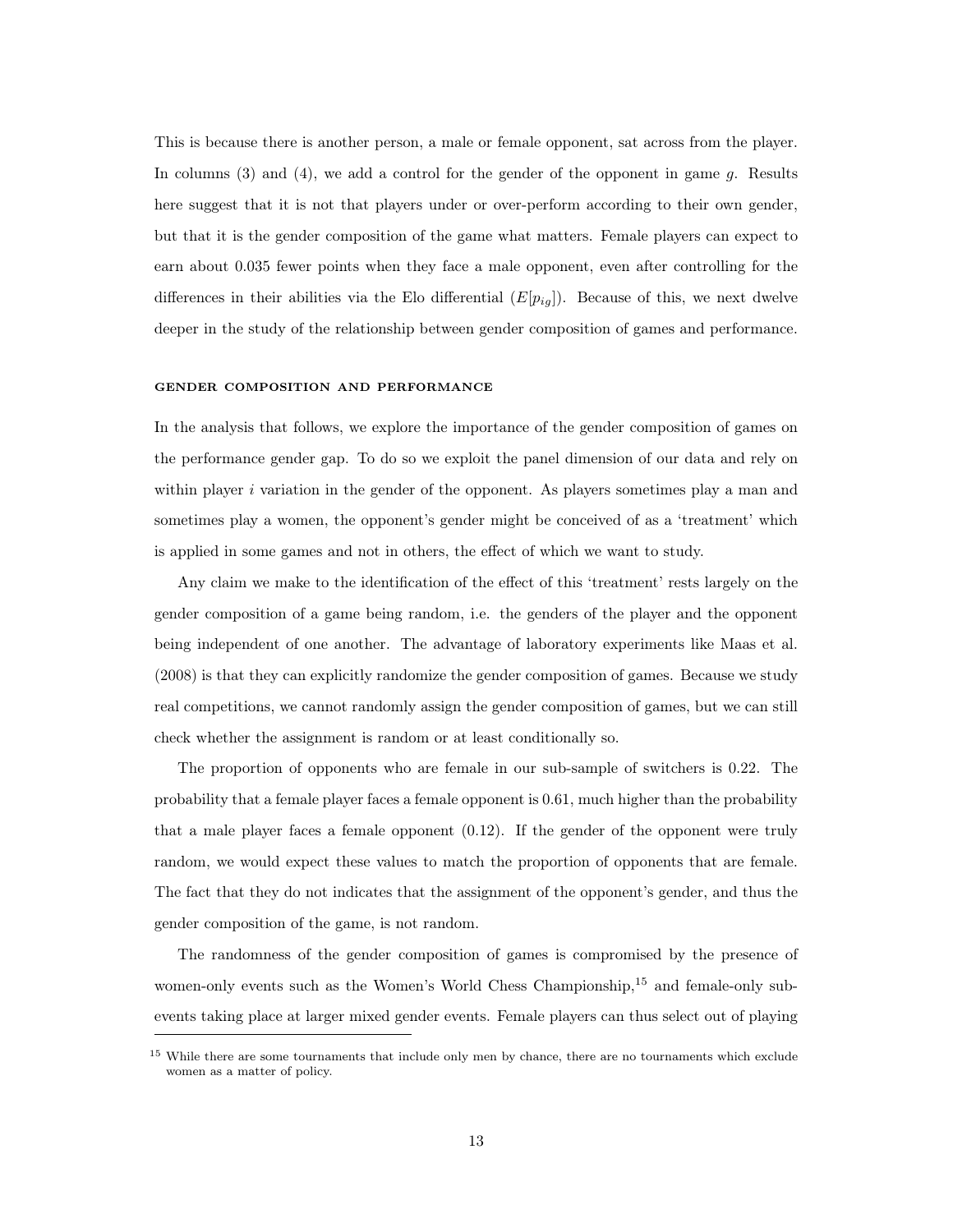male opponents. Moreover, many tournaments have some form of seeding or tiers so that players of similar abilities end up playing each other. Given that men have higher average Elo ratings, this seeding system can further contribute to the correlation between the gender of the player and that of the opponent. The correlation between the Elo rating of the player and that of the opponent in our data is 0.449.

On the other hand, there is a random component in the assignment of players to games as the vast majority of tournaments employ a round robin format, with the players in the tournament playing one another once. Hence, players have virtually no control over who they end up playing with.<sup>16</sup> Given this random component in the assignment of players, the genders of the player and the opponent can be conditionally independent after controlling for both the gender composition of events and the mean Elo rating of players in the game.<sup>17</sup>

To test the conditional independence of the players' genders we regress the opponent's gender, a dummy equal to one if the opponent is male, on the player's gender, a dummy equal to one if the player is male, via OLS on pooled data. If the coefficient on the player's gender is not different from zero, it indicates that the genders of the player and the opponent are (conditionally) independent and that the gender composition of games is random. Results are presented in Table 3.

In column (1), the point estimate is 0.56 (95 percent CI: 0.537 to 0.588) indicating that a male player is 56 percentage points more likely to face a male opponent than a female opponent. In column (2), we re-estimate the model using the sample of 'switchers', i.e. only those players who play both men and women in our sample. For this sub-sample, the coefficient on the player being male falls to 0.49 (95 percent CI: 0.457 to 0.513). However, when we introduce the share of *other* players (excluding the player and opponent in game *g*) at the event who are female (column (3)) to capture the effect of women's tournaments and women only competitions taking place within larger tournaments, the coefficient on the player being male falls to 0.02 (95 percent CI: -0.000 to 0.041). In column (4), we include the mean Elo rating of the player and the opponent in game  $g\left(\overline{Elo_g}\right)$  to account for the fact that male players tend to have higher Elo ratings and players tend to play against opponents of similar ability. The point estimate of the coefficient on

<sup>&</sup>lt;sup>16</sup> As chess tournaments often have a fairly large number of competitors, these round robin tournaments are generally of the Swiss-system variety where players play a pre-determined number of rounds, but fewer than a true round robin tournament.

<sup>&</sup>lt;sup>17</sup> Given three variables *x*, *y* and *z*, the independence of *x* and *y* conditional on *z* requires that the conditional distribution of *x* given *y* and *z*,  $p(x|y, z)$  does not depend on the value of *y*, so that  $p(x|y, z) = p(x|z)$ .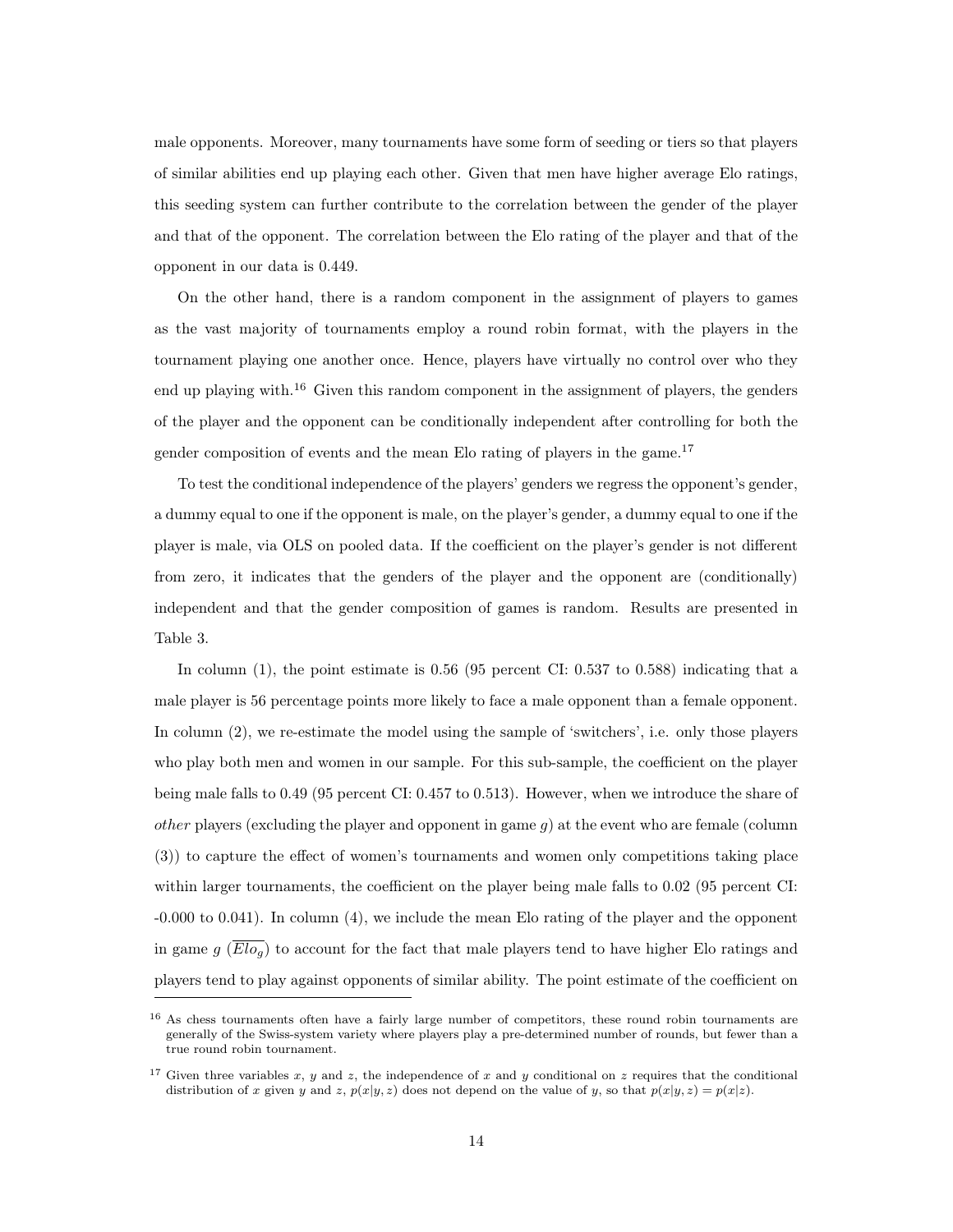the player being male is effectively zero (95 percent CI: -0.020 to 0.020). In the last row of Table 3, we show the correlation and partial correlation coefficients which tell the same story. Namely, that once we condition on the mean Elo rating of the game and the gender composition of the event at which the game is played, there is no evidence of a relationship between the gender of the player and that of the opponent. We take this as evidence that, for the sub-sample of switchers, the 'treatment' in the form of the opponent's gender is conditionally independent of the player's own gender and that the gender composition of games is conditionally random.

We next exploit this conditional randomness to estimate the effect of the opponent's gender on a player's performance. To do so we estimate the following model:

$$
points_{ig} = \alpha_i + \beta m_{ig}^o + \theta X_{ig} + e_{ig}, \qquad (4)
$$

where *points*<sup>*ig*</sup> is the points earned by the player *i* in game *g*,  $m_{ig}^o$  equals one if *i's* opponent is male and zero if female,  $\beta$ , our parameter of interest, is the effect of the opponent's gender on the outcome of the game in terms of the points earned by the player, *X* is a vector of controls detailed below,  $\alpha_i$  is a player *i* fixed effect capturing time invariant individual characteristics such as innate ability and preferences for an opponent's gender that may be correlated with  $X_{ig}$ and/or  $m_{ig}^o$ , and  $e_{ig}$  is a random error term with mean zero that is assumed to be uncorrelated with  $X_{ig}$  and  $m_{ig}^o$ , though we return to this issue below.

We estimate equation (4) using OLS on within-*i* mean differenced data to eliminate  $\alpha_i$ . Our main results are presented in Table 4.

In column (1), we regress  $points_{ig}$  on  $m_{ig}^o$  only. The coefficient of -0.10 (95 percent CI: -0.12 to -0.09) indicates that the player earns on average 0.1 percent fewer points when the opponent is male. In column  $(2)$ , we add the control vector *X*: the ages of the player and the opponent, the player's expected points as calculated in equation (2), dummies for the opponent's affiliated national chess federation, the color being played by the player, the mean Elo of the player and the opponent, and the share of *other* players at the event who are female. The point estimate of  $\hat{\beta}$  falls in absolute value to -0.04 (95 percent CI: -0.053 to -0.027). In column (3), we estimate the model using the restricted sample in which the player plays both genders at least once ('switchers'). As discussed above, it is for this sub-sample that the gender composition of the game is conditionally random. The estimated  $\hat{\beta}$  remains -0.04 (95 percent CI: -0.054 to -0.027).

We then allow the effect of the opponent's gender to differ for male and female players since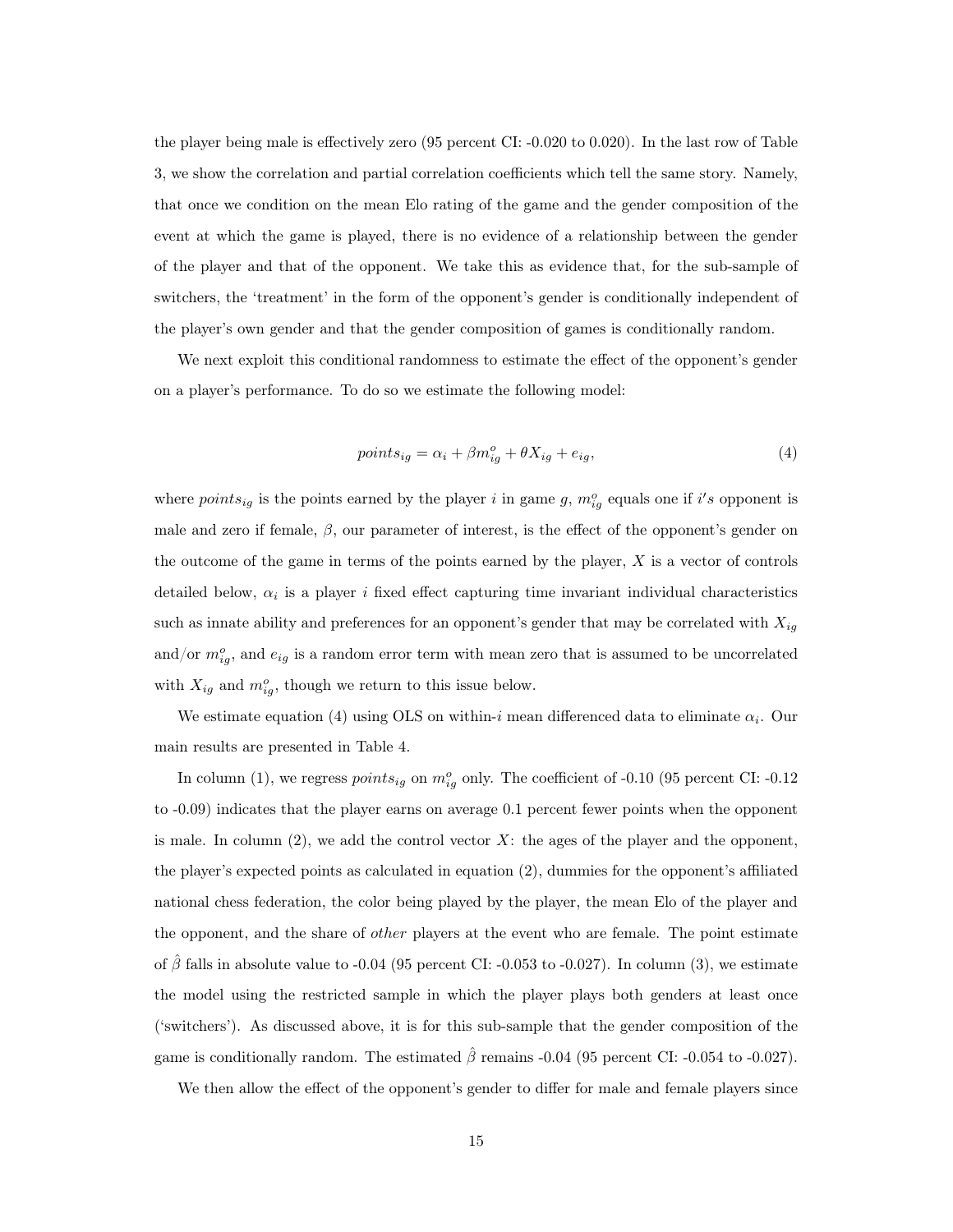so far we have been mixing two types of games in the reference category: male player vs female opponent and female player vs female opponent. To address this, we split the sample according to players' gender and re-estimate equation (4). In column (4), we estimate the model using only female players who have played both men and women in our sample. The magnitude of the point estimate maintains (95 percent CI: -0.080 to -0.007), i.e. female players earn fewer points against male opponents. We estimate the model for only male players who have played both men and women in column (5) and find a very similar result (95 percent CI: -0.057 to -0.028). A *t*-test of the equality of the  $\hat{\beta}$  coefficients in columns (4) and (5) returns a *p*-value of 0.961.<sup>18</sup> We thus find no evidence that the effect of the opponent's gender differs with the gender of the player.

These results indicate that players earn, on average and *ceteris paribus*, about 0.04 fewer points when playing against a man as compared to when their opponent is a woman. Or conversely, men earn 0.04 points more when facing a female opponent than when facing a male opponent. This is a sizable effect, comparable to women playing with a 30 Elo point handicap when facing male opponents. Such an effect indicates some change in behaviour when people engage in inter-gender competition. What we cannot say from simply looking at the effect of inter-gender competition on outcomes is whether it is the behaviour of men, women or both which changes. We study this below, but first we test the robustness of our main results from Table 4.

## Supplementary analysis

In this section, we carry out supplementary analyses to test the credibility of the identification strategy and the results above. First, we test the robustness of the primary results to mis-specification. Second, we consider a particular mis-specification in the form of a possibly unaccounted for non-linearity in the relationship between the outcome of the game and the Elo differential, as controlled for by  $E[p_{iq}]$ . Such a non-linearity might in turn be correlated with the gender of the opponent and thus bias our results. Third, we consider the bias arising from the measurement error in Elo ratings that a genuine gender effect, i.e.  $\beta \neq 0$ , would introduce.

<sup>18</sup> We estimated a fully interacted version of equation (4). This *p*-value is from the *t*-test of the coefficient on the interaction of the player's and opponent's genders being equal to zero.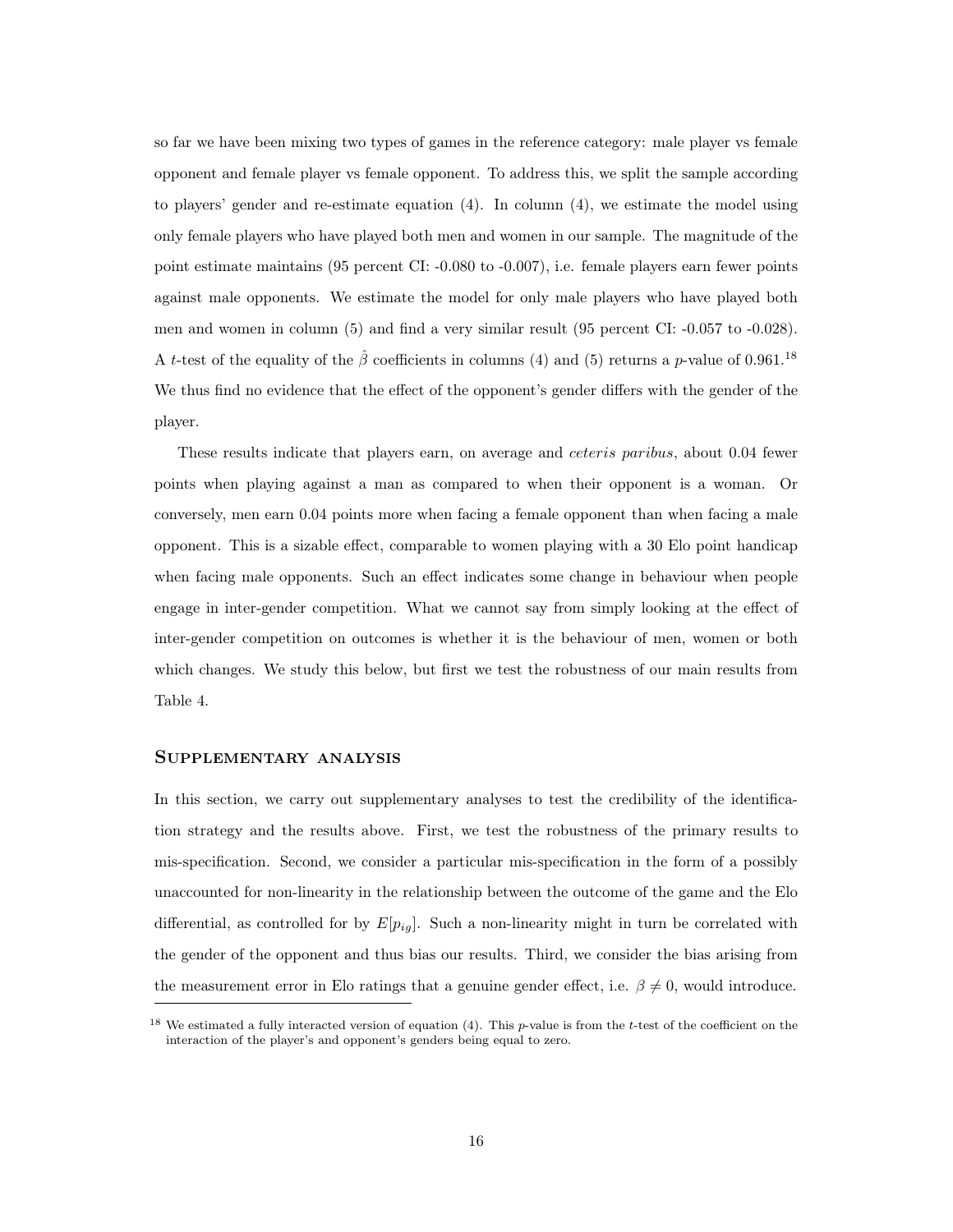#### ROBUSTNESS TO MISSPECIFICATION

To test the robustness of our results to mis-specification we follow the good practice outlined in Athey and Imbens (2015) and re-estimate equation (4), via OLS using within-*i* mean differenced data for different sub-samples. The results are presented in Table 5. In column (1), we estimate the model excluding any games played in single sex tournaments, either those explicitly women only, or those accidentally all male or all female. In column (2), we follow Gerdes and Gränsmark (2010) by estimating the model excluding games that ended in a draw, and in column (3) we estimate the model using players who play at least 20 games in our sample. In column (4), we exclude blitz events and junior events. Lastly, in column (5), we replace the gender composition of the event variable with event fixed effects. In each case, the magnitude and statistical significance of the effect of the opponent's gender maintains.

In Table 6, we re-estimate equation (4) for different sub-samples defined by the Elo differential and the Elo rating of the player. In column (1), we include only games where the Elo differential between the player and the opponent is less than or equal to 200 Elo points; in column (2) we use only games where the Elo differential is less than or equal to 100 Elo points; and in column (3) less than or equal to 50 Elo points. In column (4), we exclude games played by players with Elo ratings less than 2200, and in column (5) we exclude those with Elo ratings less than 2400. Again, in each case, the magnitude and statistical significance of the result maintains.

# Non-linearity in the *E*[*pig*]-outcome relationship

As discussed above, women have, on average, lower Elo ratings than men, though they also face opponents with lower average Elo ratings. However, when a female player in our sample plays a male opponent, she faces an average disadvantage of 27 Elo points as opposed to a mean advantage of 23 Elo points when she faces a female opponent. The Elo differential is thus correlated with the gender of the opponent. The correlation between the opponent being male and the  $E[p_{ig}]$  is small but significant ( $\rho = -0.049$ ,  $p$ -value $< 0.000$ ). We control for the Elo differential via  $E[p_{ig}]$  and for the mean Elo of the game with  $\overline{Elo_g}$ . Still, we may be neglecting some non-linearity in the effect of the Elo differential or of  $\overline{Elo_g}$  on the outcome of games. We test the robustness of our results to more general specifications of the Elo ratings and the Elo differential using switchers only, and present the results in Table 7.

In column (1), we replace  $E[p_{ig}]$  and  $\overline{Elo_g}$  in equation (4) with the logged Elo ratings of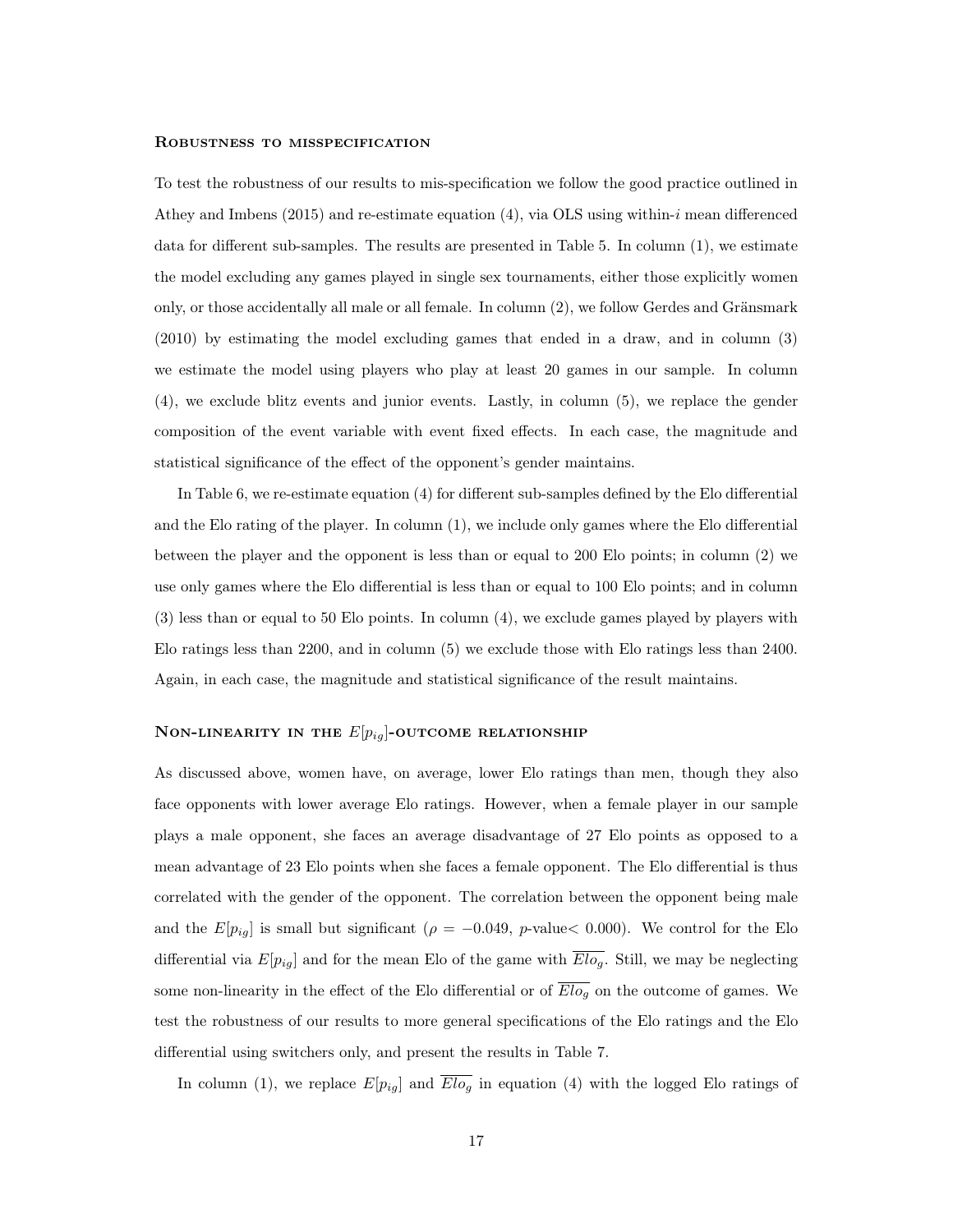the player and the opponent. In column (2), we replace  $E[p_{ig}]$  and  $\overline{Elo_g}$  in equation (4) with dummies for decile groups of  $\overline{Elo_g}$  and  $E[p_{ig}]$ . In column (3), we add the squares an cubes of  $\overline{Elo_g}$  and  $E[p_{ig}]$  to equation (4). In column (4), we include the interactions of the player and the opponent's logged Elo ratings with the decile groups of  $\overline{Elo_g}$  and  $E[p_{ig}]$ , allowing the effect of Elo ratings to vary depending on the relative (dis)advantage of the player and the average ability of the player and opponent in the game. In column (5), we add a dummy equal to one if the player is at an Elo point disadvantage and zero otherwise to our baseline specification.

It is encouraging that the estimated gender effect of the opponent being male remains markedly stable in both magnitude and precision as the specification of the effect of Elo ratings becomes increasingly flexible.

#### Measurement error bias

Next, we address the issue of a potential measurement error in Elo ratings resulting from the effect of the opponent's gender which may bias the estimator of  $\beta$ . Under the null hypothesis that  $\beta = 0$ , the Elo rating is a reliable measure of players ability. However, under the alternative that  $\beta \neq 0$ , Elo ratings would systematically measure with error the ability of any player who plays members of the opposite sex, given that women (men) under- (over)-perform when playing against men (women). That is, if the gender of the opponent matters, Elo ratings would systematically mis-measure the true ability of players compared to the case where the gender effect is absent or where players are unaware of the gender of their opponent.<sup>19</sup> In particular, if women perform worse against men, even after controlling for Elo differentials, women's Elo ratings would systematically under-rate their true ability whereas men's Elo ratings would systematically over-rate their ability. Players' Elo ratings would then tend to be 'too big' for men and 'too small' for women. This measurement error in the opponent's Elo rating would therefore be correlated with  $m_{ig}^o$  and would bias the OLS estimator of  $\beta$ . It is important to keep in mind that this measurement error, and thus the resulting bias, would be present if and only if  $\beta \neq 0$ . Therefore, this measurement error cannot be responsible for the significance of our result but it may lead us to underestimate its magnitude.

To see this formally, consider a simplified version of our model

This mis-measurement would also affect players who only play opponents of their own gender but whose opponents' opponents have been of the opposite sex and so on.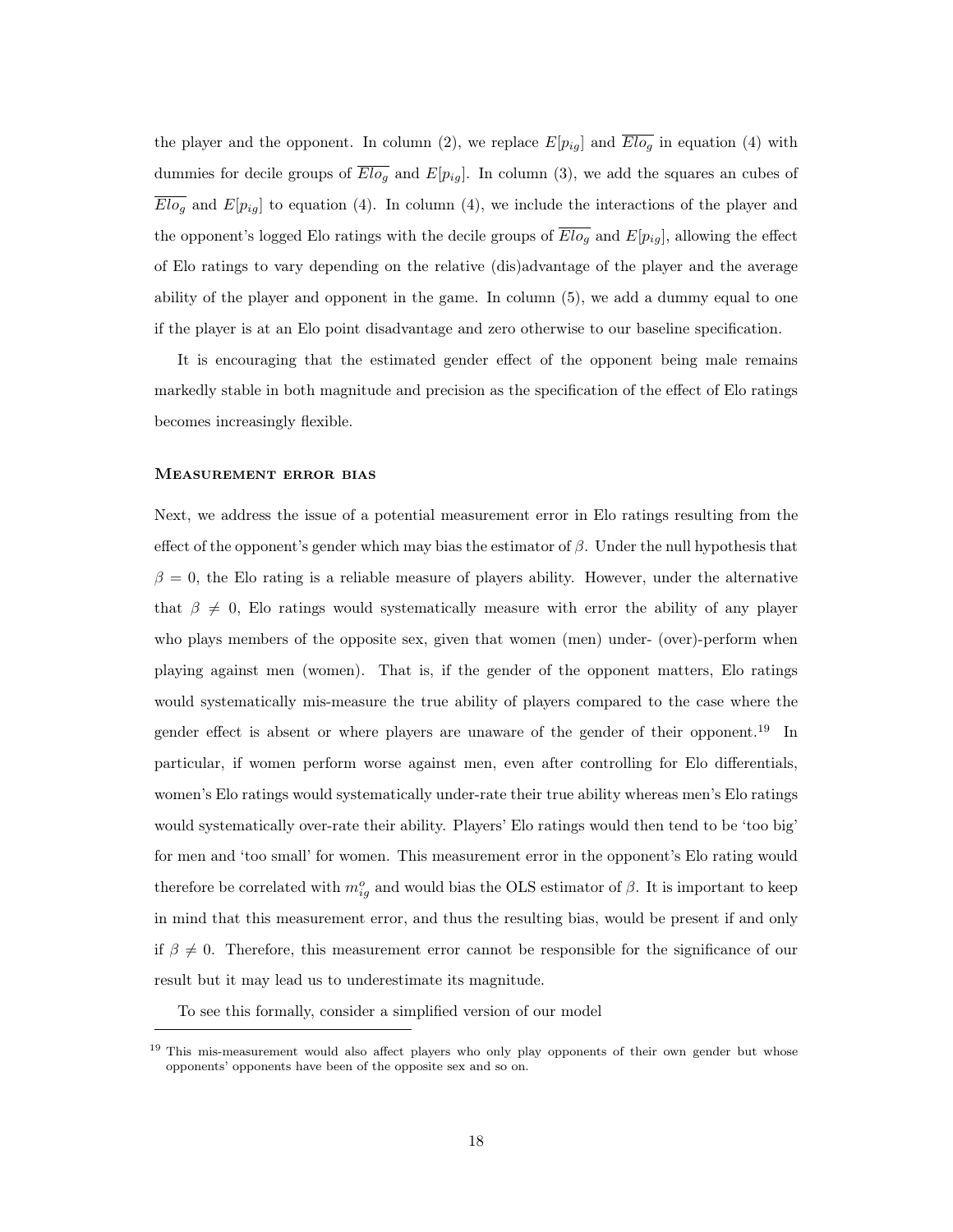$$
points_{ig} = \beta m_{ig}^o + \theta x_{ig}^o + \eta_{ig},\tag{5}
$$

where *points*<sup>*ig*</sup> is the points earned by player *i*,  $x_{ig}^o$  is the measured Elo of the opponent,  $m_{ig}^o$  is the dummy equal to one if the opponent is male and  $\eta_{ig}$  is an error term uncorrelated with  $x_{ig}$ or  $m_{ig}^o$ . Our problem is that  $x^o$  will be measured with error such that  $x^o = x^{o*} + w$  where  $x^{o*}$ is the true Elo rating of the opponent and *w* is positively correlated with  $m_{ig}^o$  if  $\beta \neq 0$ .

To derive the bias in our estimator of  $\beta$  we first regress  $m_{ig}^o$  on  $x_{ig}^o$  and obtain the residuals,  $\iota$ . We then regress *points*<sub>*ig*</sub> on  $x_{ig}^o$  and obtain the residuals,  $\tau$ . Finally, we regress  $\tau$  on  $\iota$  to obtain

$$
\hat{\beta} = \left(m'Pm\right)^{-1}\left(m'Py\right),\tag{6}
$$

where  $P = I - x (x'x)^{-1} x'$  is the symmetric idempotent matrix with  $Px = 0$ . Restating equation (6) gives

$$
\hat{\beta} = (m'Pm)^{-1} (m'P(\beta m + \theta x + \eta - \theta w))
$$
  
=  $\beta + (m'Pm)^{-1} m'P(\eta - \theta w).$  (7)

Taking expectation throughout yields

$$
E(\hat{\beta}) = \beta + E\left[ (m'Pm)^{-1} m'P\eta \right] - \theta E\left[ (m'Pm)^{-1} m'Pw \right]. \tag{8}
$$

The second term in equation (8) equals zero as  $E[\eta m]=0$  by assumption. The third term depends on the covariance of  $m$  and  $w$ , which is positive, and on  $\theta$ , which is negative (the points *i* can expect to earn in a game decrease with the Elo of the opponent). Therefore, the bias in  $\beta$ is positive, i.e. towards 0. This means that our estimates of  $\beta$  in Table 4 can be interpreted as lower bounds (in absolute value) of the true effect of the opponent's gender on *i*'s performance. That is, the true gender effect may be larger than what we find.

The key result here is that the bias cannot drive our finding that performance is diminished by playing against a male opponent since *i*) the bias is only present if there is indeed a gender effect; and *ii*) the bias is towards zero, meaning that we are underestimating, in absolute value, the true gender effect.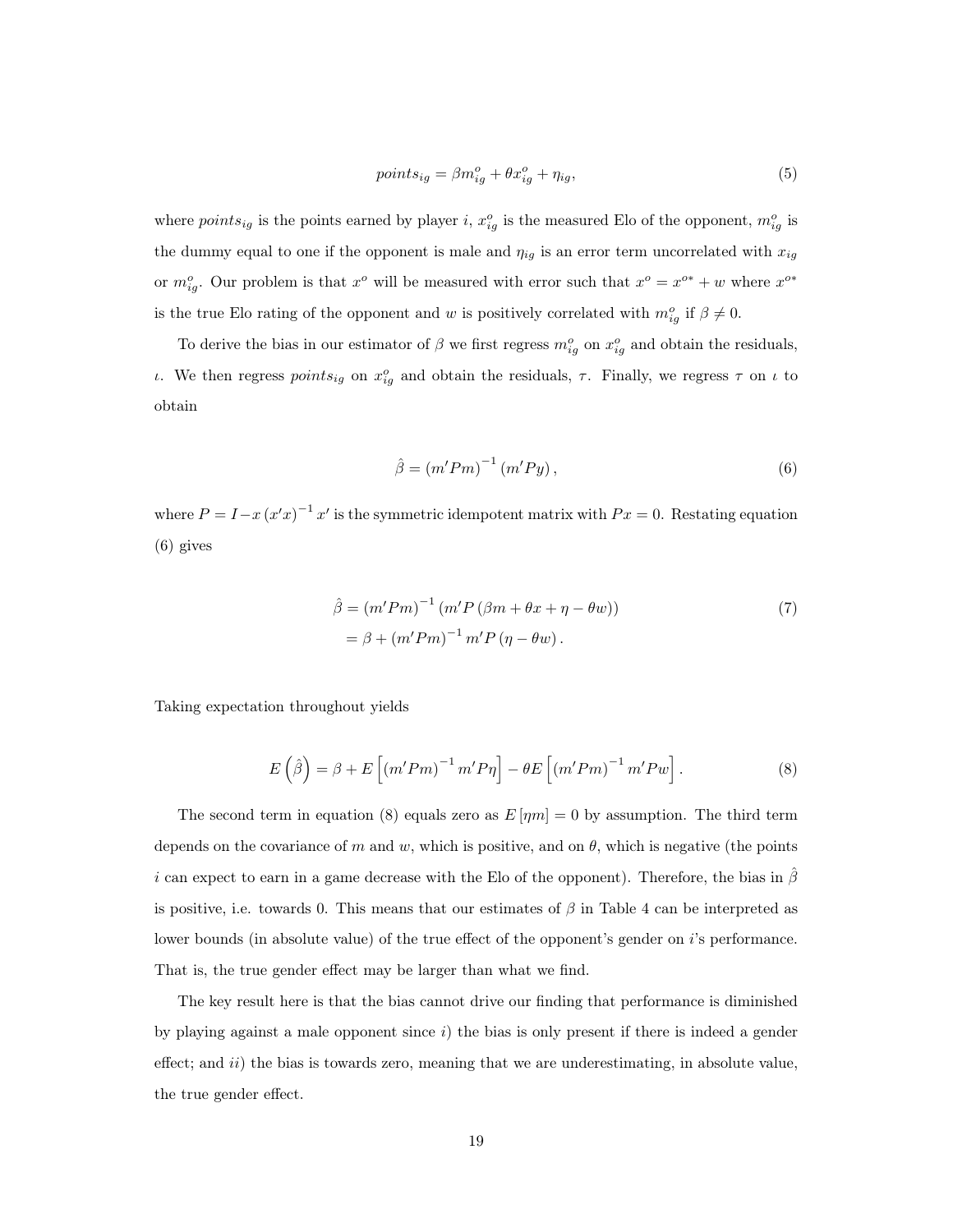# 5 Why do women underperform against men in chess?

So far we have established that players fare worse when their opponent is male. However, we cannot say whether this is due to changes in men's behaviour, women's behaviour or both. Moreover, the mechanism through which this effect operates still remains unclear. In this section, we first discuss three popular explanations for the underperformance of women in chess and argue that they fail to account for the observed effect. We then explore three mechanisms consistent with the observed gender effect: variation in the quality of play, variation in the competitiveness of players, and variation in the response to competitive pressure.

## Innate ability, practice and strategy

One of the most popular explanations for the gender gap in the performance of expert players refers to innate gender differences in cognitive abilities key in chess. As the opening quotes demonstrate, the perception that men are superior players persists. This view is best exemplified by Howard (2004), who uses the substantial and persistent gender differences in Elo ratings to conclude that men are inherently superior to women in this domain. However, there is no compelling evidence that either men or women are better suited to excel at chess. Some have contended that men's better performance on spatial rotation tasks provides them an advantage (Li, 2014). Other evidence suggests that recognizing positions on chess boards is more akin to recognizing faces (Boggan, Bartlett and Krawczyk, 2012), a task at which women outperform men (Herlitz and Lovén, 2013). A key piece of evidence in this debate comes from Bilalic et al. (2009) who show that the observed superiority of men in chess, as measured by the average Elo rating of men versus women, is almost entirely due to the characteristics of extreme value distributions. Once sampling is taken into account, there is virtually no gender difference in mean Elo ratings. But even if in spite of the evidence, one were to believe men to be innately superior chess players, that would not explain why women perform worse when playing against a man, all else, including Elo, being equal.

Another potential explanation for the observed gender effect could be differences in deliberate practice and dedication. Chess expertise requires intense, almost obsessive, training and constant practice and study, which can in turn interfere with child-rearing. Leaving aside the hours of coaching they receive, top chess players accumulate on average 5,000 hours of study alone by the tenth year of their career. This figure is comparable to the level of deliberate practice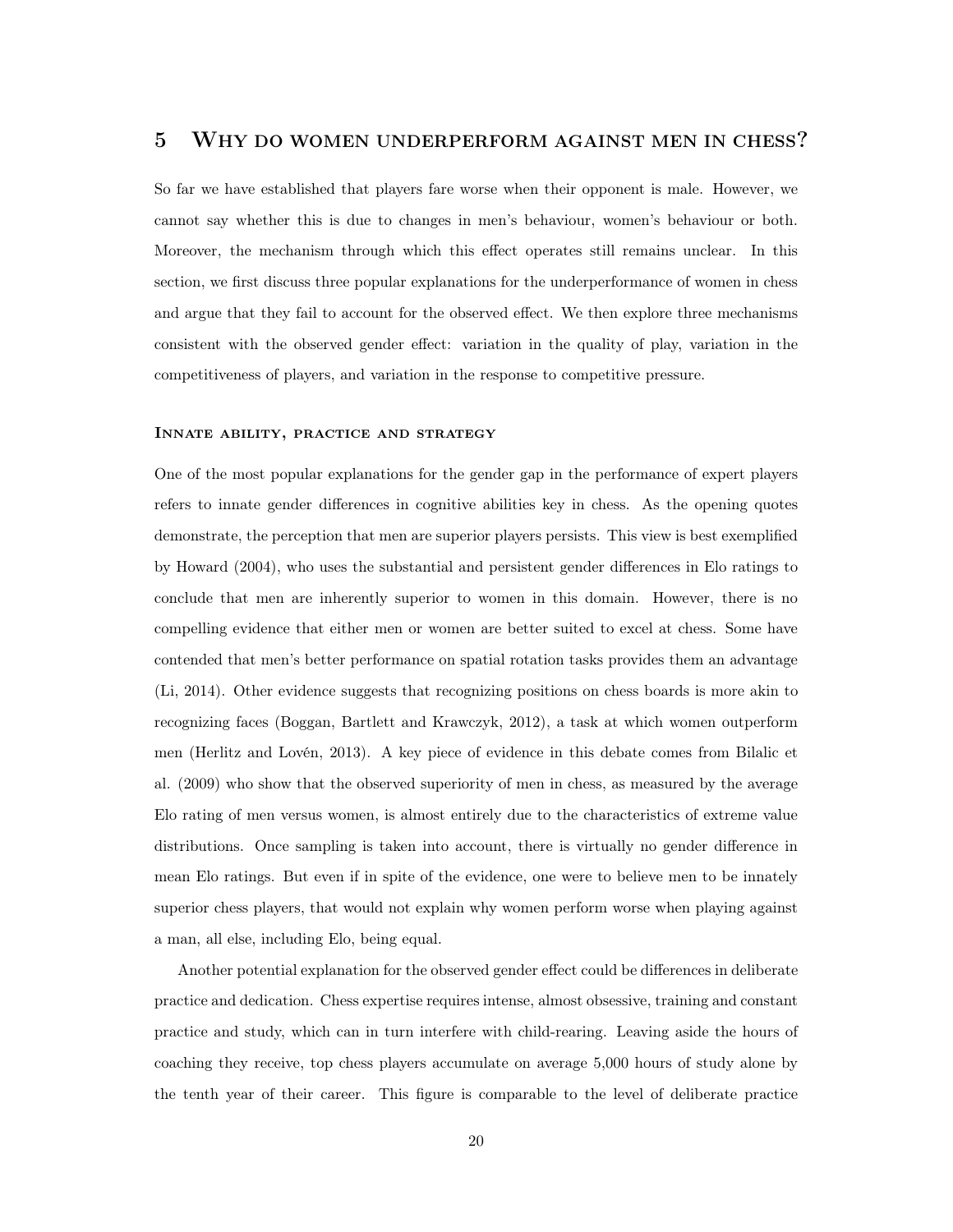accumulated by symphony-level musicians (Charnes and Gerchak, 1996). De Bruin, Smits, Rikers and Schmidt (2008) find that differences in Elo ratings are partially explained by gender differences in the time devoted to deliberate practice (though they fail to account for the sampling issue raised in Bilalic et al. (2009)). However, they also find that gender differences in ratings remain significant after controlling for the amount of deliberate practice. Therefore, differentials in practice and study cannot account either for the gender performance gap between equally skilled male and female players. And again, even if men were more dedicated chess players, that would not explain why women perform worse against men, all else, including Elo, being equal.

A final possibility is that mixed-gender games may result in players making different strategic choices, which result in worse outcomes for women. As discussed above, this possibility is considered in Gerdes and Gränsmark (2010) and Maas et al. (2008). Gerdes and Gränsmark (2010) find that men choose more 'aggressive' opening strategies when playing against women. They find, however, that these more 'aggressive' strategies actually reduce the odds of men winning and thus cannot explain the performance gender-gap we observe. Shahade (2005) suggests that the style of play of women in the Elo range of 2300-2500 is commonly viewed as excessively aggressive and impatient. Maas et al. (2008) find however that women are less likely to declare aggressive 'intent' at the start of games played against a man. They also find, in contrast to Gerdes and Gränsmark (2010), that men's declared aggressiveness is not affected by the gender of the opponent. Unfortunately, Maas et al. (2008) do not relate the declared aggressiveness of players to outcomes nor use Elo ratings to control for the ability of players.

In summary, the current evidence only considers strategic variations in a single dimension, 'aggressiveness,' as determined by the subjective interpretation of play style. Ultimately, this approach fails to explain our results. For these reasons, we depart from the approach of studying play style and instead focus on the more objectively measurable quality of play. We use the measure of within game play quality presented above to examine whether the gender of one's opponent affects how well a player is able to play.

## THE EFFECT OF INTER-GENDER COMPETITION ON QUALITY OF PLAY

Although we have already discussed our quality of play measure in detail, let us reiterate that the key element of the metric is that, unlike the Elo rating, it is not a measure of a player's overall ability or skill. Rather, it captures how well a particular game was played based on the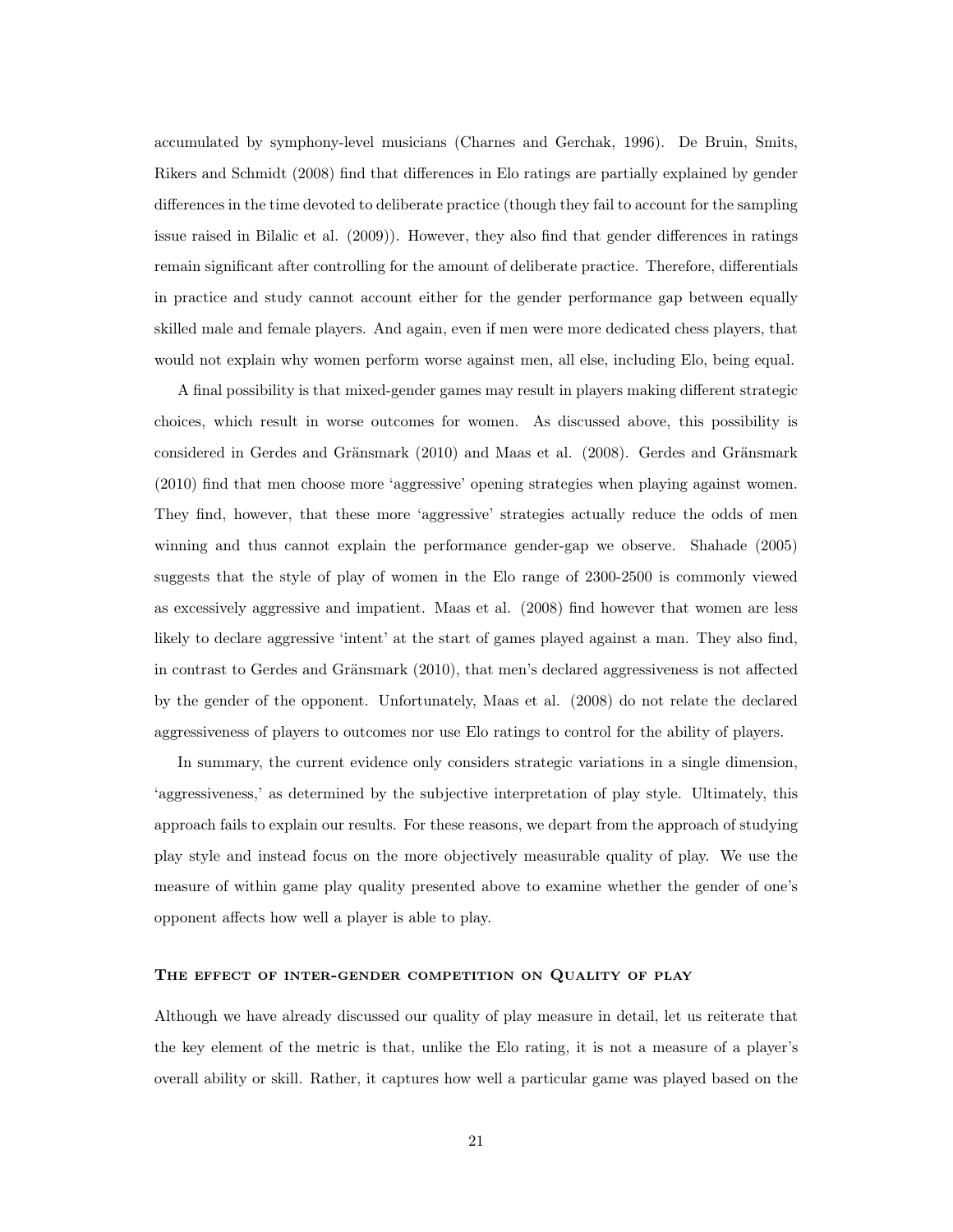analysis of individual moves. This allows us to determine how one's capacity to play chess, not just the observed outcomes, varies with the gender of one's opponent.

While we find that women make larger errors on average than men (see Table 1), we do not find evidence that women make larger errors than men of equivalent Elo rating. We find that there is no difference between the mean error  $(\overline{error_q})$  of a female-female game and that of a male-male game once we condition on the mean Elo rating of the game  $(\overline{Elo_g})$ .<sup>20</sup> Moreover, the Elo elasticity of errors is the same for male and female players indicating that the relationship between ability and quality of play is not gender specific.<sup>21</sup> Our conjecture is that the gender difference in errors is driven by the gender composition of the game, all else being equal.

To test the impact of gender composition on the quality of play, we estimate the following model

$$
ln\left(\overline{error}_{ig}\right) = \delta_i + \gamma m_{ig}^o + \theta X_{ig} + u_{ig},\tag{9}
$$

where the dependent variable is the logged mean error committed by the player in game *g* and  $u_{iq}$  is a random error term. The model is estimated via OLS on within-*i* mean differenced data to eliminate  $\delta_i$  using the same set of controls as in equation (4). Results are presented in Table 8. In columns (1) and (2), we report the results for female players (full and switchers samples, respectively) and for male players in columns (3) and (4) (full and switchers samples, respectively).

We find that the mean error committed by a female player between moves 15 and 30 increases by about eight percent when facing a male opponent (95 percent CI: 0.006 to 0.168 in column  $(1)$  and  $-0.000$  to  $0.168$  in column  $(2)$ ). This indicates that female players are playing worse, on average and *ceteris paribus*, when their opponent is male. We do not find evidence that the quality of a male player's play is affected by the gender of the opponent. Columns (3) and (4) show point estimates very close to zero. We test the equality of the effect of the opponent's

<sup>20</sup> We regress *error<sup>g</sup>* on *Elo<sup>g</sup>* and dummies for male-male games and for female-female games (the base group being inter-gender games) and then test the equivalence of the estimated coefficients on those dummies obtaining a *p*-value of 0.642. Thus we do not reject the null that  $\overline{error_g}$  is equal in male-male and female-female games when we condition on *Elog*.

<sup>&</sup>lt;sup>21</sup> We regress the logged mean error of the player on the log of the player's Elo rating and controls for the logged Elo rating as well as all the controls on our main regression all interacted with the gender of the player. We estimate this model via OLS on within-*i* mean differenced data. The *p*-value of the estimated coefficient on the interaction of the player's gender and the player's logged Elo rating is 0.580. Thus we do not reject the null that the Elo rating elasticity of errors is the same for male and female players.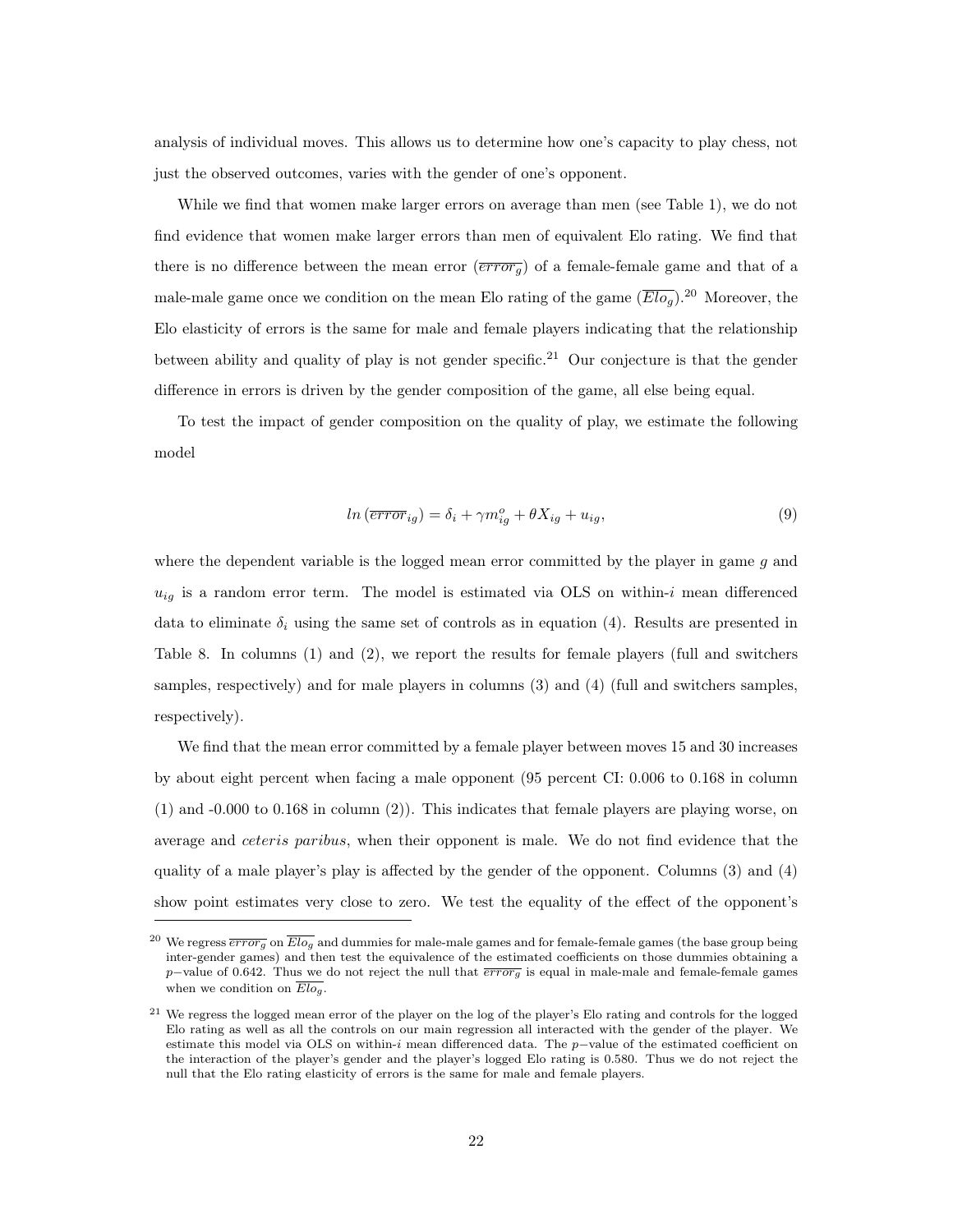gender on the quality of play of male and female players. Results suggest that the effect does differ for male and female players ( $p$ -value=0.026 for the switchers sample).<sup>22</sup>

The quality of play does explain some of the observed gender effect in Table 4. When we include the log error of the player and re-estimate equation (4) using the sample of female switchers (equivalent to column (3) of Table 4) we find the size of the estimate  $(\hat{\beta}=0.032,$ 95 percent CI: -0.044 to -0.019) somewhat reduced relative to the baseline. This reduction is statistically significant  $(p$ -value=0.006). We subject the analysis of play quality to the same robustness checks as our primary analysis and report results of these checks in Appendix B where we find strong support for our result here: female player's quality of play is reduced by about eigth percent when facing a male opponent, and a male player's quality of play is not affected by the gender of the opponent.

## STEREOTYPE THREAT

Let us now consider three mechanisms which could explain the effect of male opponents on female's quality of play.

The first one is stereotype threat, which occurs when individuals perform worse in a task in fear of confirming a negative stereotype applying to the group they belong to (Steele, 1997). The anxiety, self-doubt and negative feelings that belonging to a stigmatized group generates undermine performance, thus confirming the negative stereotype. Salience of negative stereotypes has been shown to lead to higher heart-rate variability paired with poorer performance in tests (Croizet, Després, Gauzins, Huguet et al., 2004), and to higher activation of brain areas related to emotions (Krendl, Richeson, Welley and Heatherton, 2008). Stereotype threat is thus a natural candidate to explain the observed gender effect on play quality.

Negative stereotypes about female players are very prevalent and salient in chess, as the opening quotations demonstrate. According to stereotype threat theory, these negative stereotypes may disrupt the cognitive capacity of females playing against males, thus reducing their quality of play. Chess requires computational effort to determine the optimal move at each stage of the game. Given a level of innate ability, better outcomes require deeper computation which

<sup>22</sup> We estimated a fully interacted version of equation (9). This *p*-value is from the *t*-test of the coefficient on the interaction of the player's and opponent's genders being equal to zero.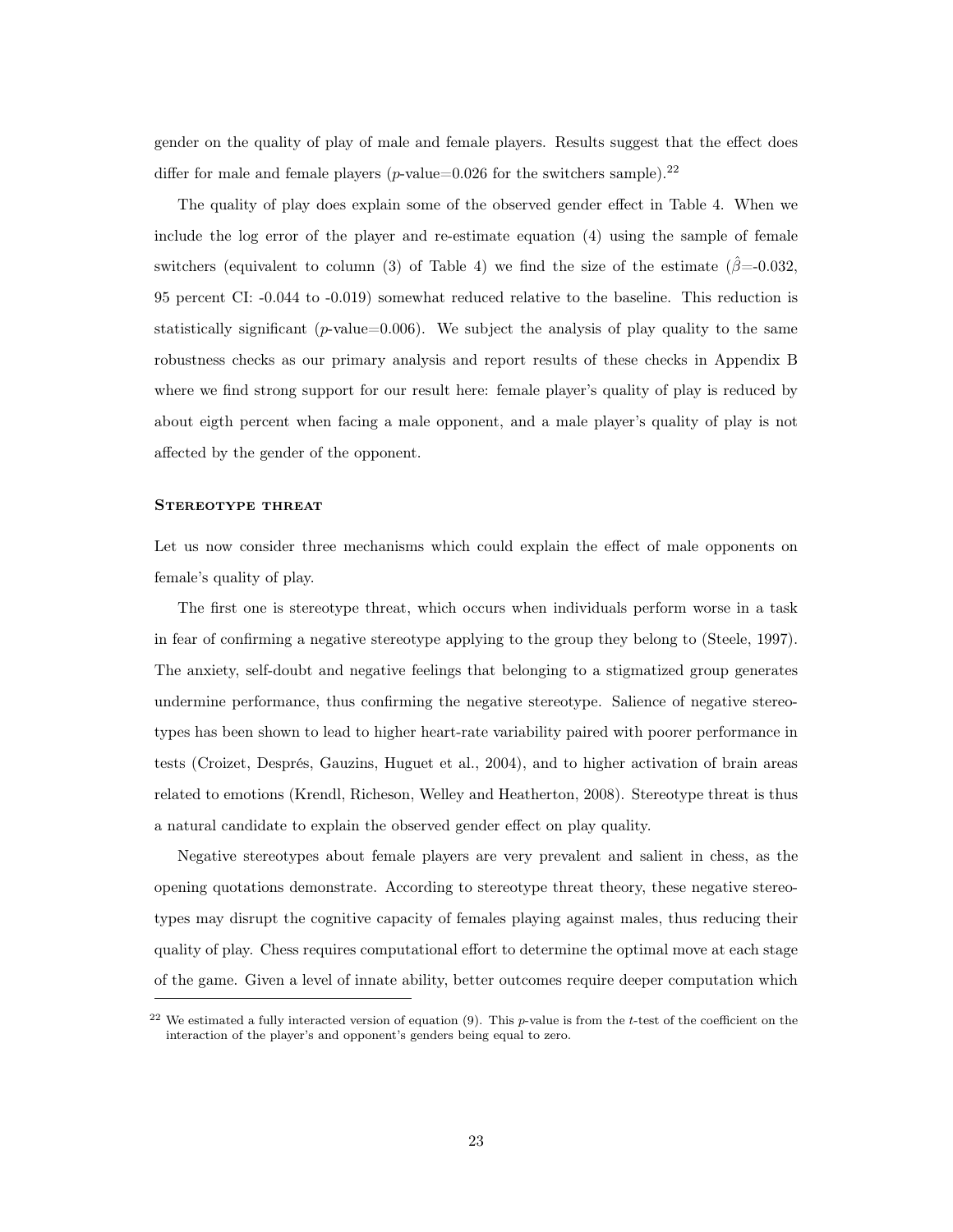in turn requires greater mental effort.<sup>23</sup> As such, any disruption in the ability to commit mental resources to the computation of the best move can manifest itself in lower quality of play.

Stereotype threat has been shown to impair a cognitive resource key in chess: working memory. Working memory is defined as the ability to focus the attention on a task and to store task relevant information temporarily, whilst inhibiting task-irrelevant information and thoughts. Robbins, Anderson, Barker, Bradley et al. (1996) introduced secondary tasks aimed at interfering with working memory and found a detrimental effect on chess performance. This suggests that if female players feel stereotype threat when competing against a male player, stress, excessive self-monitoring and the need to suppress negative thoughts and regulate anxiety might tax their working memory and harm their performance in the game. This should naturally be reflected in our quality of play measure, as Table 8 shows. $^{24}$ 

The quality of play metric allows us a deeper insight. In particular, it allows us to establish whether the gender effect described in Table 4 is consistent with stereotype threat, that is, women playing worse when they play men, or with stereotype boost (or lift), i.e. men playing better when they play women (Walton and Cohen, 2003).<sup>25</sup> Results in Table 8 are consistent with stereotype threat but not with stereotype boost.

We cannot however, take the results in Table 8 as conclusive evidence of stereotype threat at work. The evidence provided here is consistent with the impairment of cognitive abilities that stereotype threat theory predicts in negatively stereotyped groups, females in the case of chess.

## **COMPETITIVENESS**

The second explanation for the reduction in females' quality of play we observe is a decrease in the effort or willingness to compete of female players when facing a male opponent. This may arise from under-confidence (Niederle and Vesterlund, 2011) or from distaste for competition,

<sup>23</sup> Dr. Emanuel Lasker, a German chess player, mathematician, and philosopher who was World Chess Champion for 27 years is quoted as saying 'When you see a good move wait - look for a better one.'.

<sup>&</sup>lt;sup>24</sup> Another channel by which stereotype threat can reduce chess performance is through a disruption of spatial abilities. Wraga, Helt, Jacobs and Sullivan, (2006) used fMRI to show that stereotype threatened females perform worse in a mental rotation task, and that this poorer performance is due to a higher activation in brain regions associated with emotional loads. These results might be relevant for chess because it is a visuallydemanding activity. Players should keep track of the positions of a great number of pieces and need to learn a large number of piece combinations.

<sup>&</sup>lt;sup>25</sup> Several studies show that performance can increase among the positively stereotyped group at the same time as performance decreases for the negatively stereotyped group (Wraga et al., 2006).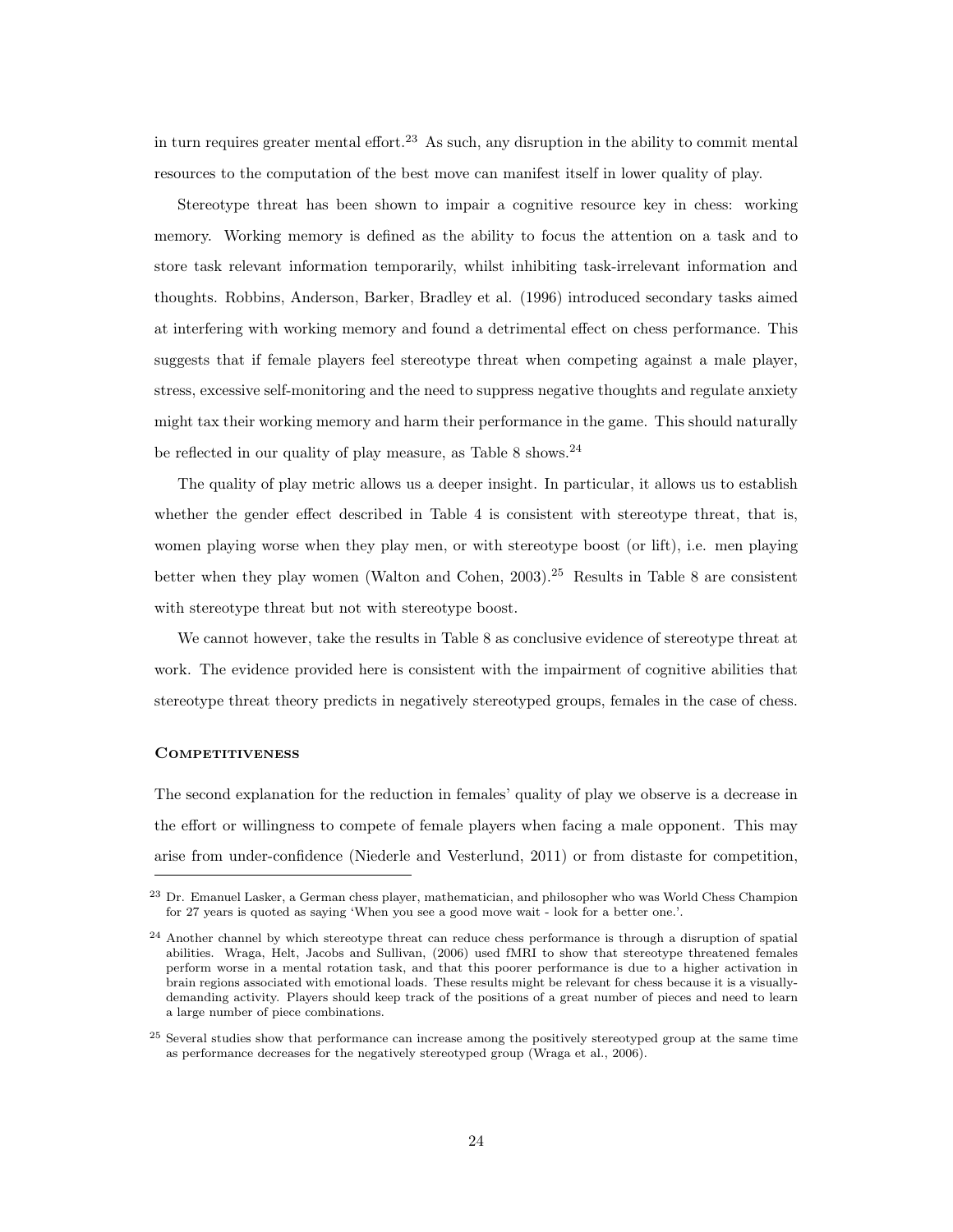especially against males (Croson and Gneezy, 2009).<sup>26</sup> Reduction of effort is consistent with the lower quality of play that female players exhibit when playing against males. Although we do not observe effort directly, it is possible to study competitiveness indirectly by looking at resignations and the length of games.

The vast majority of losses in expert chess are due to resignations, where a player concedes defeat before technically losing, with only 1.2 percent of games in our sample being played through to checkmate. These resignations could be interpreted as a reluctance to engage in further competitive effort once the player considers that the expected outcome of the game is not good enough to warrant the required effort to continue playing. When deciding whether to resign or not, players perform a cost-benefit analysis. Continuing the game at a given board position has the cost of the additional effort exerted and the benefit of the additional expected points earned. If females are under-confident or have a distaste for playing men, we would expect them to resign more quickly, i.e. in fewer moves, when playing against a male opponent, all else being equal.

Our interest then is whether the gender of the opponent plays a role in determining the length of a game. The average game in our sample lasts 43 moves. In average, the longest games are female-female games with an average number of moves of 45.9. Male-male games are shorter, only 42.6 moves on average. Mixed gender games fall in between at 43.3 moves per game on average. To formally test these differences we identify those games in which player *i* resigns and we calculate the total number of moves. We then regress the logged number of moves in game *g* where the player has resigned on the same set of controls as in equation (4) plus the logged quality of play of both the player and the opponent  $(ln(\overline{error}_{ig})$  and  $ln(\overline{error}_{ig}^o))$ . Results are presented in Table 9. In columns (1) and (2), we report the results for female players (full and switchers samples, respectively) and for male players in columns (3) and (4) (full and switchers samples, respectively).

We do not find compelling evidence that the gender of the opponent affects female players' readiness to resign, i.e. no reduction in effort or willingness to compete. The point estimates in columns (1) and (2) are negative, but the confidence intervals are too wide for meaningful inference (95 percent CI: -0.114 to 0.037 in column (1) and -0.112 to 0.045 in column (2)). The

 $^{26}$  Using survey data, Kleinjans (2009) finds that, controlling for ability and family background, the median female expresses greater distaste for competition than the median male. Female's stronger distaste for competition lowers their educational attainment relative to that of male.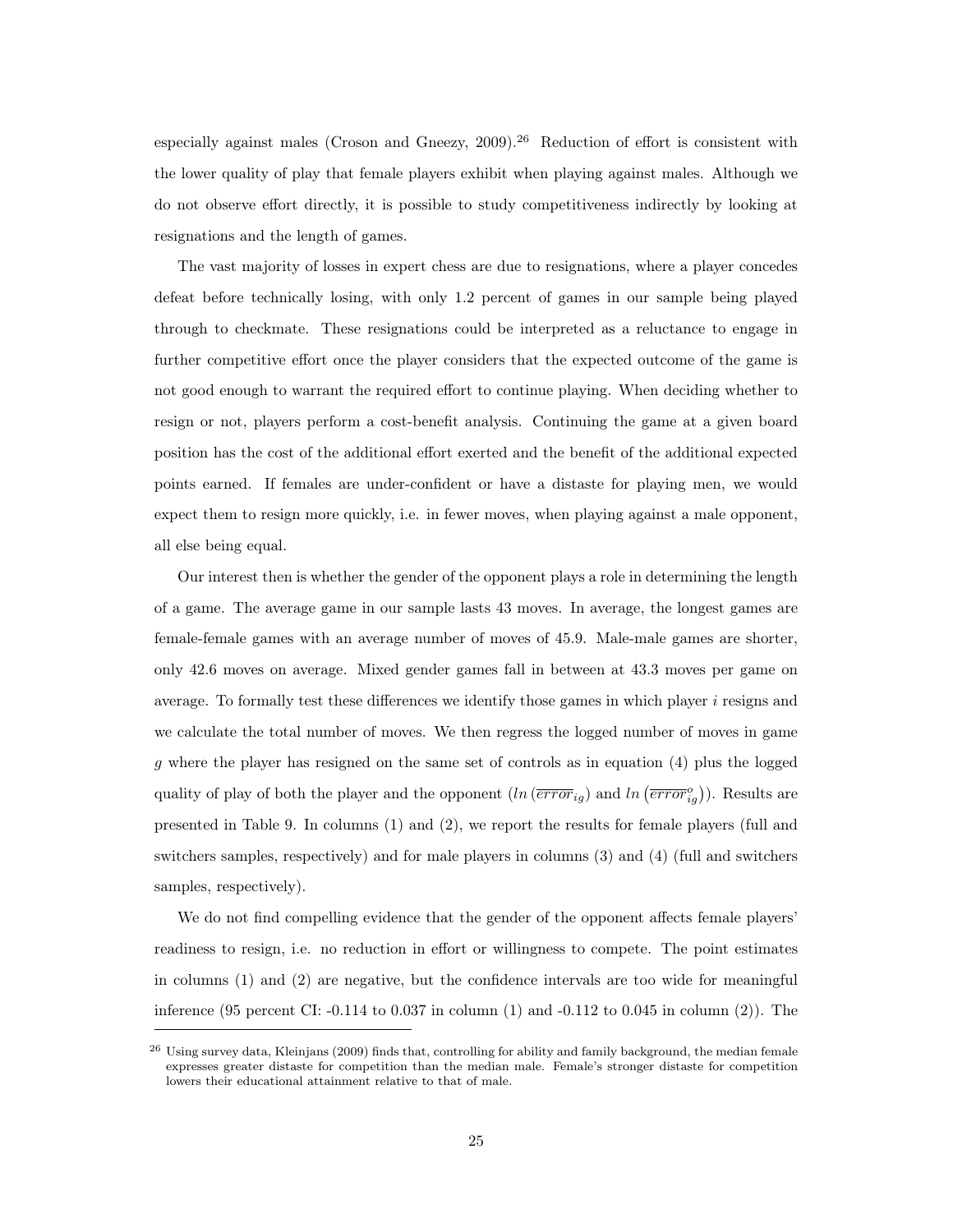evidence suggests that men, however, resign in about eight percent fewer moves against a male opponent (95 percent CI:  $-0.115$  to  $-0.032$  in column (3) and  $-0.122$  to  $-0.038$  in column (4)), though we cannot reject the equality of this effect for male and female players  $(p$ -value=0.297).<sup>27</sup> Men resign in fewer moves against other men. This suggests additional explanation for the observed gender effect: an extra willingness of men to compete against women.

One possibility is that men know that women are more error prone when playing male opponents. As a result, males may play longer against a female opponent, holding out for the woman to make a larger error than a male opponent would. Were this the case, however, we should also expect that women, knowing that they make larger errors against men, resign more quickly against a male opponent. But we find no evidence of this.

An alternative explanation might be that the increased competitiveness of men stems from a psychological cost to men of losing to a woman. In the case of chess, anecdotal evidence suggests that such cost may be very real.<sup>28</sup> If that is the case, given two identical board positions, and two opponents of the same ability and who are playing equally well, a male player will be more likely to continue playing against a female opponent than against a male opponent.<sup>29</sup> By persisting longer in a disadvantaged situation, i.e. 'dragging it out', a male player facing a female opponent maintains a non-zero probability of forcing a draw or even winning the game thus earning, on average, more points against a female opponent than he would against a male opponent all else equal. This, of course, means that female players in these games earn, on average, fewer points as a result.

The two mechanisms described above suggest that the gender composition of a competition affects the behavior of both male and female competitors. Women tend to play worse when facing a male opponent, all else being equal. Men are less willing to yield when facing a fe-

<sup>27</sup> We estimated a fully interacted version of the model. The *p*-value reported here is from the *t*-test of the coefficient on the interaction of the player's and opponent's genders being equal to zero.

<sup>28</sup> American essayist Charles Dudley Warner famously quoted that 'There is nothing that disgusts a man like getting beaten at chess by a woman.'. Much more recently, in the thread 'Do men dislike losing to women, if so why?' in the Chess.com forum, a user writes: 'I've found male players will drag it out to the last minute, even when it's clear they should resign, or are in check or about to be mated, they will still wait one day or three days before moving, why is this, it's so annoying.'.

<sup>&</sup>lt;sup>29</sup> Consider a simple illustration of this mechanism. For a male player, the payoff from resigning to a man is zero. If the player decides to continue the game, his expected payoff in terms of the outcome of the game is  $E[p|pos^n] - e$ , where *e* is the effort of continuing the game, and  $E[p|pos^n] \ge 0$  is his expected points given the board position at move *n* of the game. A male player will resign against a male opponent if  $e>E[p|pos^n]$ . Now suppose the payoff to the same man of resigning to a woman is  $-c$ , where c is a psychological cost of losing to a woman. A male player will then resign against a female opponent if  $e - c > E[p|pos^n]$ . In other words, *ceteris paribus*, the *<sup>E</sup>*[*p|posn*] required for a male player to resign against a woman is lower than the  $E[p|pos^n]$  required for him to resign against a man.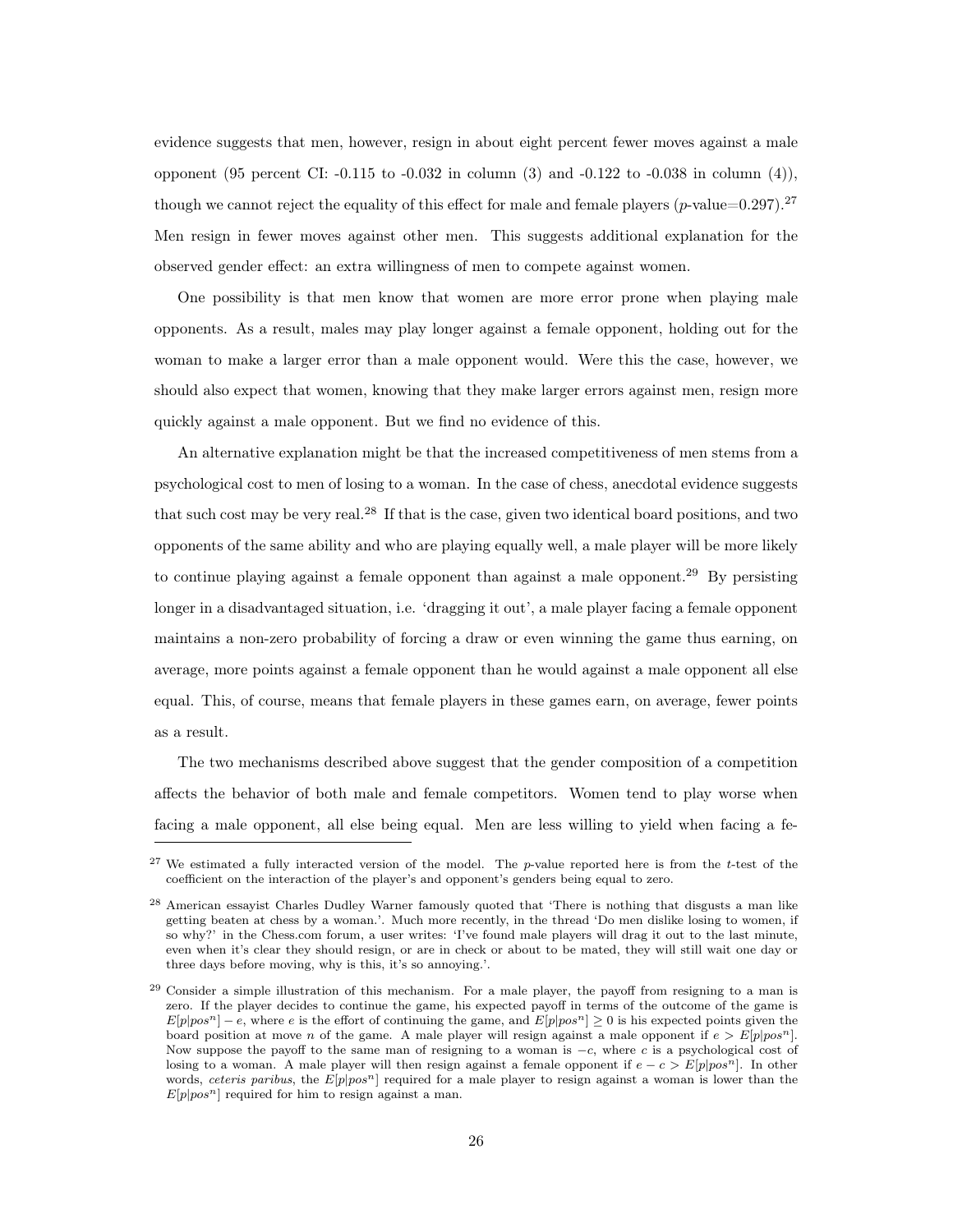male opponent. While the two mechanism are very different, they both serve to diminish the performance of female competitors.

## DO THE STAKES OF THE GAME MATTER?

Let us next explore a third mechanism explaining the effect of the gender composition of games on females' quality of play. This explanation is based on the emerging evidence showing that gender differences in competitive performance might be due to differential responses to competitive pressure. For example, using data from Grand Slam tennis tournaments, Paserman (2010) finds that both men and women show a substantial deterioration in performance as points become more important, and that women, not men, increase the ratio of unforced errors to winning shots as stakes increase. Jurajda and Munich (2011) and Örs et al (2013) study the effect of stakes on performance in the context of college admissions. Jurajda and Münich (2011) use data from different university entry exams taken by the same individuals and find that women underperform men in the access to top universities but not elsewhere. Similarly, Örs et al. (2013) find that females perform worse than males in the entrance exam for the very selective HEC Paris despite having performed better in the less competitive Baccalaureat exam.

If, as this literature suggests, the competitive performance of women deteriorates with competitive pressure more than men's, and the competitive pressure in mix gender games is higher than in single gender games, the combination of these two effects could be responsible for the lower quality of play of women when playing against men. We next explore this possibility.

How to measure stakes in chess? Most tournaments have a prize fund from which prizes are awarded. In some tournaments, there are special prizes for younger or females players. Variability in monetary stakes is thus large. Given that most tournaments are round robin rather than elimination competitions, one would need very detailed information on the order in which a player faces his or her opponents in order to asses accurately the monetary relevance of each single game; unfortunately, this information is generally not available.

Expert chess games have another type of stakes: the potential gain or loss in Elo rating. Changes in Elo ratings are important for both economic and psychological reasons. The economic reason is that organizers and sponsors of competitions use Elo ratings to chose the field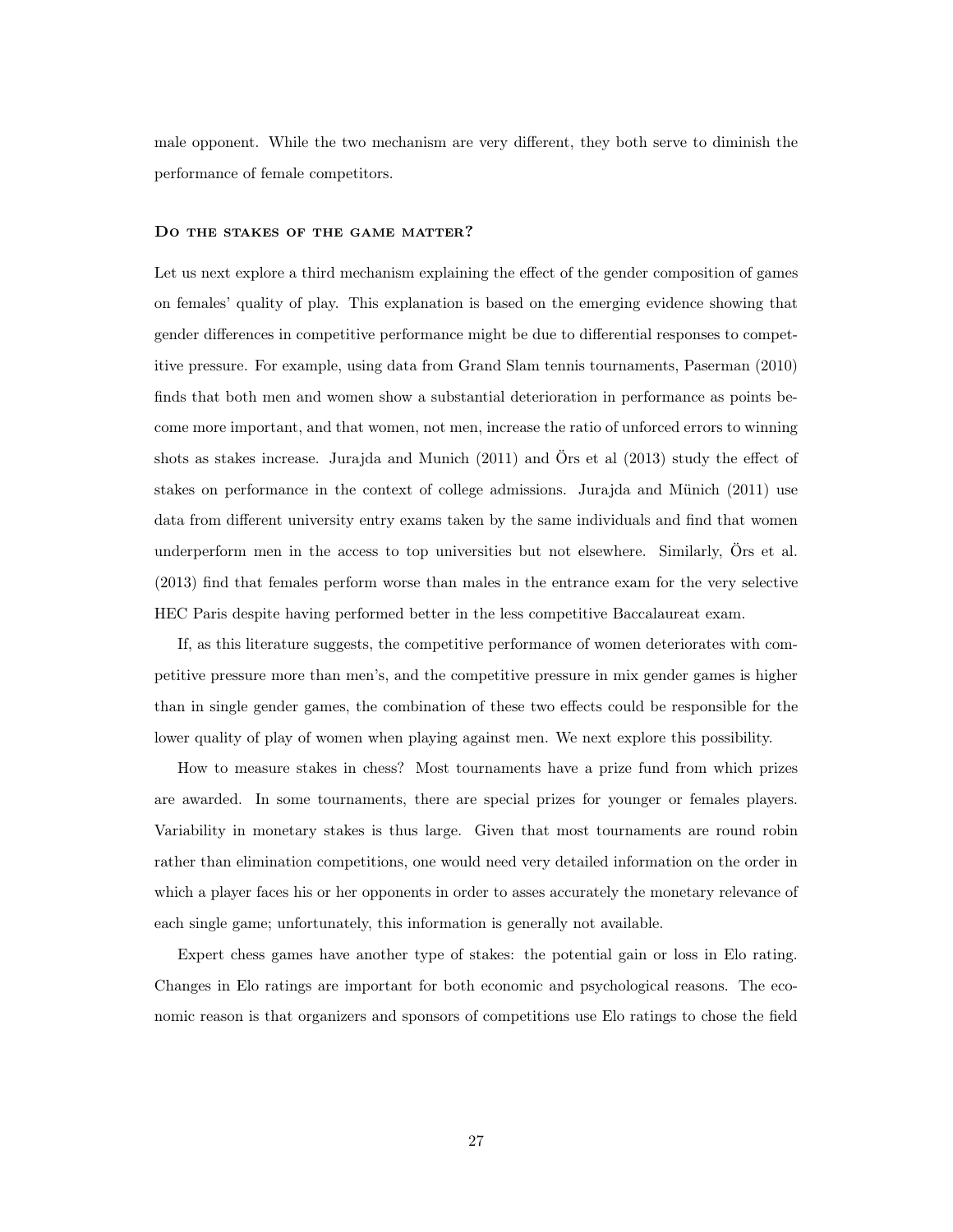of participants.<sup>30</sup> Highly-rated players can also demand substantial appearance fees. The psychological importance of ratings has to do with status. The Elo rating provides an absolute measure of ability that players can use to asses their own quality and to measure themselves against others. Traditionally, FIDE updated the world ranking of players twice a year. Today, a number of websites provide rankings updated in real time.<sup>31</sup> Many threads in chess forums contain debates and discussions about various approaches to increasing one's Elo rating, and on whether the much prevalent obsession with ratings in expert chess is counterproductive for one's game.<sup>32</sup> Hence, a player's expected gain or loss of Elo points is a good proxy for his/her stakes in a particular game, and it is therefore a relatively good measure of competitive pressure.

We study whether the Elo points at stake in a particular game affect the quality of play. To calculate the Elo points at stake we follow equation (2) in determining the expected points of the game where, again, a win is worth one point (*not* Elo points), a draw worth 0.5 and a loss worth zero. This does not, however, allow us to directly calculate the expectd Elo points at stake in the game. The change in the player's Elo from equation (1) is  $K[p_{ig} - E[p_{ig}]]$ , but this depends on the actual outcome of the game, *pig*. A player at an Elo disadvantage will gain more Elo points from winning the game than she will lose from losing the game. The same player will gain points from a draw, while a player with an Elo advantage will lose points from a draw with a lower rated player.

Therefore, to calculate the expected Elo points from a game, we need to estimate the probability distribution over outcomes. The stakes of the game will be based on the expectation that the player will win  $(\pi_w)$ , lose  $(\pi_l)$  or draw  $(\pi_d)$ . The estimates of these outcome probabilities must be empirical rather than analytical, i.e. cannot be based on *E*[*pig*]. 33

We estimate  $\pi_w$ ,  $\pi_l$  and  $\pi_d$  non-parametrically using a large dataset of about 1.5 million

<sup>30</sup> Elo ratings play an important role in team championships. Many professional and semi-professional players earn a substantial part of their salaries as players on teams in national leagues and invitations to join such teams are based largely on Elo rating. The same applies to national teams competing internationally where only few players (there are two national teams: male and female) are invited.

 $^{31}$  See http://www.2700chess.com/ for one example.

<sup>32</sup> See, for instance, 'Obsessed with ratings' in Chess.com https://www.chess.com/forum/view/general/obsessedwith-ratings.

<sup>&</sup>lt;sup>33</sup> The Elo curve described in equation (2) is the way in which FIDE computes the expected points of a player in a game. Hence, it does not need to coincide with the empirical expectation. If they did, players' expected gain/loss from a game would be zero.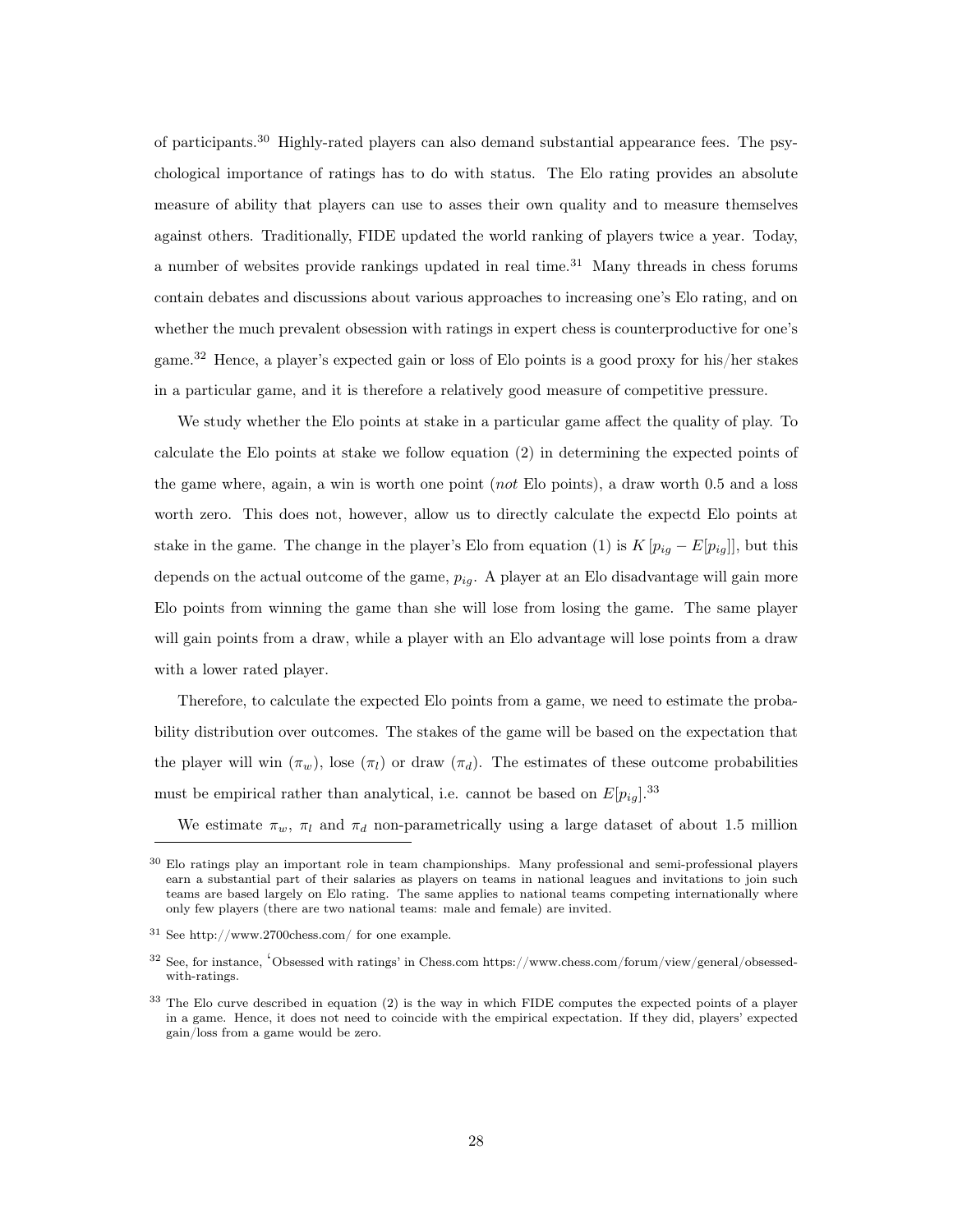games played between  $1900$  and  $2008<sup>34</sup>$  We use this larger, secondary data source so that we can produce highly accurate estimates of  $\pi_w$ ,  $\pi_l$  and  $\pi_d$ . We need this because the actual probability distribution over these outcomes varies with the level of Elo. For example, the probability of a game played between players in the bottom decile of our Elo distribution ending in a draw is 0.25, whereas the probability of a game played by players in the top decile ending in a draw is nearly double, 0.48. To account for this, we construct mean Elo rating  $(\overline{Elo_g})$  percentile groups and also Elo difference  $(Elo_{ig} - Elo_{ig}^o)$  percentile groups. We then calculate  $\pi_w$ ,  $\pi_l$  and  $\pi_d$  for the intersections of each of these, giving us 1000 estimates of these probabilities over both mean Elo rating and Elo difference. Using these probabilities we construct a new variable, *stakes*, defined as

$$
states_{ig} = |K(0.5\hat{\pi}_{ig,d} + \hat{\pi}_{ig,w} - E[p_{ig}])|,
$$
\n(10)

which is the absolute value of the expected Elo points to be earned or lost by player *i* in game g and  $\hat{\pi}_{ig,w}$  and  $\hat{\pi}_{ig,d}$  are the estimated probabilities of winning and drawing for the Elo differential-mean Elo percentile group intersection in which game *g* is located. This *stakes* variable is our measure of the stakes of the game. On average, there are just over two Elo points at stake, though stakes in inter-gender games are slightly higher (2.2 for males and 2.4 for females) than in single gender games (1.9 for female-female and 1.7 for male-male). Hence, if as we have conjectured, females' competitive performance deteriorates more than males' as competitive pressure increases, the increased stakes in mix gender games could contribute to explain the detrimental effect of gender composition on the women's quality of play.

It is the impact of stakes on the quality of play that we are interested in. To examine this we include the log of the *stakes* variable into our model of quality of play in equation (9) and reestimate the model via OLS with player *i* mean differenced data using switchers only. Results are presented in Table 10. In column (1), we present the result for female players. Larger stakes do increase the mean error committed by female players, though the effect seems small: a ten percent increase in the stakes leads to a 0.34 percent increase in the mean error. This is consistent with results in Paserman (2010). In column (2), we interact log stakes with the gender of *i*'s opponent for female players and report the marginal effects of the logged stakes from this

<sup>34</sup> These are from a database of PGN files stored at http://www.top-5000.nl/pgn.htm. No FIDE registration numbers are available in this data set, so we could not carry out the above analysis with it as we cannot identify the gender of players.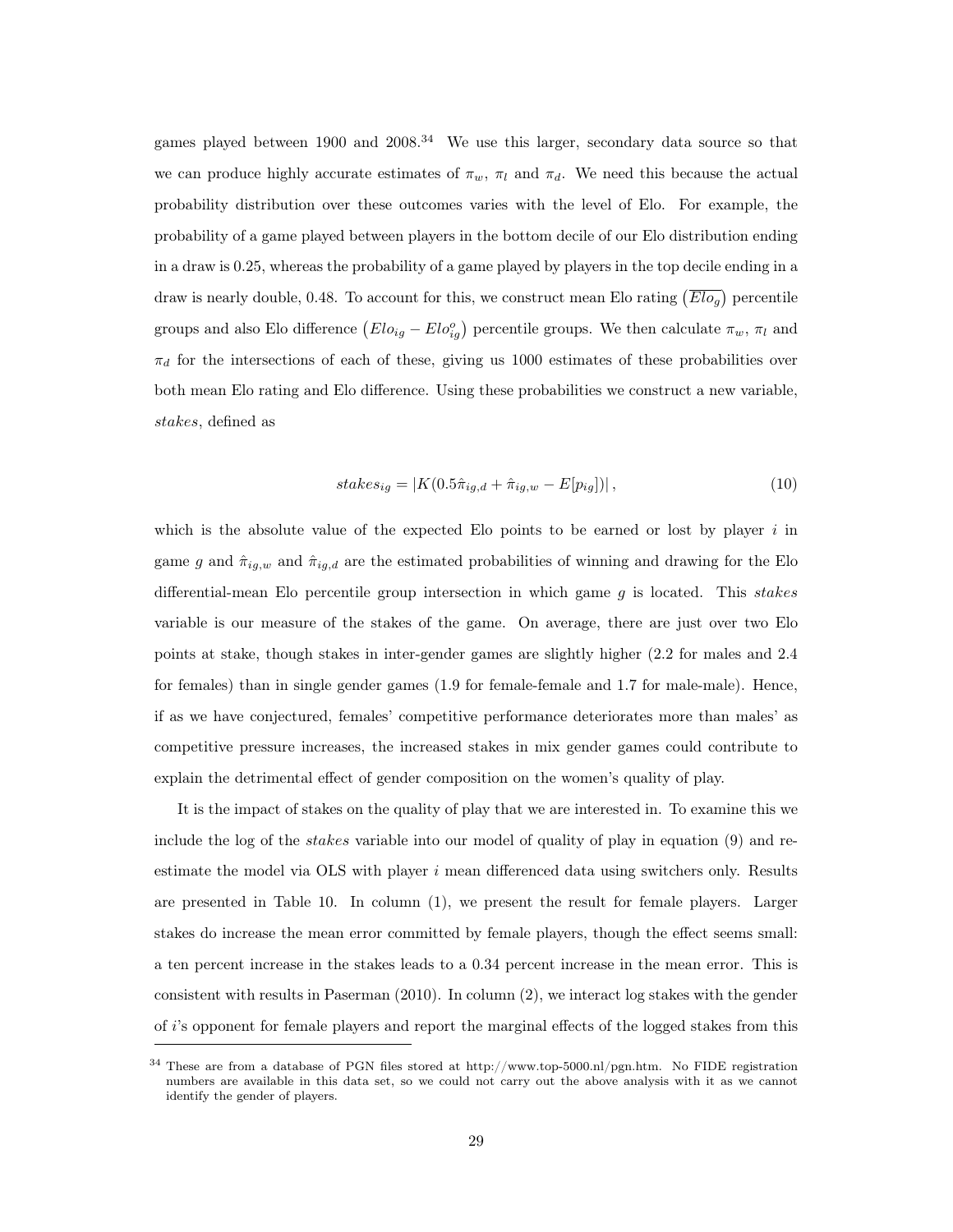interaction. While the point estimate of the coefficient on the interaction is positive, indicating that the effect of the stakes on play quality may be larger when the opponent is male, it is not statistically significant (*p*-value=0.292) meaning that we cannot draw a conclusion about whether the effect of the stakes of the game vary with the gender of the opponent.

The stakes also affect the quality of play of male players (column (3)) with a ten percent increase in the stakes leading to a 0.3 percent decrease in quality of play. Though the point estimate for the impact of stakes on play quality is smaller for men than for women, the difference is not statistically significant (*p*-value=0.385). In column (4), we again interact the logged stakes with the gender of the opponent. We do not find statistical evidence that the effect of the stakes of the game for male players depends on the gender of the opponent  $(p$ -value=0.615). These results suggest that competitive pressure does have a detrimental effect on play quality, though we are unable to convincingly detect any heterogeneity in that effect over the gender composition of games.

# 6 Conclusions

In this paper, we study gender differences in competitive performance in a real world setting. We use data from tens of thousands of chess games played by thousands of expert players. Like women in high-power jobs, expert female chess players have selected into a male dominated and highly competitive arena. This sample selection is to our advantage. We study a population that is less likely to experience gender differences in competitiveness than a randomly selected sample. Although, as in the laboratory, this may come at the cost of external validity, we identify gender effects in a real world setting where selection migth mitigate these effects.

We test for the presence of a performance gender-gap, first by looking at the performance of players by gender. Our results are consistent with previous literature showing that females perform worse than males of comparable ability in competitive settings. Then we show that this underperformance is driven by the gender composition of games. Our results show that women earn about 0.04 fewer points when their opponent is male, even when we control for player fixed effects, the ages and the skill levels (as measured by the Elo rating) of the players involved.

We then study the mechanism underlying the observed results. In doing this, we choose not to consider changes in strategic choices. We have doubts about whether it is at all possible to identify strategic variation in a meaningful way by looking at the early phases of the game. In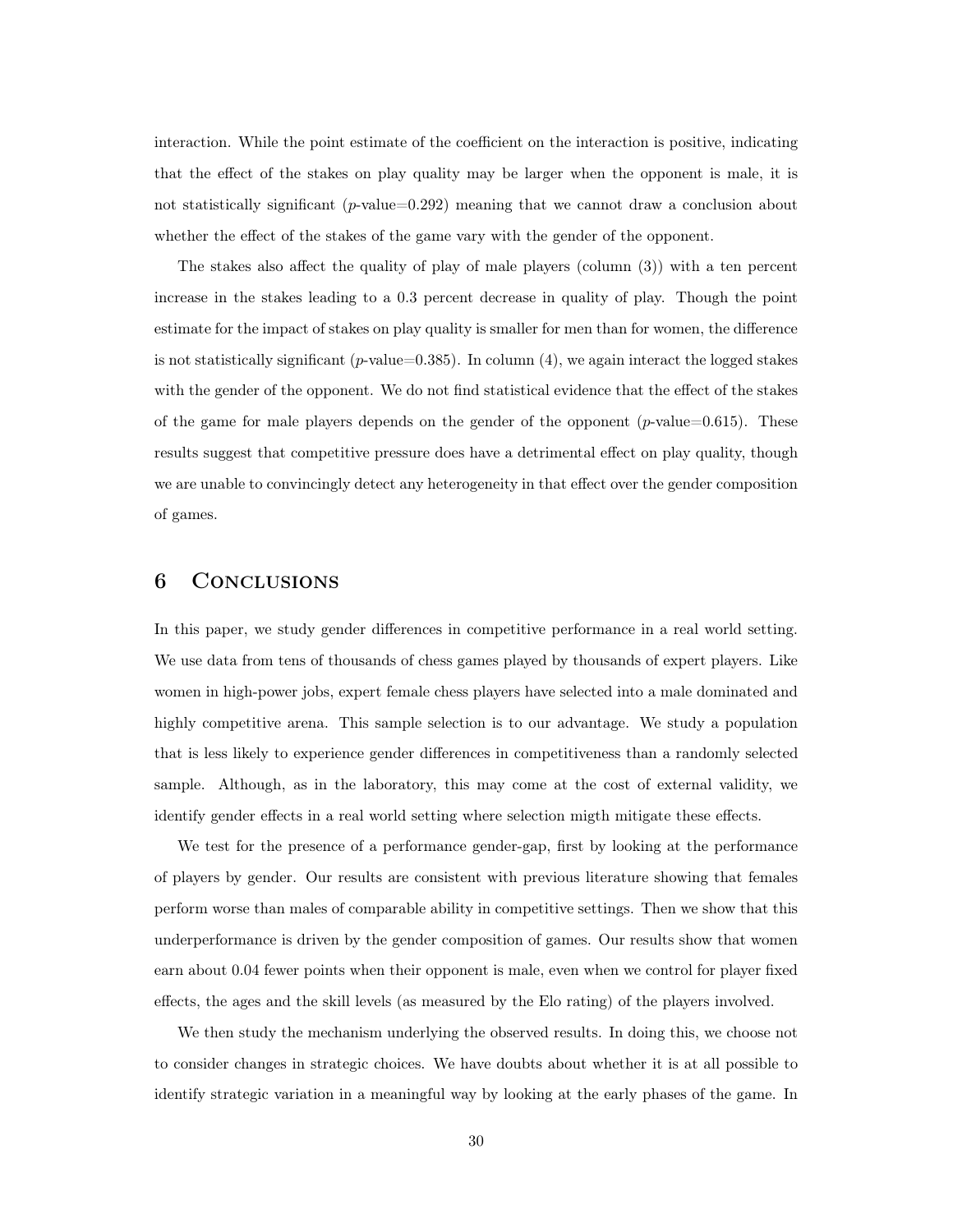the famous 'Game of the Century' played in 1956 between a 13 year-old Bobby Fischer and Donald Byrne, Fischer shockingly lost his queen early on, a move that was seen as a mistake. Only later in the game did it become clear that the sacrifice was a brilliant piece of strategy by Fischer that led almost inexorably to his victory. Systematically codifying and rating moves in a game with so much variation, and where a player's strategy may not become clear until much later, is a formidable task and one we believe cannot be done, at least in the framework of the current paper.

Instead, we employ a unique measure of within-game quality of play developed in Guid and Bratko (2006, 2011). Unlike the Elo rating, which is a function of all previous games, this measure of quality of play compares the moves actually played within the game to the moves a powerful chess engine would have made in the same position. The distance between these two moves is a measure of the error committed by the player. Moreover, this measure focuses on the middle-game where, unlike for openings, creativity and improvisation are key. We study whether this error is a function of the gender composition of the game. Doing so allows us to test whether the gender effect is the product of women playing worse when they play against men or of men playing better when they play against women.

The results show that the mean error committed by women is about eight percent larger when they play against a male. This is likely to be a conservative estimate of the actual effect. This suggests that the variation in the quality of play explains some portion of the gender effect on outcomes. We interpret this result in the light of the stereotype threat literature. The differential response of errors to the gender of the opponent may operate via a reduction in the cognitive ability of female players facing male opponents. There is no evidence of stereotype boost affecting men. We do find, however, that men resign more quickly (after fewer moves) against other men than they do against women. It seems that men continue playing against women even when they would resign were they playing against men. This persistence, this willingness to continue competing against female opponents, is also consistent with the observed gender effect.

We finally consider the effect of competitive pressure as measured by the Elo points at stake in the game. This is unlikely to be the only source of variation in competitive pressure affecting players in a particular tournament, but we do not observe tournament round or prize money at stake, other potential sources of such pressure. We find evidence that an increase in the degree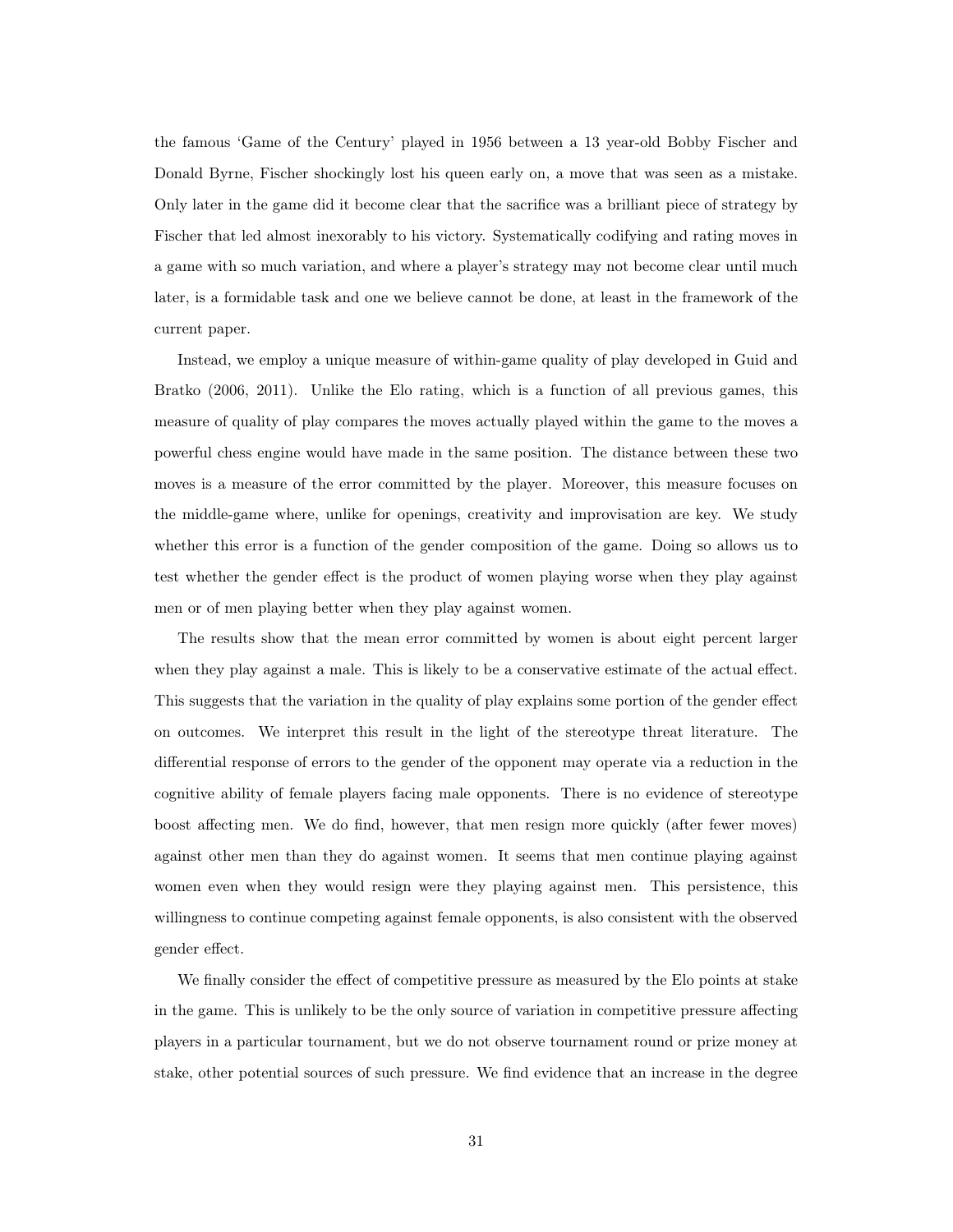of competitive pressure as measured by the Elo point stakes of the game undermines play quality of both men and women to a similar degree. Future research might consider whether this effect might depend on the gender composition of competitions, though we do not find persuasive evidence for such heterogeneity here.

We believe we have provided compelling evidence of the presence of gender effects on competitiveness in a sample of expert chess players. Our results suggest that the introduction of blind competitions at high level chess tournaments might be a desirable intervention. Blind auditions have shown to have a very positive effect on the representation of women in top orchestras (Goldin and Rouse, 2000). Perhaps more important is the fact that women in our sample have achieved a level of mastery in chess. If the effects we observe are present for such a selected sample, it seems reasonable to assume that they will be operating at least as strongly in a more general population. Further research should look into what approaches might be employed to mitigate this effect.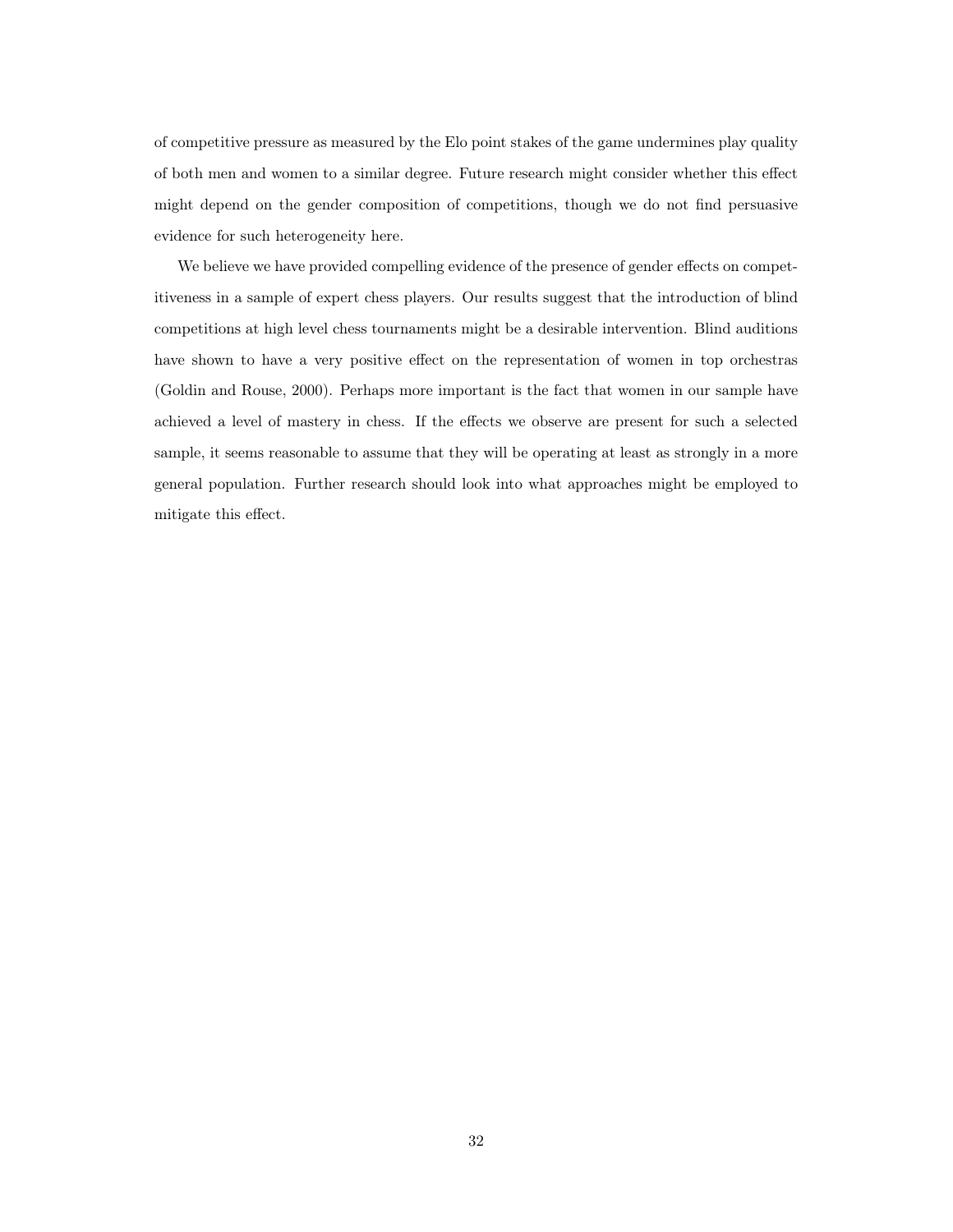# **REFERENCES**

Antonovics, K., Arcidiacono P., and Walsh, R. (2009). "The effects of gender interactions in the lab and in the field", *Review of Economics and Statistics*, 91, 152–622.

Athey, S., and Imbens, G. (2015). "A measure of robustness to misspecification", *American Economic Review*, 105, 476-80.

Auster, E., and Prasad, A. (2016). "Why Do Women Still Not Make It to the Top? Dominant Organizational Ideologies and Biases by Promotion Committees Limit Opportunities to Destination Positions", *Sex Roles*, 75(5), 177-196

Bilalic, M., Smallbone, K., McLeod, P., and Gobet, F. (2009). "Why are (the best) women so good at chess? Participation rates and gender differences in intellectual domains", *Proceedings of the Royal Society B*, 276, 1161–1165.

Black, S., and Strahan, P.E. (2001). "The division of spoils: rent-sharing and discrimination in a regulated industry", *American Economic Review*, 91, 814–31.

Blau, F. and Kahn, L. (2016). "The Gender Wage Gap: Extent, Trends, and Explanations", IZA DP No. 9656.

Bloom, N., Propper, C., Seiler, S., and Van Reenen, J. (2015). "The impact of competition on management quality: Evidence from public hospitals", *Review of Economic Studies,* 82(2), 457-489.

Boggan, A., Bartlett, J., and Krawczyk, D. (2012). "Chess masters show a hallmark of face processing with chess", *Journal of Experimental Psychology: General*, 141(1), 37– 42.

Bronowski, J. (1973). *The ascent of man*, Little, Brown and Company, Boston.

Charness, N. (1992). "The impact of chess research on cognitive science", *Psychological Research*, 54(1), 4–9.

Charness, N., and Gerchak, Y. (1996). "Participation rates and maximal performance: A loglinear explanation for group differences, such as Russian and male dominance in chess", *Psychological Science*, 7(1), 46–51.

Croson R., and Gneezy, U. (2009). "Gender differences in preferences", *Journal of Economic Literature*, 47(2), 1–27.

Croizet, J., Després, G., Gauzins, M., Huguet, P., Leyens J., and Méot A. (2004). "Stereotype threat undermines intellectual performance by triggering a disruptive mental load", *Personality and Social Psychology Bulletin*, 30(6), 721-731.

de Bruin, A., Smits, N., Rikers, R., and Schmidt, H. (2008). "Deliberate practice predicts performance over time in adolescent chess players and drop-outs. A linear mixed models analysis", *British Journal of Psychology*, 99, 473–497.

de Sousa, J., and Hollard, G. (2015). "Gender differences: evidence from field tournaments", working paper, CEPREMAP.

Elo, A.E. (1978). *The rating of chessplayers, past and present*, Arco Pub, New York.

Ferreira, D.R. (2013). "The Impact of the Search Depth on Chess Playing Strength", *International Computer Games Association Journal*, 36(2), 67-80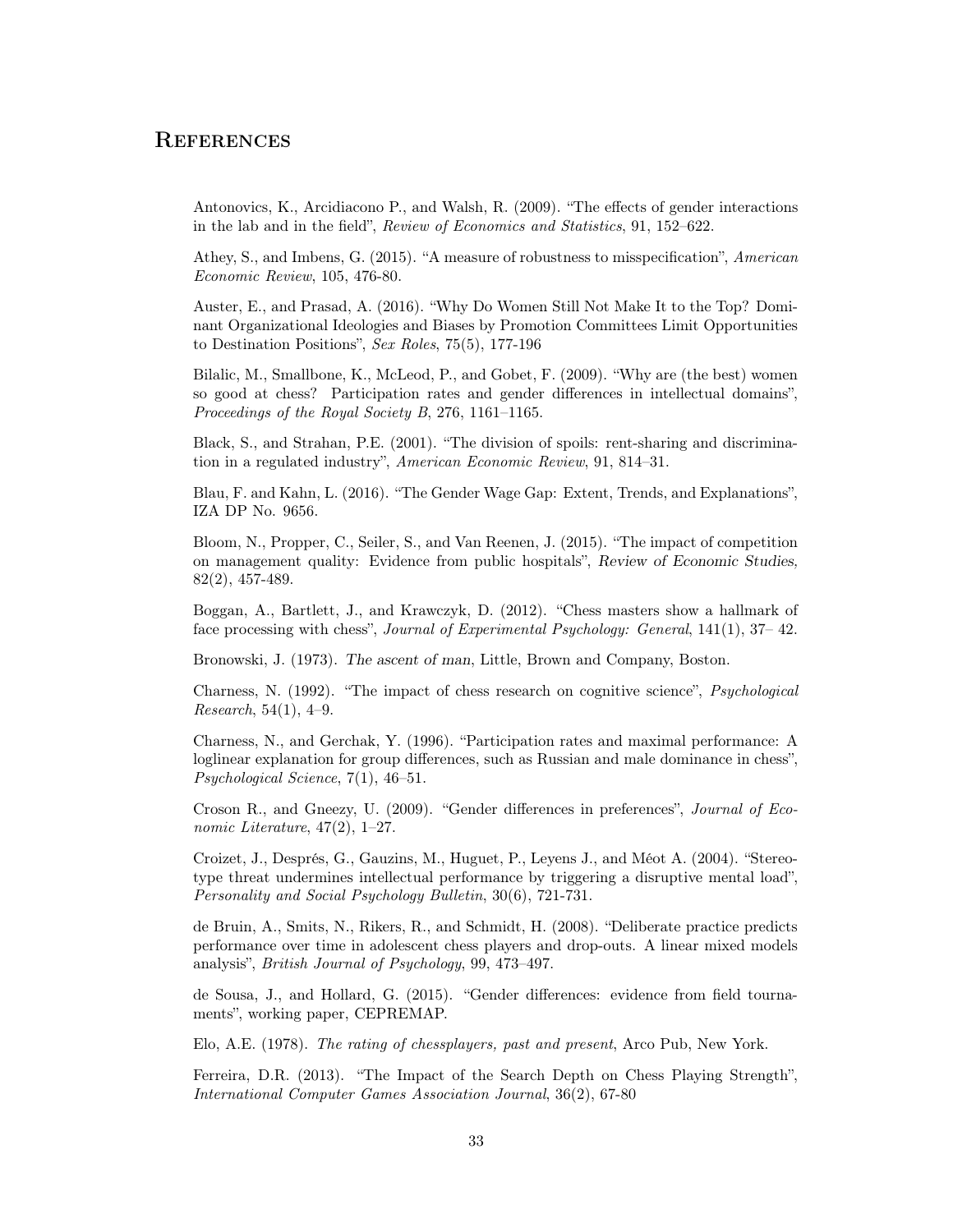Gerdes, C., and Gränsmark, P. (2010). "Strategic behavior across gender: A comparison of female and male expert chess players", *Labour Economics*, 17(5), 766-775.

Glickman, M. (1995). "A Comprehensive Guide to Chess Ratings", *American Chess Journal*, 3, 9–102.

Gneezy, U., Leonard, K.L., and List, J.A. (2009). "Gender differences in competition: Evidence from a matrilineal and a patriarchal society", *Econometrica*, 77(5), 1637-1664.

Gneezy, U., Niederle M., and Rustichini A. (2003). "Performance in competitive environments: gender differences", *Quarterly Journal of Economics*, 118, 1049–74.

Gneezy, U., and Rustichini A. (2004). "Gender and competition at a young age", *American Economic Review*, 94, 377-81.

Gränsmark, P. (2012). "Masters of our time: Impatience and self-control in high-level chess games", *Journal of Economic Behavior and Organization,* 82(1), 179-191.

Goldin, C., and Rouse, C. (2000). "Orchestrating impartiality: the impact of "blind" auditions on female musicians", *American Economic Review*, 40, 715–42.

Guid, M., and Bratko, I. (2006). "Computer analysis of chess champions", *International Computer Games Association Journal*, 29(2), 65-73.

Guid, M., and Bratko, I. (2011). "Using heuristic-search based engines for estimating human skill at chess", *International Computer Games Association Journal*, 34(2), 7181.

Günther, C., Ekinci, N.A., Schwieren C., and Strobel, M. (2010). "Women can't jump? An experiment on competitive attitudes and stereotype threat", *Journal of Economic Behavior and Organization*, 75, 395–401.

Gupta, N., Poulsen, A., and Villeval, M.C. (2013). "Gender matching and competitiveness. experimental evidence", *Economic Inquiry*, 51(1), 816–835.

Hambrick, D., Oswald, F., Altmann, E., Meinz, E., Gobet, F., and Campitelli, G. (2014). "Deliberate practice: Is that all it takes to become an expert?", *Intelligence*, 45, 34-45

Herlitz, A., and Lovén, J. (2013). "Sex differences and the own-gender bias in face recognition: A meta-analytic review", *Visual Cognition*, 21(9-10), 1306-1336.

Howard, R. (2004). "Are gender differences in high achievement disappearing? A test in one intellectual domain", *Journal of Biosocial Studies*, 37, 371–380.

Iriberri, N., and Rey-Biel, P. (2016). "Stereotypes are only a threat when beliefs are reinforced: On the sensitivity of gender differences in performance under competition to information provision", working paper, Barcelona GSE.

Jurajda, Š., and Münich, D. (2011). "Gender gap in performance under competitive pressure: Admissions to Czech universities", *American Economic Review Papers and Proceedings*, 101(3), 514-18.

Kleinjans, K. (2009). "Do gender differences in preferences for competition matter for occupational expectations?" *Journal of Economic Psychology,* 30, 701-710.

Krendl, A., Richeson, J., Kelley, W., and Heatherton, T. (2008). "The negative consequences of threat a functional magnetic resonance imaging investigation of the neural mechanisms underlying women's underperformance in math", *Psychological Science*, 19(2), 168-175.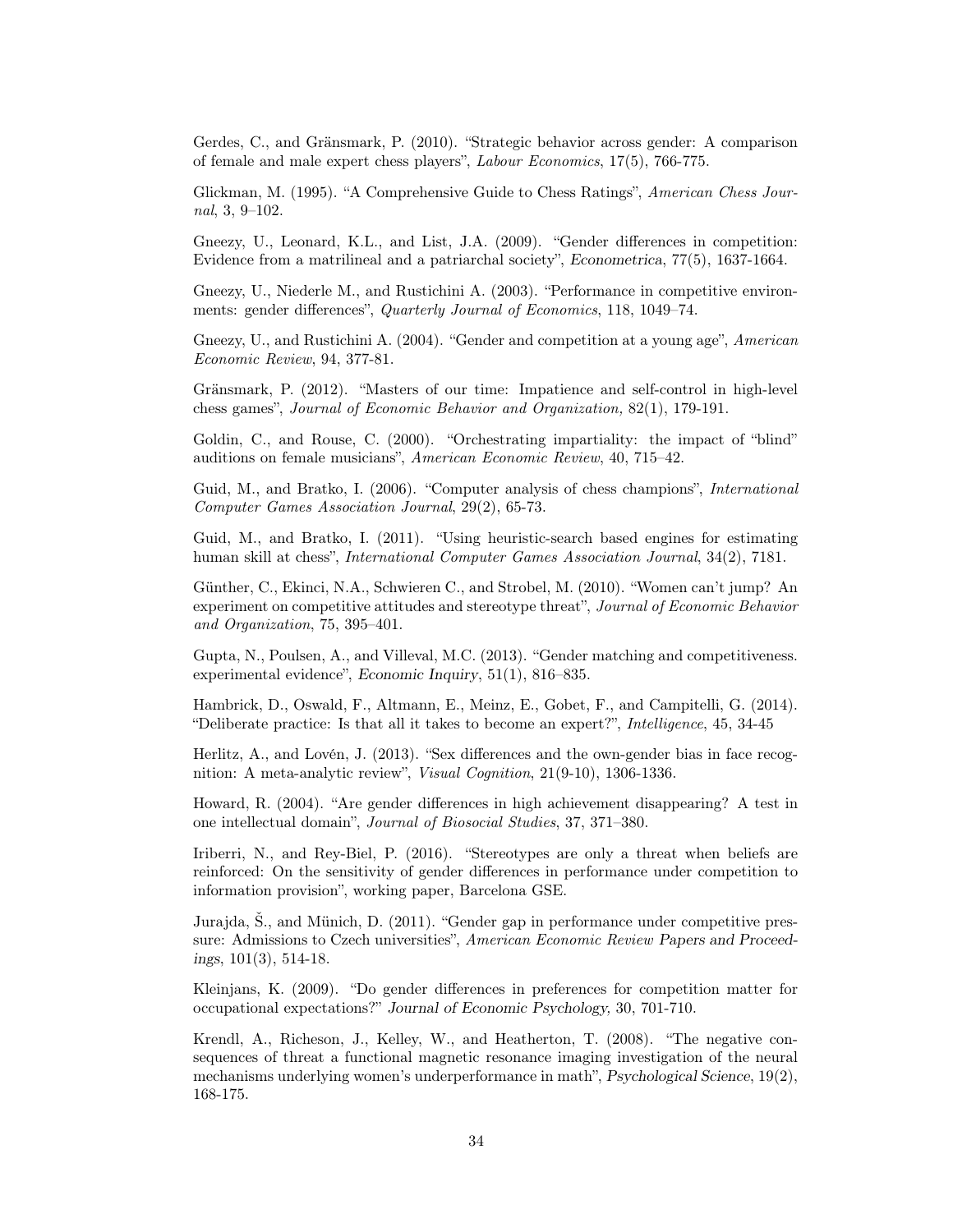Lavy, V. (2013). "Gender differences in market competitiveness in a real workplace: evidence from performance-based pay tournaments among teachers", *Economic Journal*, 123(569), 540–573.

Levitt, S., List, J., and Sadoff, E. (2011). "Checkmate: Exploring backward induction among chess players", *American Economic Review*, 101(2), 975-90.

Li, R. (2014). "Why women see differently from the way men see? A review of sex differences in cognition and sports", *Journal of Sport and Health Science*, 3, 155-162.

Maass, A., D'ettole, C., and Cadinu, M. (2008). "Checkmate? The role of gender stereotypes in the ultimate intellectual sport", *European Journal of Social Psychology,* 38, 231- 245.

Morin, L-P. (2015). "Do men and women respond differently to competition? Evidence from a major education reform", *Journal of Labor Economics*, 33(2), 443-491.

Niederle, M., and Vesterlund L. (2007). "Do women shy away from competition? Do men compete too much?" *Quarterly Journal of Economics*, 122, 1067-101.

Niederle, M., and Vesterlund L. (2011). "Gender and competition", *Annual Review of Economics*, 3, 601-630.

Örs, E., Palomino, F., and Peyrache, E. (2013). "Performance gender-gap: Does competition matter?", *Journal of Labor Economics*, 31(3), 443-499.

Palacios-Huerta, I., and Volij, O. (2009). "Field centipedes*", American Economic Review*, 99(4), 1619-1635.

Paserman, D. (2010). "Gender differences in performance in competitive environments: evidence from professional tennis players", working paper, Boston University.

Polachek, S.W. (1981). "Occupational self-selection: a human capital approach to sex differences in occupational structure", *Review of Economics and Statistics*, 68, 60–69.

Robbins, T.W., Anderson, E.J., Barker, D.R., Bradley, A.C., Fearneyhough, C., Henson, R., Hudson, S.R., and Baddeley, A.D. (1996). "Working memory in chess", *Memory & Cognition*, 24, 83–93.

Rothgerber, H., and Wolsiefer, K. (2014). "A naturalistic study of stereotype threat in young female chess players", *Group Processes Intergroup Relations*, 17(1), 79-90.

Schwable, U., and Walker, P. (2001). "Zermelo and the early history of game theory", *Games and Economic Behavior,* 34(1), 123-137.

Shahade, J. (2005). *Chess bitch: Women in the ultimate intellectual sport*, Los Angeles, USA: Siles Press.

Shannon, C. (1950). "Programming a computer for playing chess", *Philosophical Magazine*, 41(314).

Shurchkov, O. (2012). "Under pressure: gender differences in output quality and quantity under competition and time constraints", *Journal of the European Economic Association*, 10(5), 1189–1213.

Steele, C. (1997). "A threat in the air: how stereotypes shape intellectual identity and performance", *American Psychologist*, 52(6), 613-629.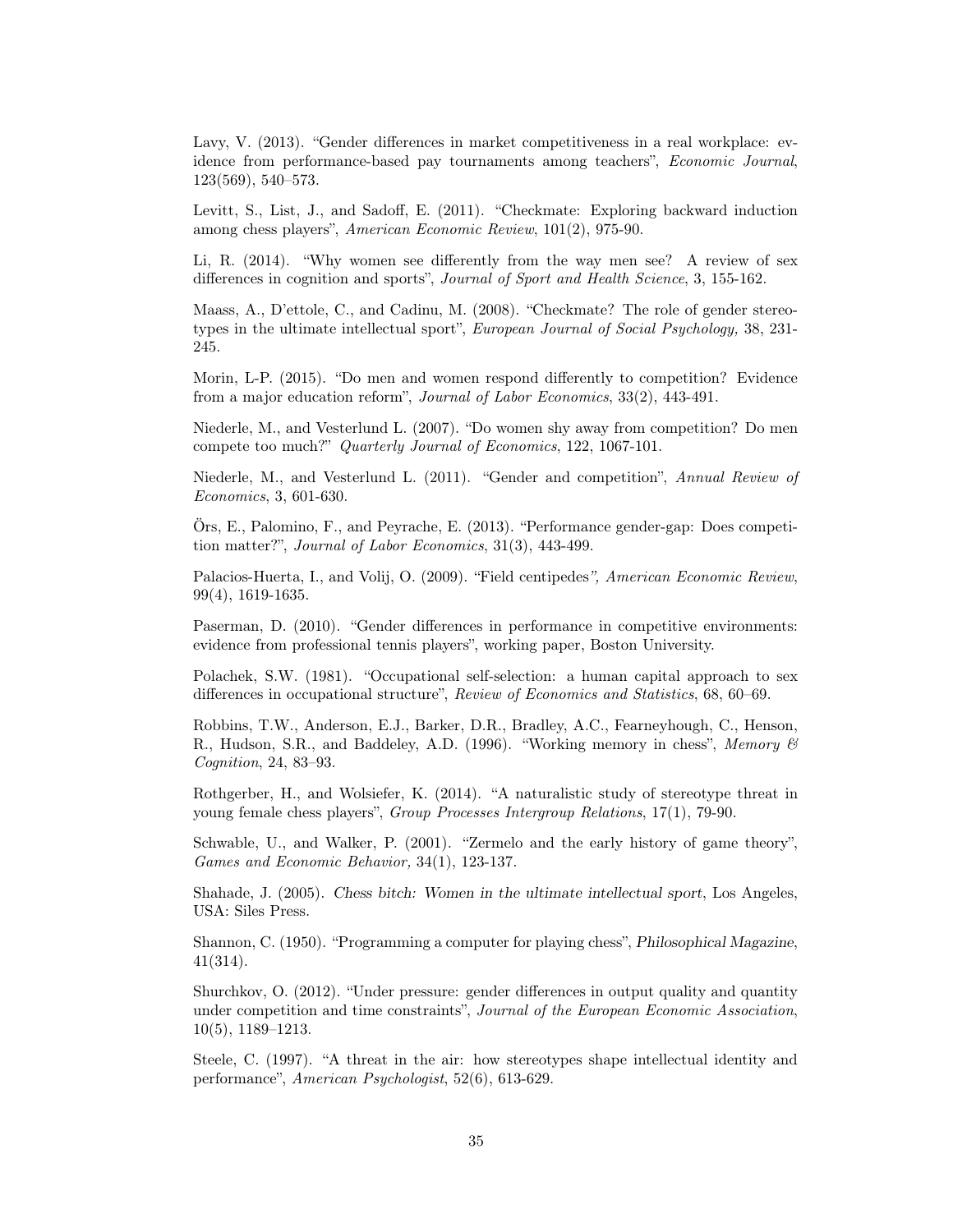Vandegrift, D., and Brown, P. (2005). "Gender differences in the use of high-variance strategies in tournament competition", *Journal of Behavioral and Experimental Economics,* 34(6), 834-849.

Walton, G.M., and Cohen, G.L. (2003). "Stereotype lift", *Journal of Experimental Social Psychology,* 39, 456–467.

Wraga, M., Helt, M., Jacobs, E., and Sullivan, K. (2006). "Neural basis of stereotypeinduced shifts in women's mental rotation performance", *Social and Cognitive A*ff*ective Neuroscience*, 2, 12–19.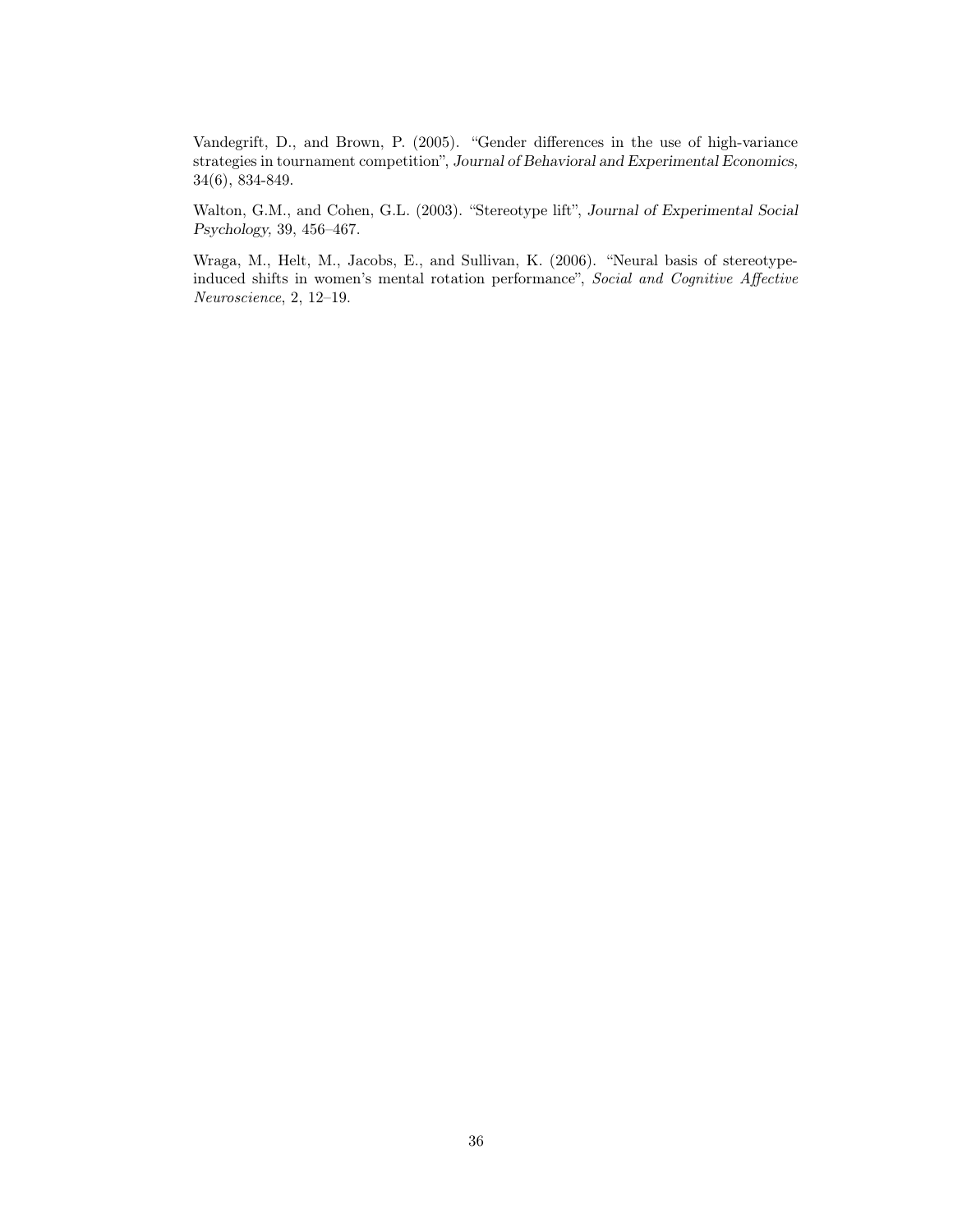# Tables

| Table 1: Descriptive statistics |          |                   |          |                   |  |
|---------------------------------|----------|-------------------|----------|-------------------|--|
|                                 | (1)      | $\left( 2\right)$ | (3)      | $\left( 4\right)$ |  |
|                                 |          | Full sample       |          | Switchers         |  |
|                                 | Men      | Women             | Men      | Women             |  |
| $p_{iq}$                        | 0.53     | 0.50              | 0.56     | 0.51              |  |
|                                 | (0.41)   | (0.42)            | (0.40)   | (0.42)            |  |
| Players's age                   | 32.59    | 25.31             | 31.37    | 25.14             |  |
|                                 | (14.57)  | (9.32)            | (14.13)  | (8.56)            |  |
| Opponents's age                 | 31.96    | 27.78             | 30.56    | 27.73             |  |
|                                 | (14.67)  | (12.29)           | (14.04)  | (12.14)           |  |
| Opponent is male                | 0.94     | 0.38              | 0.87     | 0.39              |  |
|                                 | (0.24)   | (0.49)            | (0.33)   | (0.49)            |  |
| Player's Elo                    | 2370.06  | 2278.99           | 2409.62  | 2294.21           |  |
|                                 | (186.35) | (147.01)          | (174.93) | (140.81)          |  |
| Opponent's Elo                  | 2333.34  | 2274.46           | 2347.98  | 2283.26           |  |
|                                 | (251.11) | (206.53)          | (234.57) | (204.19)          |  |
| Player's $\overline{error}$     | 16.48    | 17.71             | 15.63    | 17.30             |  |
|                                 | (20.74)  | (21.73)           | (19.88)  | (21.27)           |  |
| Opponent's $\overline{error}$   | 17.31    | 17.70             | 17.17    | 17.58             |  |
|                                 | (22.26)  | (22.23)           | (22.26)  | (22.29)           |  |
| Observations                    | 50221    | 7715              | 23064    | 5695              |  |

Notes: The first column refers to the means and standard deviations for the full sample. The second column refers to the means and standard deviations for the sub-sample of players who play at least two games and play both men and women in our sample ('switchers').

| Table 2: Gender and performance |                                      |                                   |                                       |                                     |  |
|---------------------------------|--------------------------------------|-----------------------------------|---------------------------------------|-------------------------------------|--|
|                                 | (1)                                  | $^{\prime}2)$                     | $\left(3\right)$                      | $\left(4\right)$                    |  |
| Player is female                | Full sample<br>$-0.010**$<br>(0.005) | Switchers<br>$-0.010*$<br>(0.006) | Full sample<br>$-0.023***$<br>(0.006) | Switchers<br>$-0.021***$<br>(0.006) |  |
| Opponent is female              |                                      |                                   | $0.022***$<br>(0.005)                 | $0.021***$<br>(0.006)               |  |
| Total effect                    |                                      |                                   |                                       |                                     |  |
| Female-Female                   |                                      |                                   | 0.001                                 | 0.001                               |  |
|                                 |                                      |                                   | (0.005)                               | (0.006)                             |  |
| Games                           | 57,936                               | 28,759                            | 57,936                                | 28,759                              |  |
| $R^2$                           | 0.212                                | 0.217                             | 0.213                                 | 0.218                               |  |

Notes: The dependent variable is the number of points earned by *i* in the game: 1 for a win, 0.5 for a draw and 0 for a loss. The models are estimated by OLS on pooled data. Controls include the Elo differnetial, the ages of each player and the color *i* plays with. Robust standard errors (in brackets) are clustered at the player level. Stars indicate statistical significance according to the following schedule: \*\*\* 1%, \*\* 5% and \* 10%.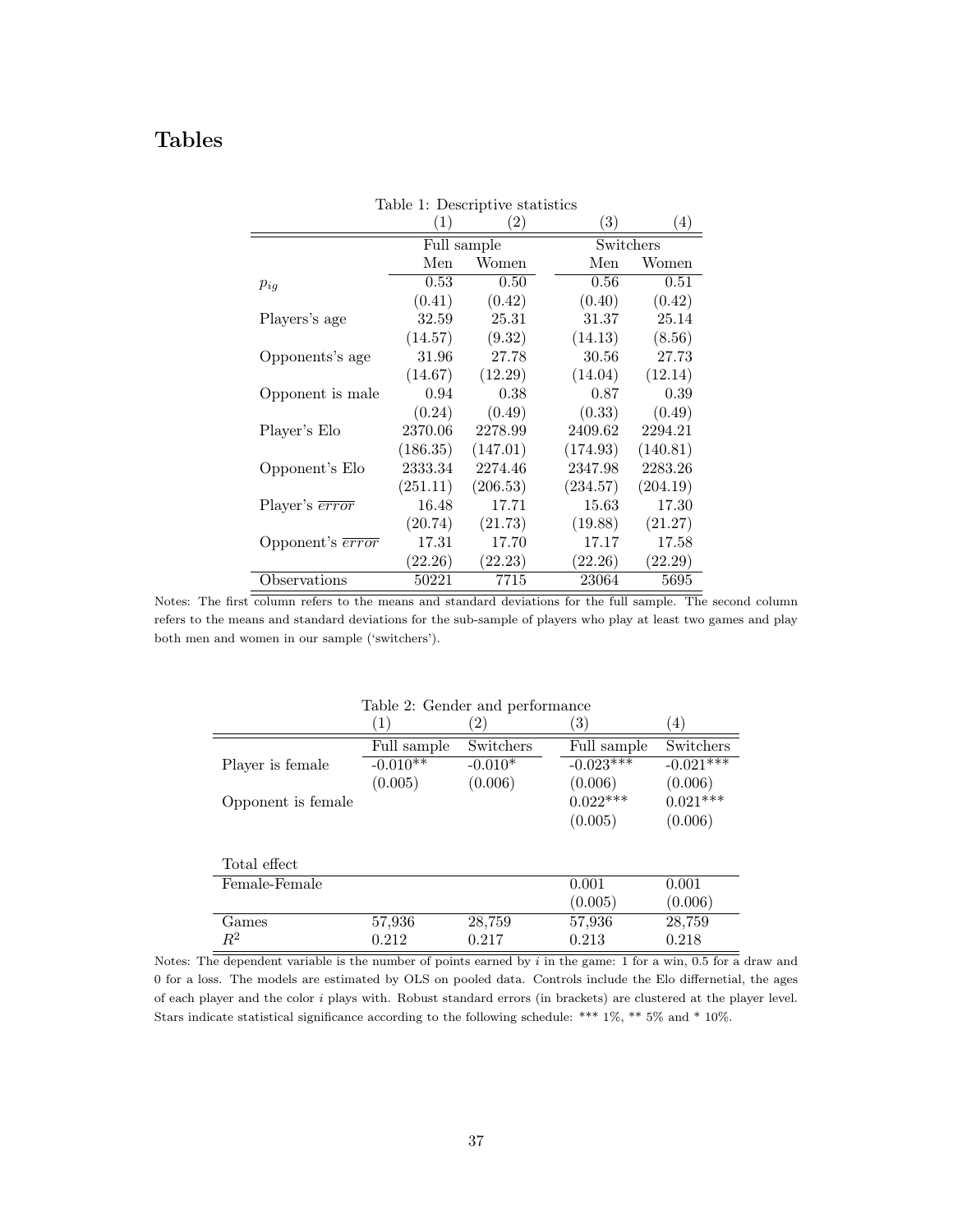|                  |             |            | 3                | 4        |
|------------------|-------------|------------|------------------|----------|
|                  | No controls | Switchers  | $+$ Female share | $+Elo_q$ |
| Player is male   | $0.563***$  | $0.485***$ | $0.020*$         | 0.000    |
|                  | (0.013)     | (0.014)    | (0.010)          | (0.010)  |
| Games            | 57,936      | 28,759     | 28,759           | 28,759   |
| $R^2$            | 0.313       | 0.215      | 0.410            | 0.425    |
| (Partial) $\rho$ | 0.559       | 0.463      | 0.247            | 0.000    |

Table 3: Is the gender of the opponent conditionally independent of the player's gender?<br>(1)  $(2)$   $(3)$   $(4)$ 

Notes: The dependent variable is a dummy equal to 1 if the opponent is male. The share of non-*i* players who are female at the event is added in column (2). In column (3), we exclude players who only do not play against both men and women in our sample. In column (4), we use this same sub-sample and add the mean Elo rating of the player and opponent as a control. The models are estimated by OLS using pooled data. Robust standard errors (in brackets) are clustered at the player level. Stars indicate statistical significance according to the following schedule: \*\*\* 1%, \*\* 5% and \* 10%.

|                  |             | Table 4: Main results |                        |                |              |  |
|------------------|-------------|-----------------------|------------------------|----------------|--------------|--|
|                  |             | $^{\prime}2^{\prime}$ | $\left 3\right\rangle$ | $\overline{4}$ | $.5^{\circ}$ |  |
|                  | Univariate  | Controls              | Switchers              | Female players | Male players |  |
| Opponent is male | $-0.102***$ | $-0.040***$           | $-0.040***$            | $-0.043**$     | $-0.042***$  |  |
|                  | (0.007)     | (0.007)               | (0.007)                | (0.019)        | (0.007)      |  |
| Games            | 57,936      | 57,936                | 28,759                 | 5,695          | 23,064       |  |
| $R^2$            | 0.004       | 0.239                 | 0.238                  | 0.229          | 0.246        |  |

Notes: The dependent variable is the number of points earned by *i* in the game: 1 for a win, 0.5 for a draw and 0 for a loss. The models are estimated by OLS on within-*i* mean differenced data. Robust standard errors (in brackets) are clustered at the player level. Stars indicate statistical significance according to the following schedule: \*\*\* 1%, \*\* 5% and \* 10%.

|                  |               | (2)         | .3)             | 4           | 5           |
|------------------|---------------|-------------|-----------------|-------------|-------------|
|                  | No single sex | No draws    | $\geq$ 20 games | No Blitz or | Event FE    |
|                  | events        |             | played          | Junior      |             |
| Opponent is male | $-0.041***$   | $-0.044***$ | $-0.032***$     | $-0.041***$ | $-0.039***$ |
|                  | (0.007)       | (0.009)     | (0.010)         | (0.007)     | (0.007)     |
| Games            | 24,331        | 19,399      | 18,169          | 27,770      | 28,759      |
| $\,R^2$          | 0.247         | 0.299       | 0.236           | 0.241       | 0.263       |

Table 5: Robustness checks, different sub-samples I

Notes: The dependent variable is the number of points earned by *i* in the game: 1 for a win, 0.5 for a draw and 0 for a loss. The models are estimated by OLS on within-*i* mean differenced data. Robust standard errors (in brackets) are clustered at the player level. Stars indicate statistical significance according to the following schedule: \*\*\* 1%, \*\* 5% and \* 10%.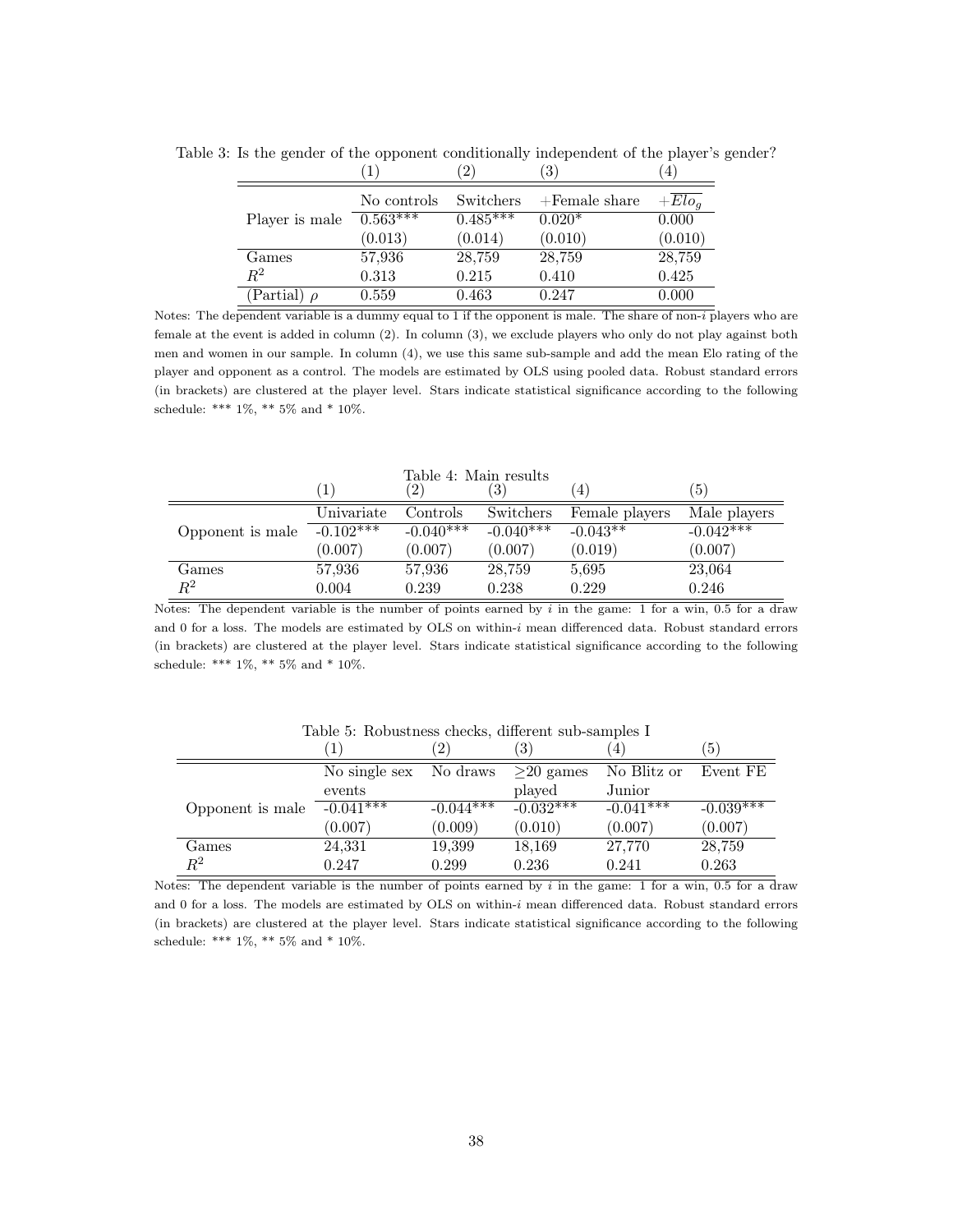|                  |                      | $\left(2\right)$     | $\left(3\right)$  | $\left(4\right)$ | $\mathbf{5}$    |
|------------------|----------------------|----------------------|-------------------|------------------|-----------------|
|                  | $ E$ lo dif $ <$ 200 | $ E$ lo dif $ <$ 100 | Elo dif $\leq 50$ | $E$ lo $>$ 2200  | $E$ lo $> 2400$ |
| Opponent is male | $-0.033***$          | $-0.052***$          | $-0.057*$         | $-0.035***$      | $-0.039***$     |
|                  | (0.010)              | (0.017)              | (0.030)           | (0.008)          | (0.010)         |
| Games            | 19,534               | 9,587                | 4,585             | 23,795           | 14,407          |
| $\bar{R}^2$      | 0.150                | 0.079                | 0.069             | 0.242            | 0.235           |

Table 6: Robustness checks, different sub-samples II

Notes: The dependent variable is the number of points earned by *i* in the game: 1 for a win, 0.5 for a draw and 0 for a loss. The models are estimated by OLS on player within-*i* differenced data. Robust standard errors (in brackets) are clustered at the player level. Stars indicate statistical significance according to the following schedule: \*\*\* 1%, \*\* 5% and \* 10%.

|                  | $\mathbf{1}$ | $\cdot$<br>$\left( 2\right)$ | (3)                     | $\left( 4\right)$ | $\left(5\right)$ |
|------------------|--------------|------------------------------|-------------------------|-------------------|------------------|
|                  |              |                              | $Elo_q$ and $E[p_{iq}]$ |                   |                  |
|                  | Logged Elo   | Decile                       | Squares,                | Interacted        | Intercept        |
|                  | ratings      | groups                       | cubes                   |                   | shift            |
| Opponent is male | $-0.045***$  | $-0.038***$                  | $-0.036***$             | $-0.030***$       | $-0.034***$      |
|                  | (0.007)      | (0.007)                      | (0.007)                 | (0.007)           | (0.007)          |
| Games            | 28,759       | 28,759                       | 28,759                  | 28,759            | 28,759           |
| $\,R^2$          | 0.228        | 0.239                        | 0.242                   | 0.247             | 0.239            |

Table 7: Non-linearity in the effect of Elo differential

Notes: The dependent variable is the number of points earned by *i* in the game: 1 for a win, 0.5 for a draw and 0 for a loss. The models are estimated by OLS on within-*i* mean differenced data. Robust standard errors (in brackets) are clustered at the player level. Stars indicate statistical significance according to the following schedule: \*\*\* 1%, \*\* 5% and \* 10%.

|                  | $\mathbf{1}$ |           | '3'      | (4)       |
|------------------|--------------|-----------|----------|-----------|
|                  |              | Women     |          | Men       |
|                  | All          | Switchers | All      | Switchers |
| Opponent is male | $0.087**$    | $0.084*$  | $-0.017$ | $-0.001$  |
|                  | (0.041)      | (0.043)   | (0.020)  | (0.020)   |
| Games            | 7,715        | 5,695     | 50,221   | 23,064    |
| $R^2$            | 0.022        | 0.024     | 0.005    | 0.008     |

Table 8: Modeling the within-game quality of play

Notes: The dependent variable is the logged mean error committed by *i* in between moves 15 and 30 of game *g*. The models are estimated by OLS on within-*i* mean differenced data. Robust standard errors (in brackets) are clustered at the player level. Stars indicate statistical significance according to the following schedule: \*\*\* 1%,  $^{**}$  5% and \* 10%.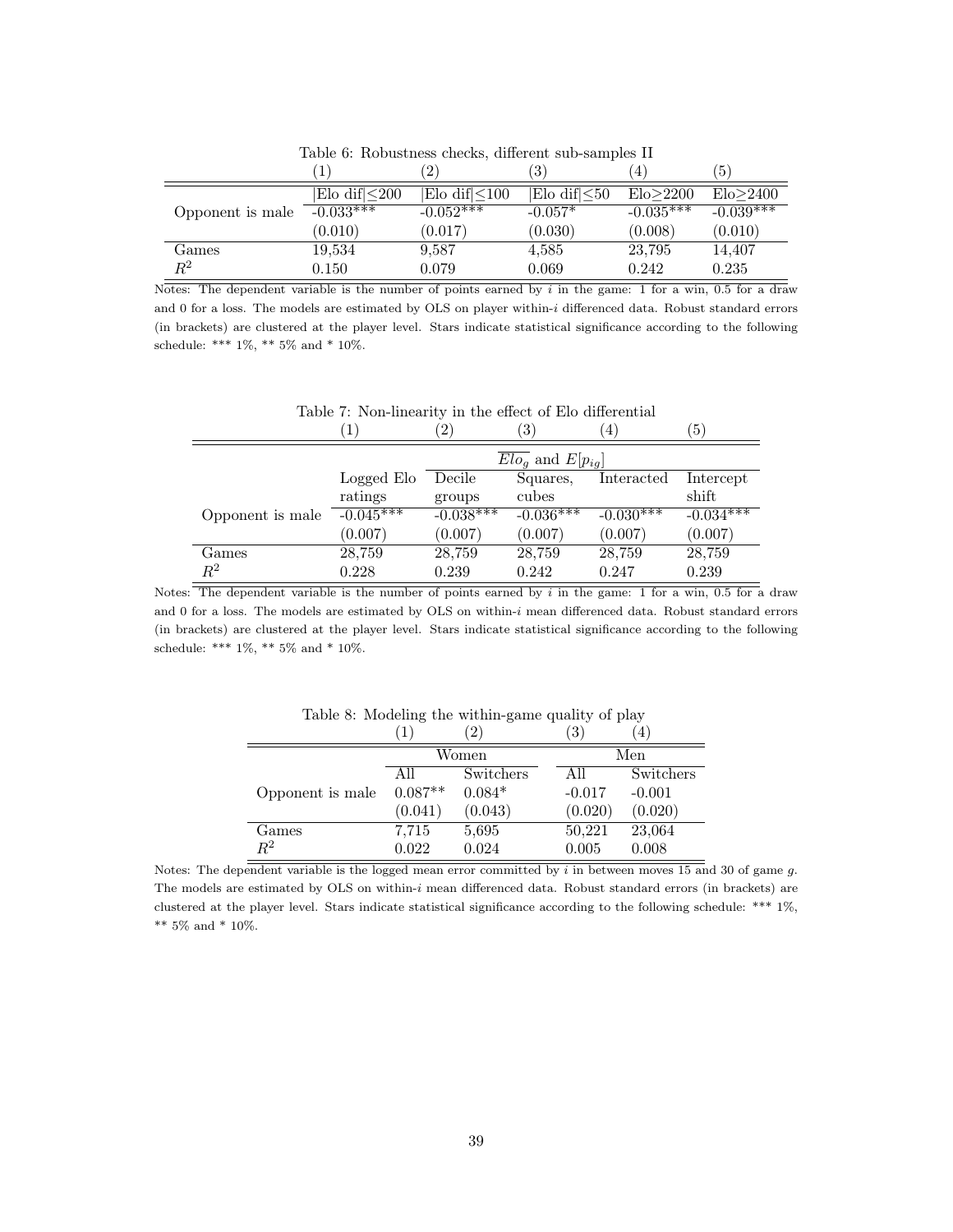|                |          | (2)       | 3)          | 4           |
|----------------|----------|-----------|-------------|-------------|
|                |          | Women     |             | Men         |
|                | All      | Switchers | All         | Switchers   |
| $i$ is male    | $-0.054$ | $-0.033$  | $-0.074***$ | $-0.080***$ |
|                | (0.037)  | (0.040)   | (0.021)     | (0.022)     |
| Games          | 2,229    | 1,605     | 12,801      | 5,274       |
| $\mathbb{R}^2$ | 0.131    | 0.150     | 0.060       | 0.067       |

Table 9: Number of moves until resignation

Notes: The dependent variable is the number of moves of games ended with resgination. The models are estimated by OLS on within-*i* mean differenced data using only games which *i* lost. Robust standard errors (in brackets) are clustered at the player level. Stars indicate statistical significance according to the following schedule: \*\*\* 1%,  $** 5\%$  and  $* 10\%.$ 

|                               |            | Table 10: Quality of play and stakes |                   |            |
|-------------------------------|------------|--------------------------------------|-------------------|------------|
|                               | (1)        | $\left( 2\right)$                    | $\left( 3\right)$ | $^{(4)}$   |
|                               |            | Women                                |                   | Men        |
| Log stakes                    | $0.034***$ |                                      | $0.029***$        |            |
|                               | (0.012)    |                                      | (0.007)           |            |
| Opponent is male              | $0.079*$   | 0.071                                | $-0.000$          | $-0.017$   |
|                               | (0.043)    | (0.058)                              | (0.020)           | (0.027)    |
|                               |            |                                      |                   |            |
| Marginal effects              |            |                                      |                   |            |
| Log stakes opponent is female |            | $0.030***$                           |                   | 0.035      |
|                               |            | (0.015)                              |                   | (0.023)    |
| Log stakes opponent is male   |            | $0.042**$                            |                   | $0.028***$ |
|                               |            | (0.019)                              |                   | (0.007)    |
| Games                         | 5,695      | 5,695                                | 23,064            | 23,064     |
| $R^2$                         | 0.011      | 0.026                                | 0.030             | 0.030      |

Notes: The dependent variable is the logged mean error committed by *i* in between moves 15 and 30 of game *g*. The models are estimated by OLS on within-*i* mean differenced data. Robust standard errors (in brackets) are clustered at the player level. Stars indicate statistical significance according to the following schedule: \*\*\* 1%, \*\*  $5\%$  and \*  $10\%$ .

# Appendix A: How chess engines determine 'best' moves

For the current paper, we use the Houdini 1.5a x64 program which according to the CCRL rating has an Elo rating of 3126, several hundred points above the very best human players in history. This rating is, however, based on games with other computer programs, and the question whether it is comparable to the ratings of human players is not easy to answer, due to the lack of matches where humans play against top performing computer matches under standard chess tournament conditions. There are nevertheless several indicators that top computer chess programs – including the one we use – are much stronger than any human player. In contrast to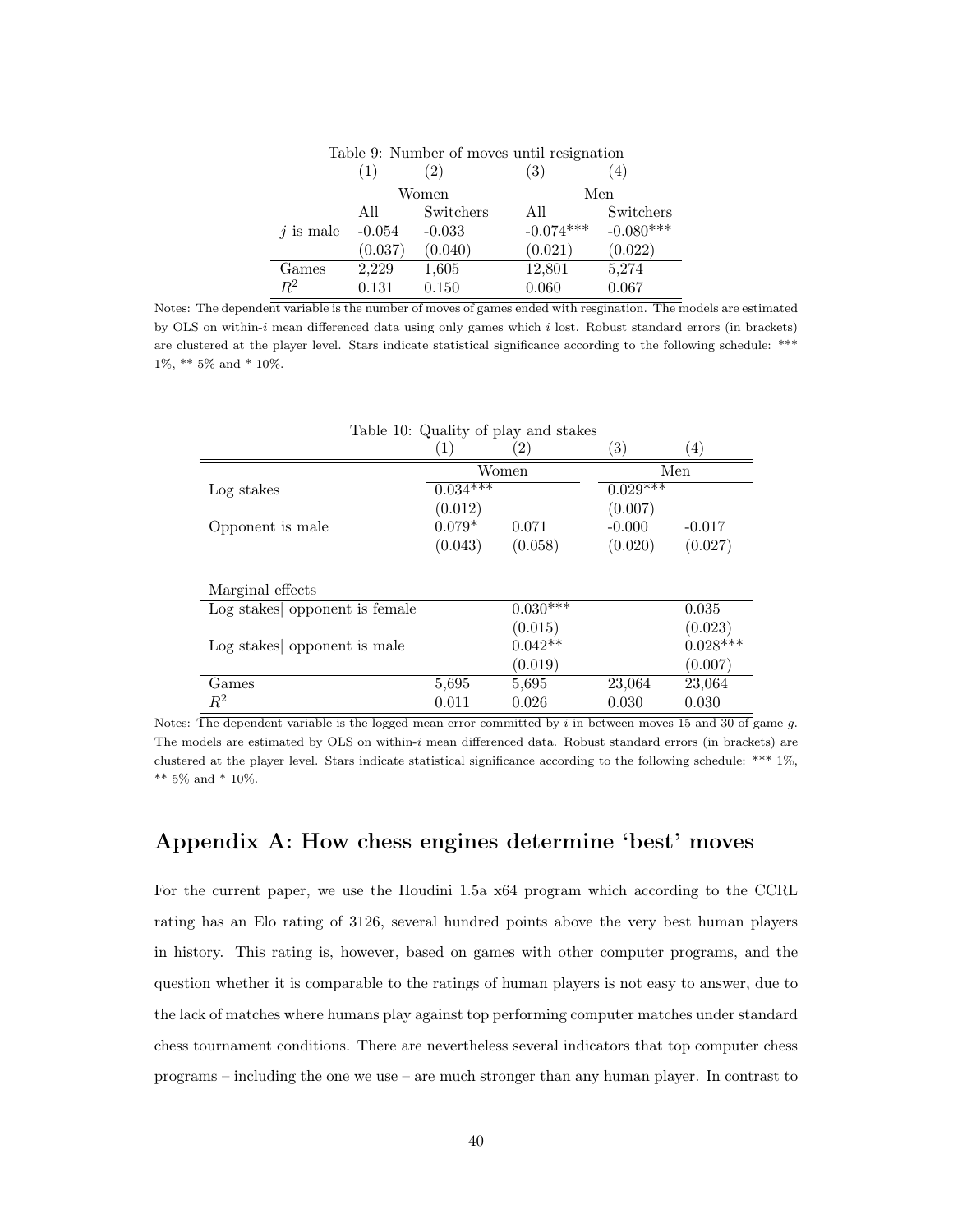humans, they: (1) have an enormous computing power, (2) use numerical values as evaluations, (3) adhere to the same rules all the time, and (4) are not influenced by emotions. Computer programs therefore have a capability of being more consistent than human observers, and can deal with incomparably more observations in a limited time. Since 2005, chess programs have defeated several grandmasters and even former world champions. In 2009, a computer chess program running on a mobile phone won a strong chess tournament "Copa Mercosur" with a performance rating of 2898 Elo points. The program searched about 20,000 positions per second, which is at least an order of magnitude less than the program that we use in this paper.

As mentioned in the main text, we consider 16 moves for each player between moves 15 and 30 of each game. Chess has an estimated state-space complexity of 10 to the power of 46. That is why we limit the search depth of Houdini to 15, meaning the program evaluates 15 moves forward from the move being evaluated. Such limits are necessary given the number of moves we wished to evaluate and the fact that going one move deeper often means double the computation required. Recent work in Ferreira (2013) estimates that Houdini 1.5a x64 at a search depth of 15 plies has an estimated Elo rating of 2563 (a grandmaster level), meaning there are players in our data who in fact have a higher Elo than the chess engine we use to evaluate moves. However, as noted by Guid and Bratko (2006), "even if [the computer's] evaluations are not always perfect, for our analysis they just need to be sufficiently accurate on average since small occasional errors cancel out through statistical averaging". Moreover, as noted earlier, the machines perform exceptionally well against human players. Nevertheless, we can show that our results are robust to the exclusion of players with Elo ratings in excess of 2563.

Houdini, as other chess programs, uses search trees to find and choose the best possible move. The root of the search tree is the player's current position on the board, nodes are chess positions, links between nodes represent chess moves, and leaves are the terminal positions of the tree. Because we limit the extent of computations, the leaves do not represent final positions, but the positions at the maximum depth of search.

When exploring search trees, Houdini determines the value of a starting point and chooses the best move. This exploration involves assigning evaluations to individual leaves and nodes in the constructed trees, employing a depth-first search. An evaluation function is used for this purpose, but only to assess the value of the leaves, while nodes are assessed on the basis of their immediate descendants, i.e. the leaves and nodes that their connections lead to.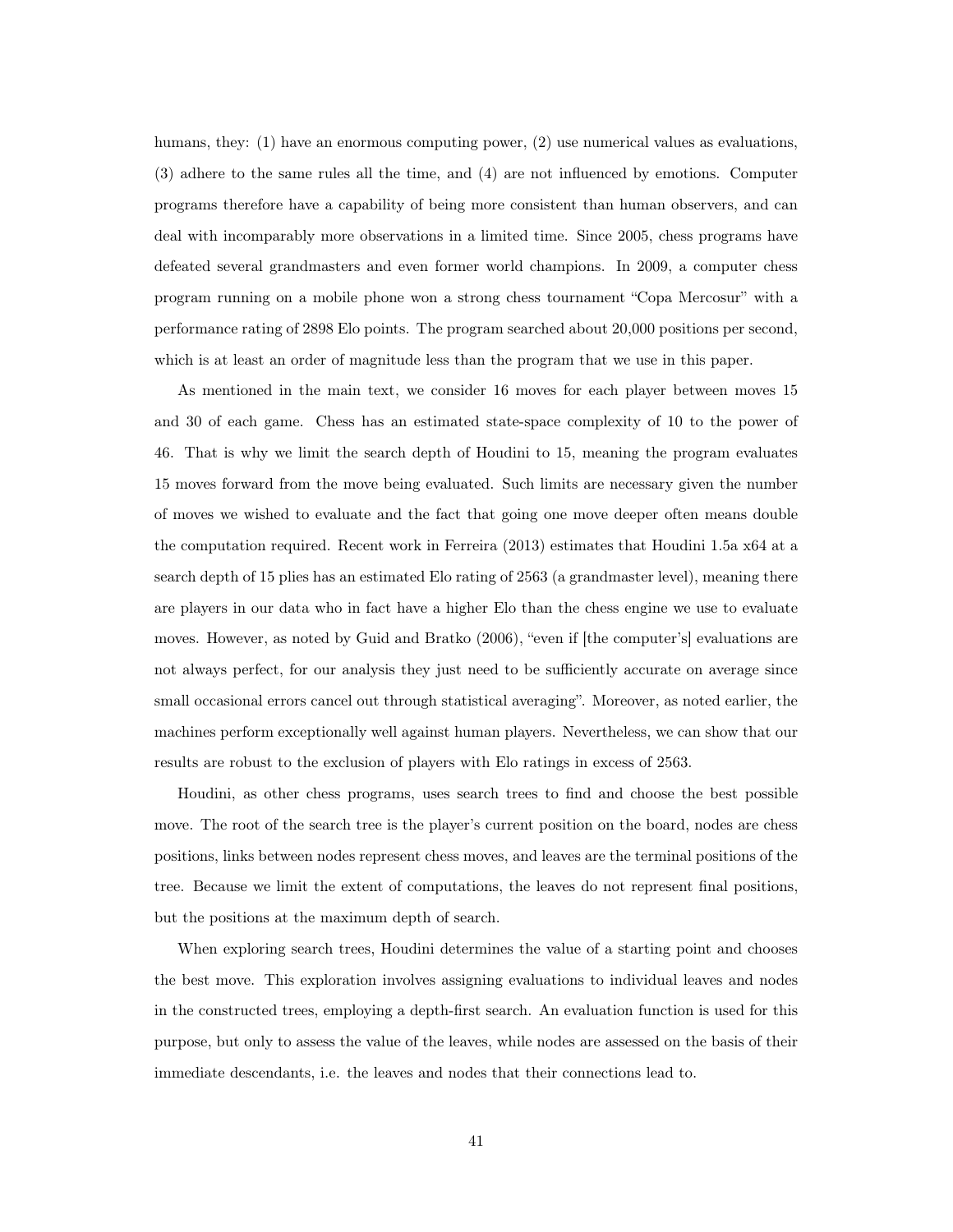Houdini employs the  $min - max$  concept, assuming that whatever is good for one player must consequently be bad for the other one. The root of a search tree is labeled as MAX, all nodes to which its connections lead as MIN, and then its descendants again as MAX, and so on. Evaluations are assigned as follows:

- 1. Nodes marked as MIN are given the lowest evaluation of their descendants.
- 2. Nodes marked as MAX are given the highest evaluation of their descendants.

The program thus evaluates, from the bottom up, all nodes in subtrees that are formed directly from the tree's root, which results in the final value of the root. This value is the ultimate assessment of the current position, and the move that leads to the root's descendant with the highest evaluation is chosen as the best move.

# Appendix B: Supplementary quality of play analysis

|                  | Laste II, supplementary quanty of play amaysis. Different sub-samples I | $\left( 2\right)$ | (3)             | (4)         | (5)      |
|------------------|-------------------------------------------------------------------------|-------------------|-----------------|-------------|----------|
|                  | No single sex                                                           | No draws          | $\geq$ 20 games | No Blitz or | Event FE |
|                  | events                                                                  |                   | played          | Junior      |          |
| Female players   |                                                                         |                   |                 |             |          |
| Opponent is male | $0.075*$                                                                | $0.095*$          | $0.168***$      | $0.079*$    | $0.095*$ |
|                  | (0.045)                                                                 | (0.050)           | (0.058)         | (0.043)     | (0.050)  |
| Games            | 4349                                                                    | 4022              | 3828            | 5542        | 5695     |
| $R^2$            | 0.033                                                                   | 0.041             | 0.028           | 0.025       | 0.079    |
|                  |                                                                         |                   |                 |             |          |
| Male players     |                                                                         |                   |                 |             |          |
| Opponent is male | 0.002                                                                   | 0.028             | $-0.042$        | $-0.000$    | 0.005    |
|                  | (0.021)                                                                 | (0.025)           | (0.027)         | (0.021)     | (0.021)  |
| Games            | 19982                                                                   | 15377             | 14341           | 22228       | 23064    |
| $R^2$            | 0.009                                                                   | 0.016             | 0.013           | 0.009       | 0.043    |

Table 11: Supplementary quality of play analysis: Different sub-samples I

Notes: The dependent variable is the logged mean error committed by *i* in between moves 15 and 30 of game *g*. The models are estimated by OLS on within-*i* mean differenced data. Robust standard errors (in brackets) are clustered at the player level. Stars indicate statistical significance according to the following schedule: \*\*\* 1%, \*\*  $5\%$  and \*  $10\%$ .